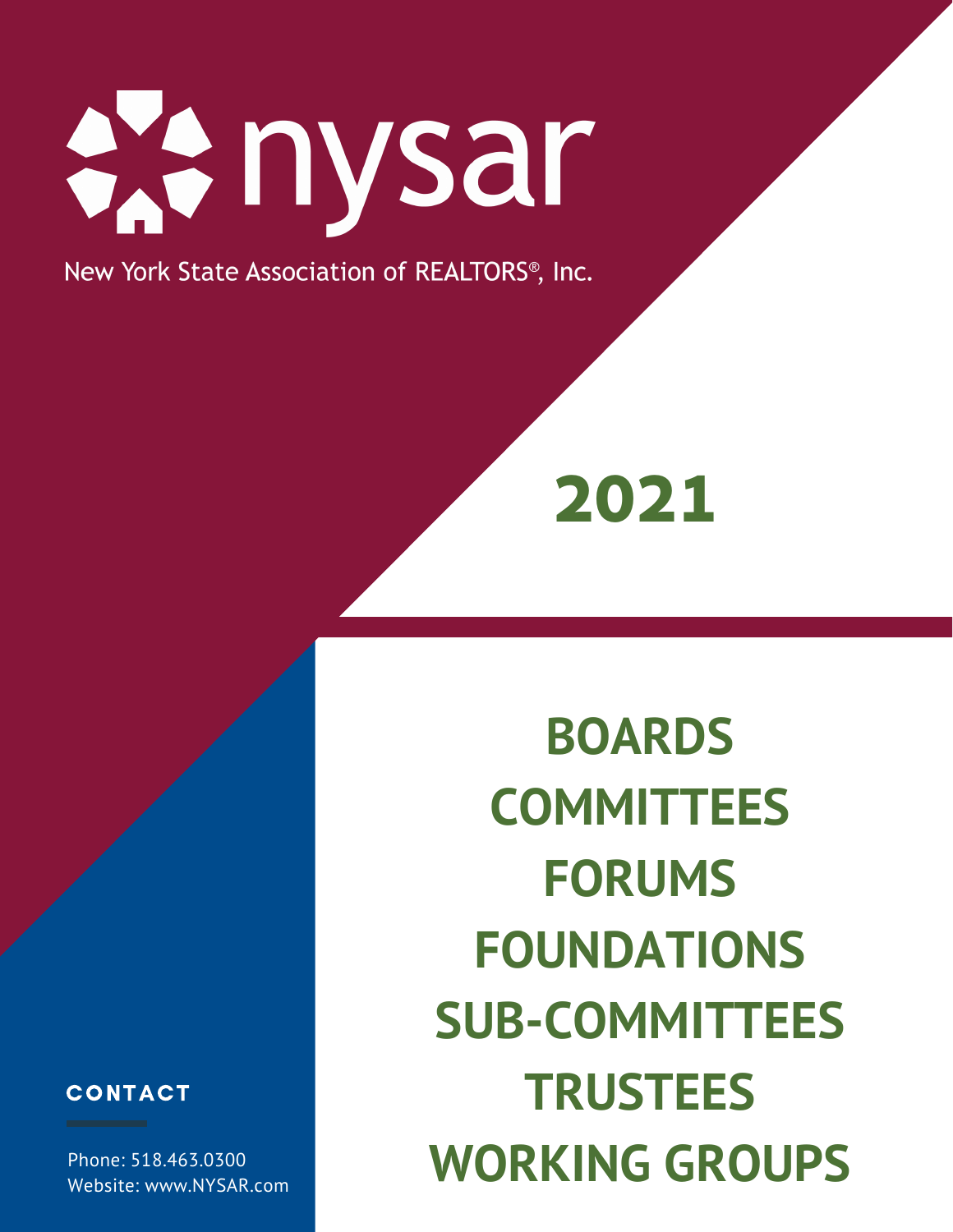# Committee Index

| Global, Resort and Second-home Markets Committee Page 13 |  |
|----------------------------------------------------------|--|
|                                                          |  |
|                                                          |  |
|                                                          |  |
|                                                          |  |
|                                                          |  |
|                                                          |  |
|                                                          |  |
|                                                          |  |
|                                                          |  |
|                                                          |  |
|                                                          |  |
|                                                          |  |
|                                                          |  |
|                                                          |  |
|                                                          |  |
|                                                          |  |
|                                                          |  |
|                                                          |  |
|                                                          |  |
|                                                          |  |
|                                                          |  |
|                                                          |  |
|                                                          |  |
|                                                          |  |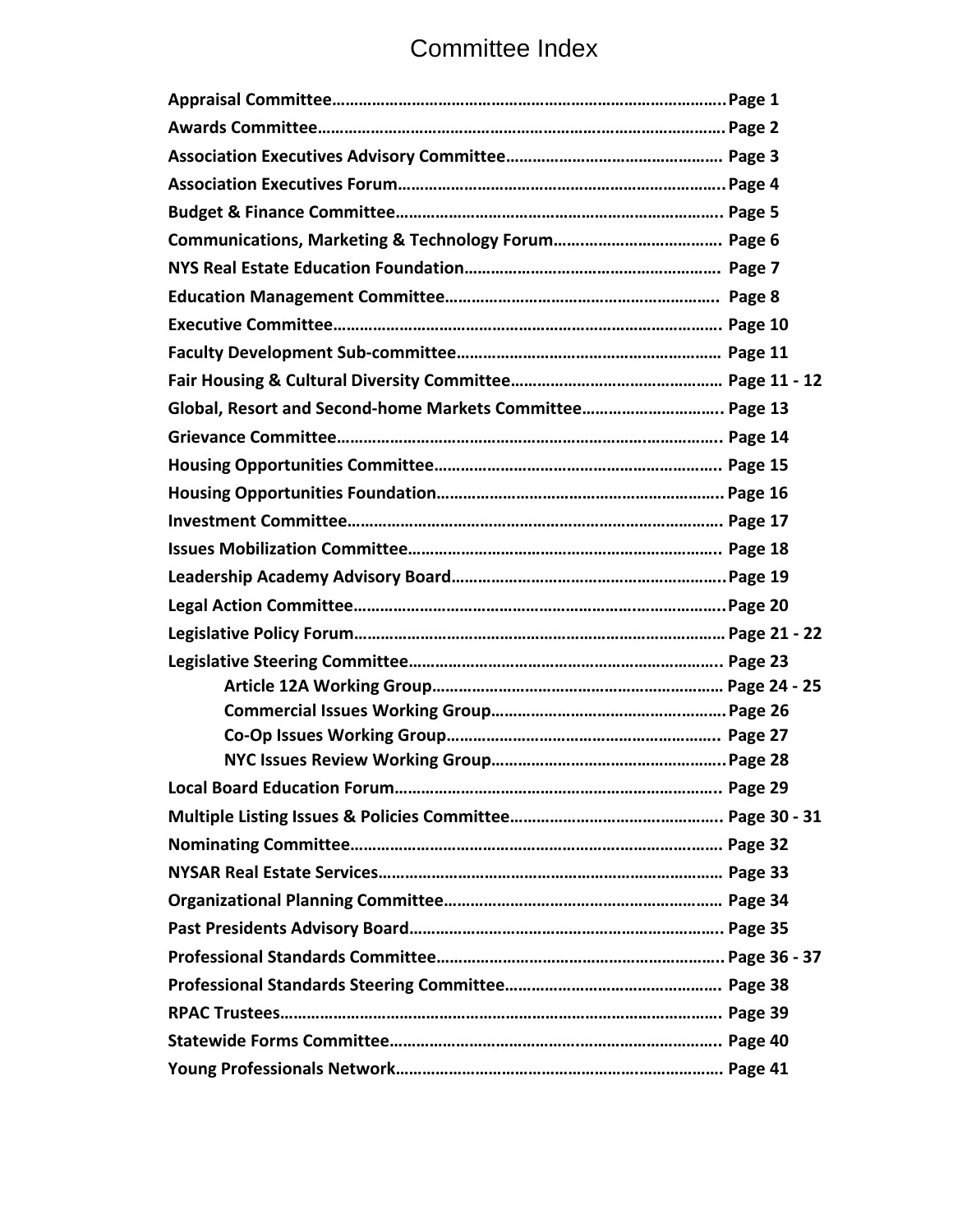### **Appraisal Committee**

| Position          |  |
|-------------------|--|
| Chair             |  |
| <b>Vice Chair</b> |  |

| <b>Position</b> | <b>Full Name</b>        | <b>Local Board/Association</b> | <b>Term Expires</b> |
|-----------------|-------------------------|--------------------------------|---------------------|
| Chair           | Wayne Feinberg          | Northern Adirondack            | 12/31/2021          |
| Vice Chair      | <b>Edward Bedinotti</b> | <b>Greater Capital</b>         | 12/31/2021          |
|                 | <b>Howard Denison</b>   | Southern Adirondack            | 12/31/2021          |
|                 | Carol DiSanto           | Ithaca                         | 12/31/2021          |
|                 | Robert Galliher         | Mohawk Valley                  | 12/31/2021          |
|                 | <b>Frederic Greene</b>  | Long Island                    | 12/31/2021          |
|                 | Peter Harris            | <b>Hudson Gateway</b>          | 12/31/2021          |
|                 | Michael Johnson         | <b>Buffalo Niagara</b>         | 12/31/2021          |
|                 | Rebecca Jones           | <b>Greater Binghamton</b>      | 12/31/2021          |
|                 | Carolyn Stiffler        | <b>Greater Rochester</b>       | 12/31/2021          |
|                 | Frank S Urso            | Long Island                    | 12/31/2021          |
|                 |                         |                                |                     |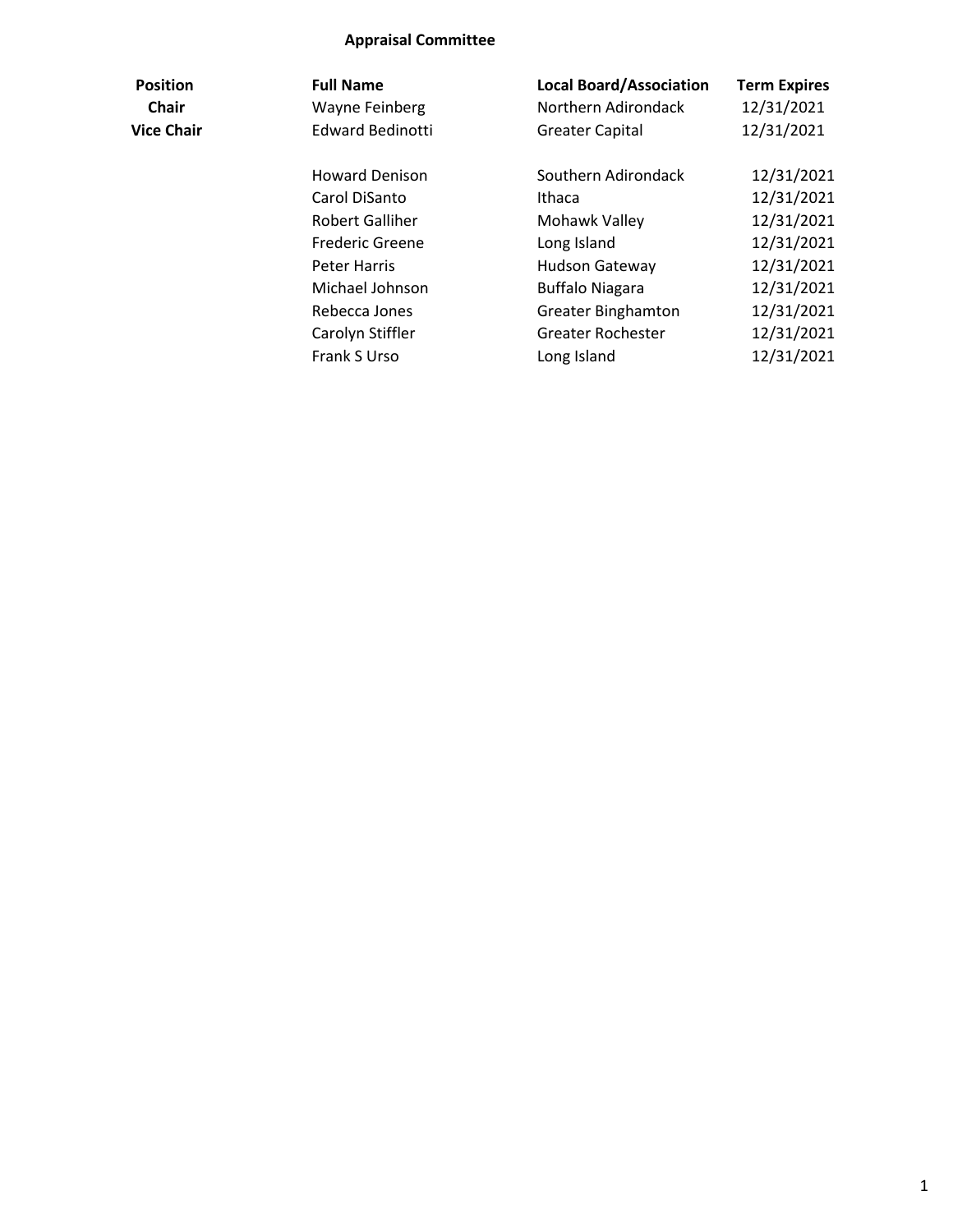#### **Awards Committee**

| <b>Chair</b>         | Marie Bettini        | <b>Greater Capital</b>   | 12/31/2021 |
|----------------------|----------------------|--------------------------|------------|
| <b>Vice Chair</b>    | Dan Staley           | <b>Dutchess County</b>   | 12/31/2021 |
| <b>Adirondack</b>    | Wendy Jane Smith     | St. Lawrence County      | 12/31/2021 |
| Capital              | Tom McGroder         | <b>Greater Capital</b>   | 12/31/2021 |
| Central              | Rebecca Smith        | Mohawk Valley            | 12/31/2021 |
| Genesee              | Nina Malatesta       | <b>Greater Rochester</b> | 12/31/2021 |
| <b>Lower Hudson</b>  | <b>Harding Mason</b> | <b>Hudson Gateway</b>    | 12/31/2021 |
| Metropolitan         | Debra lemma          | Brooklyn                 | 12/31/2021 |
| <b>Southern Tier</b> | Lisa Lilley          | <b>Elmira Corning</b>    | 12/31/2021 |
| Western              | Dennis Pezzimenti    | Chatauqua Cattauragus    | 12/31/2021 |
| <b>PP Rep</b>        | Nick Gigante         | Long Island              | 12/31/2021 |
| <b>2020 ROTY</b>     | Dorothy Botsoe       | <b>Hudson Gateway</b>    | 12/31/2021 |
|                      |                      |                          |            |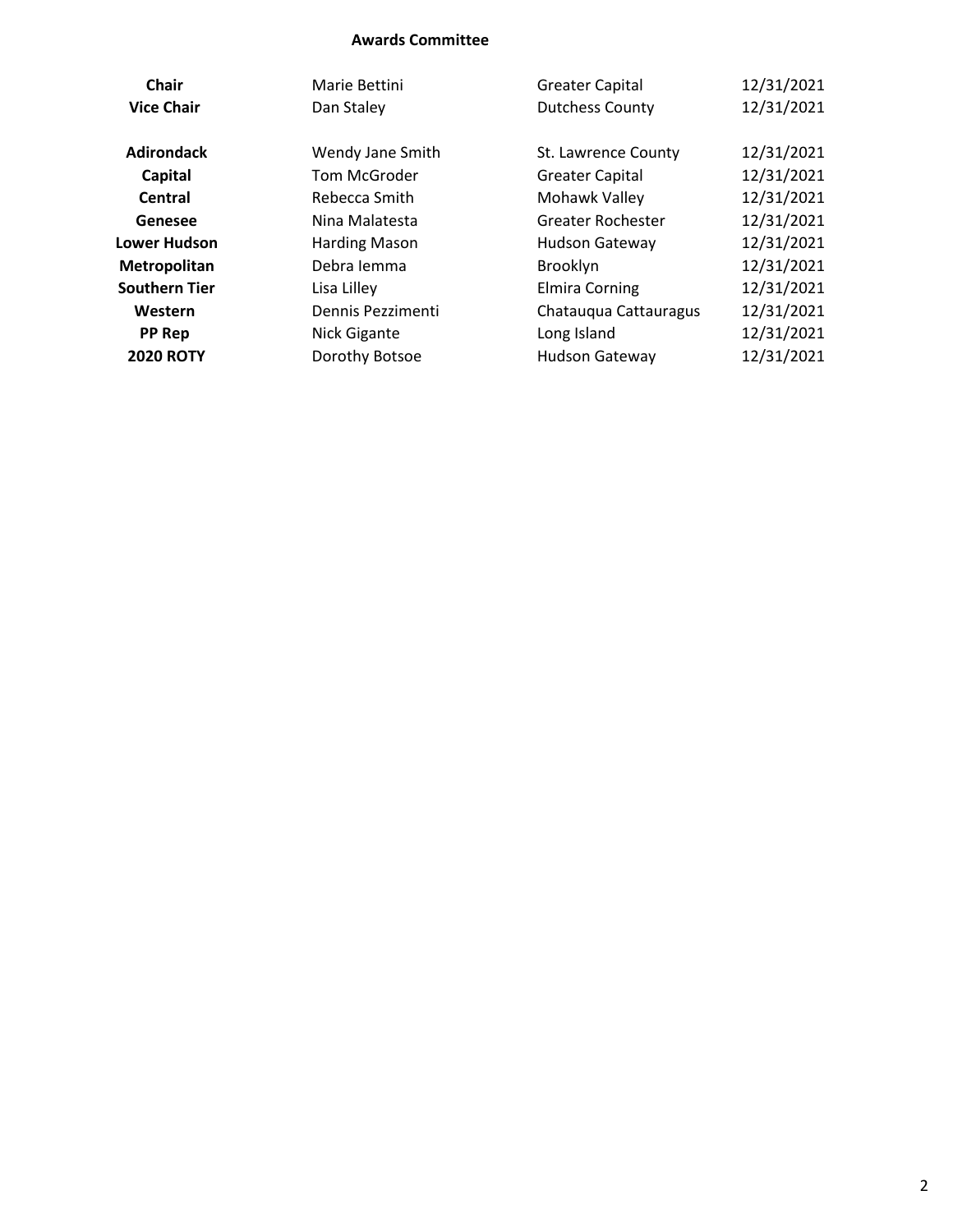### **Association Executives Advisory Committee**

| <b>Position</b>                          | <b>Full Name</b>        | <b>Local Board/Association</b> | <b>Term Expires</b> |
|------------------------------------------|-------------------------|--------------------------------|---------------------|
| <b>Chair</b>                             | <b>Richard Haggerty</b> | Hudson Gateway                 | 12/31/2021          |
| <b>Vice Chair</b>                        | Ann Rushlo              | Mohawk Valley                  | 12/31/2021          |
|                                          | Lori Robinson Shaylor   | <b>Elmira Corning</b>          | 12/31/2021          |
|                                          | Lance Evans             | Jefferson Lewis                | 12/31/2021          |
|                                          | Jim Yockel              | <b>Greater Rochester</b>       | 12/31/2021          |
|                                          | Mike Coughlin           | <b>Clinton County</b>          | 12/31/2022          |
|                                          | Michele Stoeger         | Otsego Delaware                | 12/31/2022          |
|                                          | <b>Gary Connolly</b>    | <b>Hudson Gateway</b>          | 12/31/2022          |
|                                          | Sandy Krueger           | Staten Island                  | 12/31/2023          |
|                                          | Laura Burns             | <b>Greater Capital</b>         | 12/31/2023          |
|                                          | John Greenan            | <b>Dutchess County</b>         | 12/31/2023          |
| <b>IMF Appointee</b>                     | Laura Burns             | <b>Greater Capital</b>         | 12/31/2021          |
| <b>RPAC Appointee</b>                    | Mike Coughlin           | <b>Clinton County</b>          | 12/31/2021          |
| <b>Legislative Steering Appointee</b>    | Sandy Krueger           | Staten Island                  | 12/31/2021          |
| <b>Executive Committee Appointee</b>     | <b>Richard Haggerty</b> | <b>Hudson Gateway</b>          | 12/31/2021          |
| <b>Organizational Planning Appointee</b> | Jim Yockel              | <b>Greater Rochester</b>       | 12/31/2021          |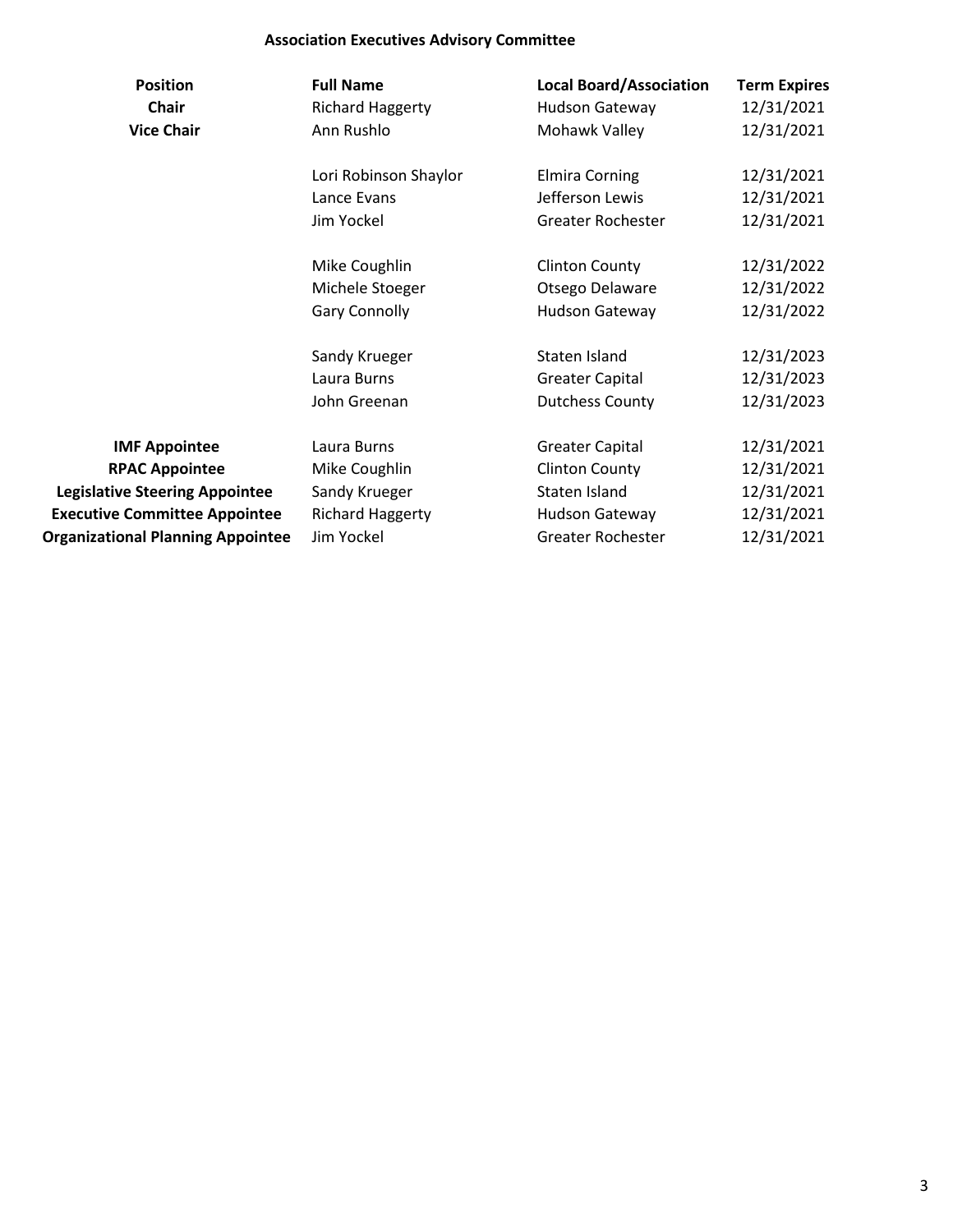#### **Association Executives Forum**

| <b>Position</b>   | <b>Full Name</b>        | <b>Local Board/Association</b> | <b>Term Expires</b> |
|-------------------|-------------------------|--------------------------------|---------------------|
| Chair             | <b>Richard Haggerty</b> | Hudson Gateway                 | 12/31/2021          |
| <b>Vice Chair</b> | Ann Rushlo              | Mohawk Valley                  | 12/31/2021          |
|                   | Joshua Adams            | Ithaca                         | 12/31/2021          |
|                   | <b>Mary Bakalis</b>     | <b>Sullivan County</b>         | 12/31/2021          |
|                   | Laura Burns             | <b>Greater Capital</b>         | 12/31/2021          |
|                   | Suzanne Close           | <b>Greater Capital</b>         | 12/31/2021          |
|                   | <b>Gary Connolly</b>    | Hudson Gateway                 | 12/31/2021          |
|                   | Michael Coughlin        | Nothern Adirondack             | 12/31/2021          |
|                   | Michael Coughlin        | <b>Clinton County</b>          | 12/31/2021          |
|                   | Densay Sengsoulavong    | Southern Adirondack            | 12/31/2021          |
|                   | Don Cummins             | Columbia Greene                | 12/31/2021          |
|                   | Lance Evans             | St. Lawrence County            | 12/31/2021          |
|                   | Lance Evans             | Jefferson Lewis                | 12/31/2021          |
|                   | Annette Fachko          | <b>Buffalo Niagara</b>         | 12/31/2021          |
|                   | Lynnore Fetyko          | <b>Greater Syracuse</b>        | 12/31/2021          |
|                   | Ann Garti               | Hudson Gateway                 | 12/31/2021          |
|                   | John Greenan            | <b>Dutchess County</b>         | 12/31/2021          |
|                   | <b>Tessa Hultz</b>      | Long Island                    | 12/31/2021          |
|                   | Sandy Krueger           | Staten Island                  | 12/31/2021          |
|                   | <b>Colleen Lanning</b>  | <b>Cortland County</b>         | 12/31/2021          |
|                   | John Leonardi           | <b>Buffalo Niagara</b>         | 12/31/2021          |
|                   | <b>Brian Levine</b>     | <b>Hudson Gateway</b>          | 12/31/2021          |
|                   | <b>Alison Donnelly</b>  | <b>Greater Binghamton</b>      | 12/31/2021          |
|                   | Ali Mann                | <b>NYS Commercial</b>          | 12/31/2021          |
|                   | Darcie McLachlan        | Chautauqua Cattaraugus         | 12/31/2021          |
|                   | Danielle Melchiorre     | <b>Buffalo Niagara</b>         | 12/31/2021          |
|                   | Susan Miller            | <b>Buffalo Niagara</b>         | 12/31/2021          |
|                   | Debbie Norman           | <b>Buffalo Niagara</b>         | 12/31/2021          |
|                   | Allison Organtini       | <b>Ulster County</b>           | 12/31/2021          |
|                   | Eliezer Rodriguez Esq.  | <b>Hudson Gateway</b>          | 12/31/2021          |
|                   | <b>Rich Schulhoff</b>   | Brooklyn                       | 12/31/2021          |
|                   | Lori Shaylor            | <b>Elmira Corning</b>          | 12/31/2021          |
|                   | <b>Richard Stauffer</b> | Hamptons North Fork            | 12/31/2021          |
|                   | Michele Stoeger         | Otsego Delaware                | 12/31/2021          |
|                   | Jim Yockel              | Greater Rochester              | 12/31/2021          |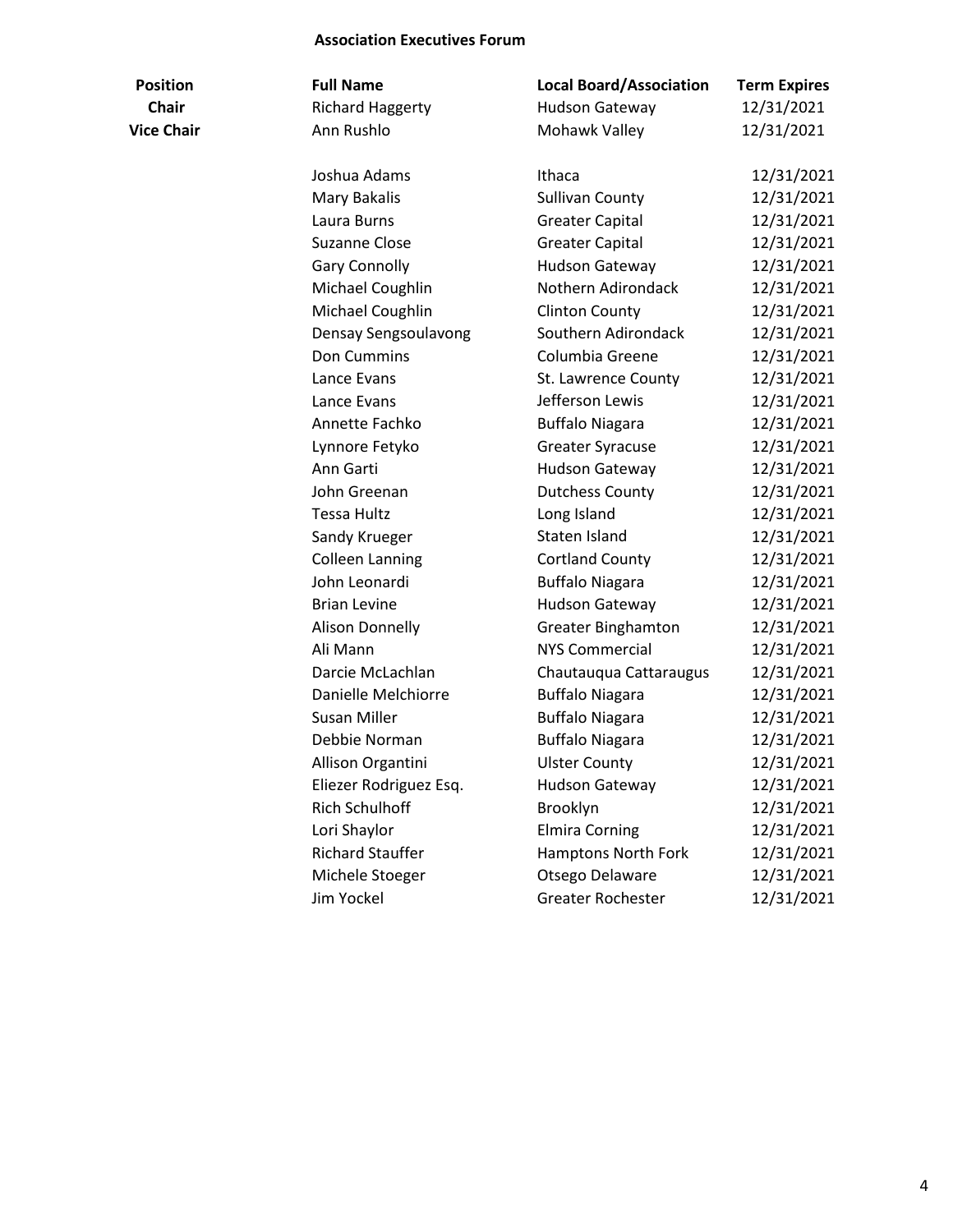### **Budget & Finance Committee**

| <b>Position</b>                         | <b>Full Name</b>     | <b>Local Board/Association</b> | <b>Term Expires</b> |
|-----------------------------------------|----------------------|--------------------------------|---------------------|
| <b>Chair, NYSAR Secretary/Treasurer</b> | John Vernazza        | Staten Island                  | 12/31/2021          |
| <b>NYSAR President</b>                  | David Legaz          | Long Island                    | 12/31/2021          |
| <b>NYSAR President-Elect</b>            | Jennifer Vucetic     | <b>Greater Capital</b>         | 12/31/2021          |
|                                         | Robert Farrell       | <b>Greater Binghamton</b>      | 12/31/2021          |
|                                         | CJ DelVecchio        | Ithaca                         | 12/31/2021          |
|                                         | Moses Seuram         | Long Island                    | 12/31/2022          |
|                                         | Joe Rivellino        | <b>Buffalo Niagara</b>         | 12/31/2022          |
|                                         | <b>Buddy Hoosein</b> | Long Island                    | 12/31/2023          |
|                                         | Jacqie Rose          | Otsego Delaware                | 12/31/2023          |
| Local Board/Assoc. Rep                  | Carmen Bauman        | Hudson Gateway                 | 12/31/2021          |
| Local Board/Assoc. Rep                  | Barbara Ford         | Long Island                    | 12/31/2021          |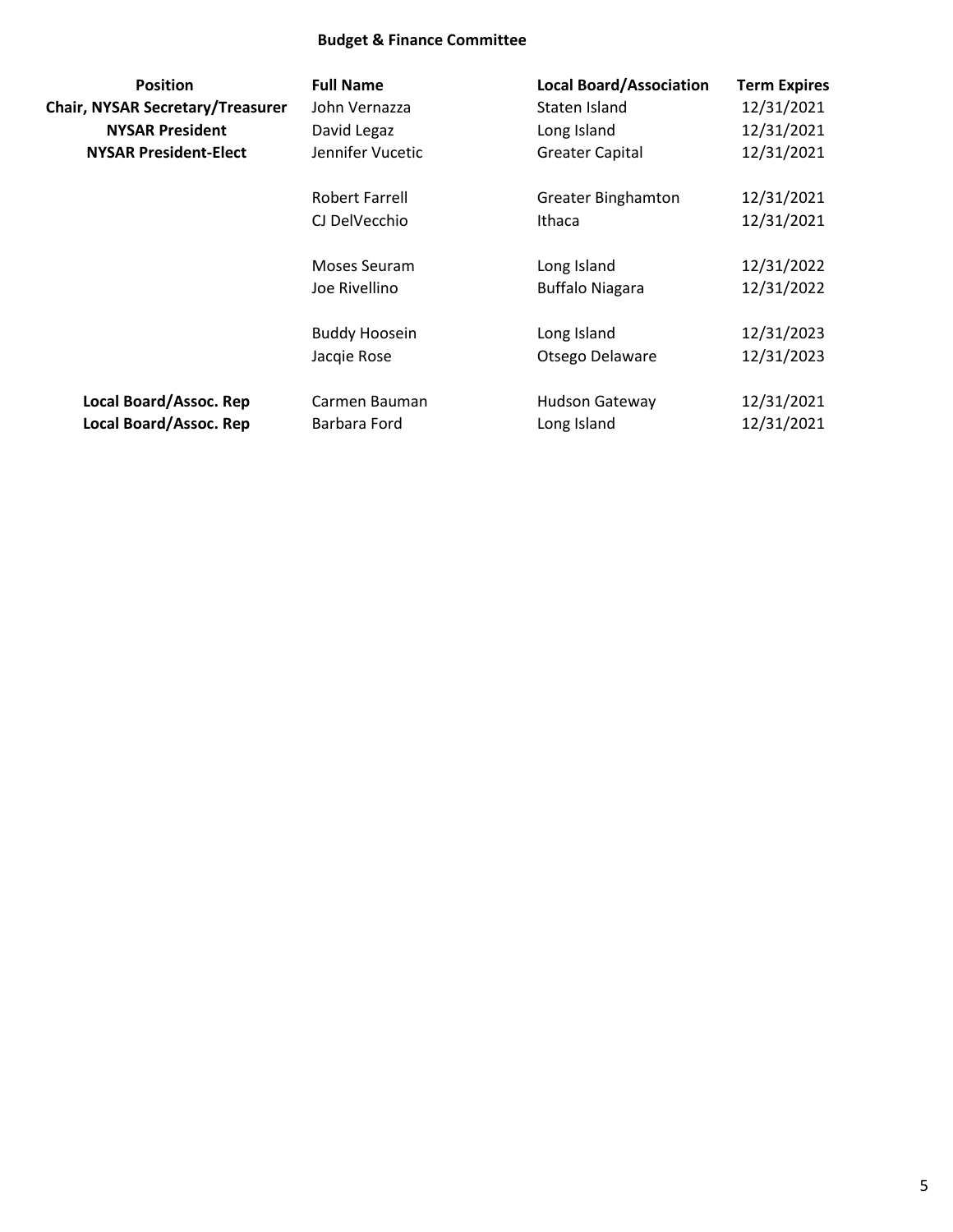#### **Communications, Marketing & Technology Forum**

| Position          | <b>Full Name</b>            | <b>Local Board/Association</b> | <b>Term Expires</b> |
|-------------------|-----------------------------|--------------------------------|---------------------|
| <b>Chair</b>      | Kelly Campbell              | <b>Dutchess County</b>         | 12/31/2021          |
| <b>lice Chair</b> | Zach Latinville             | <b>Clinton County</b>          | 12/31/2021          |
|                   | Diana Alfaro                | Long Island                    | 12/31/2021          |
|                   | Mohammad Ayub               | Long Island                    | 12/31/2021          |
|                   | Nancy Catalano              | Long Island                    | 12/31/2021          |
|                   | Jennie Chapin               | <b>Greater Syracuse</b>        | 12/31/2021          |
|                   | Carol Christiansen          | Hudson Gateway                 | 12/31/2021          |
|                   | <b>Gary Connolly</b>        | <b>Hudson Gateway</b>          | 12/31/2021          |
|                   | Gisella Craig               | Long Island                    | 12/31/2021          |
|                   | Karen Davala                | Columbia Greene                | 12/31/2021          |
|                   | Ayres Dcunha                | Long Island                    | 12/31/2021          |
|                   | Jeffrey Decatur             | <b>Greater Capital</b>         | 12/31/2021          |
|                   | Patricia Erker              | Long Island                    | 12/31/2021          |
|                   | Sarah Hughes                | Hudson Gateway                 | 12/31/2021          |
|                   | <b>Susan Hughes</b>         | <b>Greater Rochester</b>       | 12/31/2021          |
|                   | Faye Koszta                 | Staten Island                  | 12/31/2021          |
|                   | <b>Harding Mason</b>        | <b>Hudson Gateway</b>          | 12/31/2021          |
|                   | <b>Christopher McCarthy</b> | <b>Greater Rochester</b>       | 12/31/2021          |
|                   | Susan Miller                | <b>Buffalo Niagara</b>         | 12/31/2021          |
|                   | John Molnar                 | Long Island                    | 12/31/2021          |
|                   | Debbie Norman               | <b>Buffalo Niagara</b>         | 12/31/2021          |
|                   | Michael O'Connor            | <b>Greater Rochester</b>       | 12/31/2021          |
|                   | Carol Olsen                 | Otsego Delaware                | 12/31/2021          |
|                   | Janette Pulice              | Long Island                    | 12/31/2021          |
|                   | Royal Ricci                 | <b>Dutchess County</b>         | 12/31/2021          |
|                   | Victoria Romeo              | <b>Greater Capital</b>         | 12/31/2021          |
|                   | Sylvia Ryndock              | <b>Greater Rochester</b>       | 12/31/2021          |
|                   | Kathie Spangler             | <b>Greater Capital</b>         | 12/31/2021          |
|                   | Shauna Teelin               | <b>Greater Syracuse</b>        | 12/31/2021          |
|                   | Frank S Urso                | Long Island                    | 12/31/2021          |
|                   | Marilyn Urso                | Long Island                    | 12/31/2021          |
|                   | <b>Steve Vaisey</b>         | <b>Greater Rochester</b>       | 12/31/2021          |
|                   | Muhammad Vali               | Long Island                    | 12/31/2021          |
|                   | Jason Walch                 | Columbia Greene                | 12/31/2021          |
|                   | <b>Richard Wilbur</b>       | Greater Syracuse               | 12/31/2021          |
|                   | Deresia Williams            | Long Island                    | 12/31/2021          |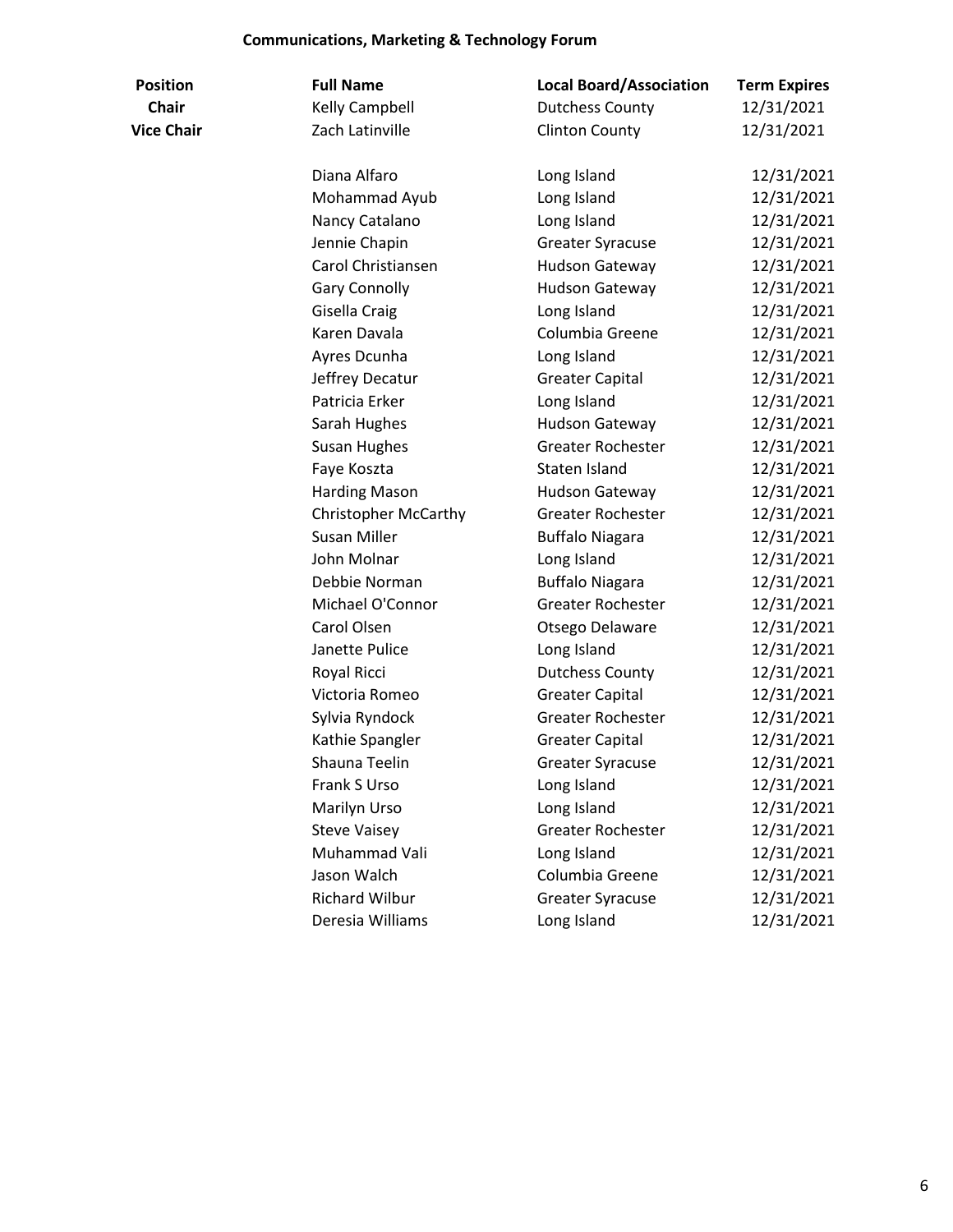#### **NYS Real Estate Education Foundation**

| Position                        | Fı |
|---------------------------------|----|
| <b>President</b>                | А  |
| <b>Vice President</b>           | Li |
| Secretary/Treasurer             | в  |
| <b>Immediate Past President</b> | N  |
| <b>NYSAR CEO</b>                |    |
|                                 |    |

> **Central Region Genesee Region**

| <b>Position</b>                 | <b>Full Name</b>       | <b>Local Board/Association</b> | <b>Term Expires</b> |
|---------------------------------|------------------------|--------------------------------|---------------------|
| <b>President</b>                | Amy Wood Gonzalez      | Ithaca                         | 12/31/2021          |
| <b>Vice President</b>           | Linda Lugo             | Long Island                    | 12/31/2021          |
| Secretary/Treasurer             | Barry Kramer           | <b>Hudson Gateway</b>          | 12/31/2021          |
| <b>Immediate Past President</b> | Margaret Hartman       | <b>Buffalo Niagara</b>         | 12/31/2021          |
| <b>NYSAR CEO</b>                | Duncan MacKenzie       | <b>NYSAR</b>                   | 12/31/2021          |
| <b>Western Region</b>           | Lori Adams             | <b>Buffalo Niagara</b>         | 12/31/2021          |
| <b>Adirondack Region</b>        | <b>Brittany Matott</b> | St. Lawrence County            | 12/31/2021          |
| At Large                        | Don Cummins            | <b>Hudson Gateway</b>          | 12/31/2021          |
| <b>Metropolitan Region</b>      | Nancy Mosca            | Long Island                    | 12/31/2022          |
| <b>Capital Region</b>           | <b>Susan Sommers</b>   | <b>Greater Capital</b>         | 12/31/2022          |
| <b>Southern Tier Region</b>     | Amy Wood Gonzalez      | Ithaca                         | 12/31/2022          |
| <b>Lower Hudson Region</b>      | Barry Kramer           | <b>Hudson Gateway</b>          | 12/31/2022          |
| $A + I$                         | lindallna              | Long Island                    | 12/21/2022          |

| At Large    | Linda Lugo    | Long Island             | 12/31/2023 |
|-------------|---------------|-------------------------|------------|
| tral Region | Laurie Omans  | <b>Greater Syracuse</b> | 12/31/2023 |
| esee Region | Andy Kachaylo | Greater Rochester       | 12/31/2023 |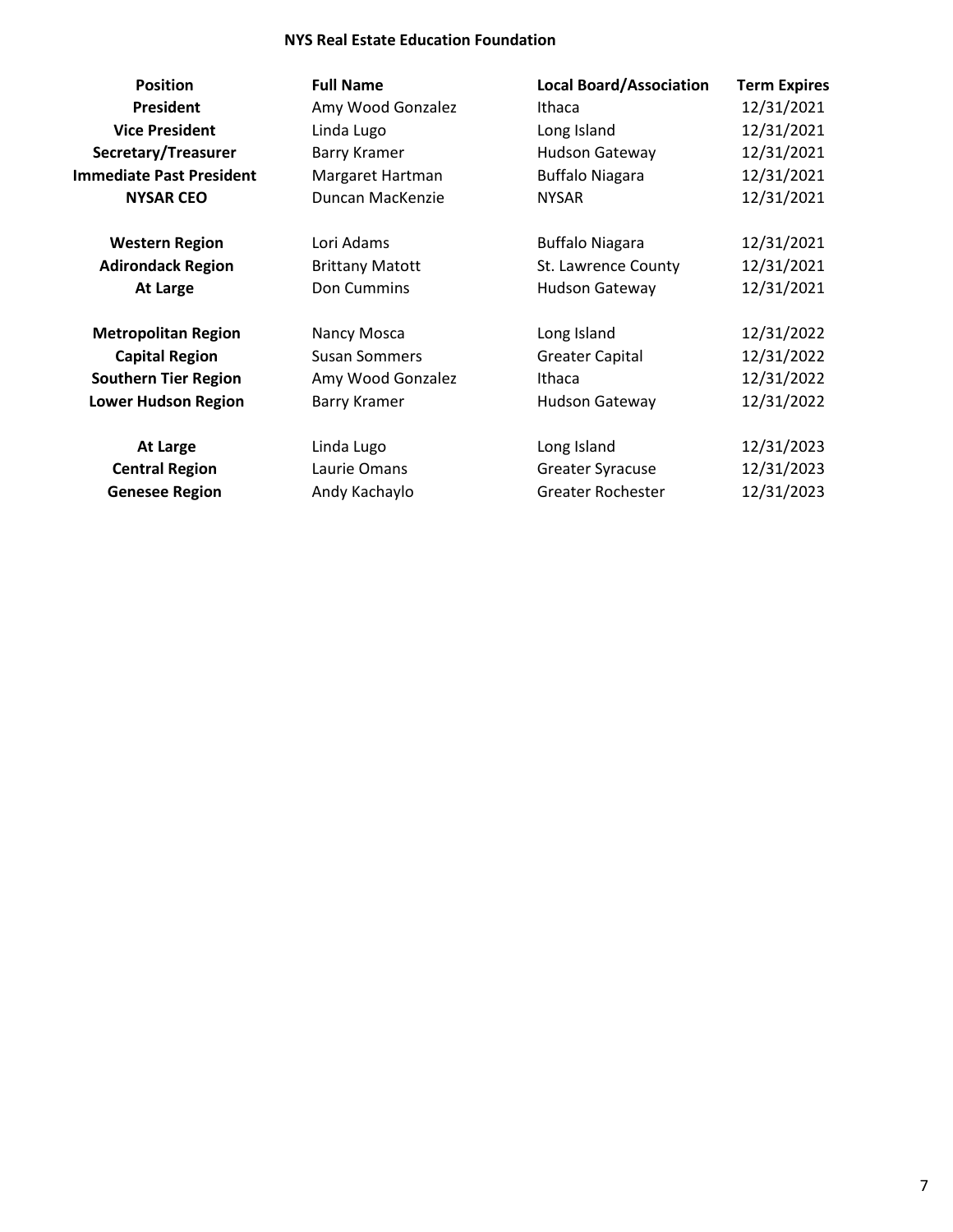### **Education Management Committee**

| <b>Position</b>   | <b>Full Name</b>          | <b>Local Board/Association</b> | <b>Term Expires</b> |
|-------------------|---------------------------|--------------------------------|---------------------|
| <b>Chair</b>      | Laura Copersino           | Long Island                    | 12/31/2021          |
| <b>Vice Chair</b> | Aldo Iemma                | Brooklyn                       | 12/31/2021          |
|                   | Annabelle Aquilina        | <b>Buffalo Niagara</b>         | 12/31/2021          |
|                   | Mohammad Ayub             | Long Island                    | 12/31/2021          |
|                   | Gina Marie Bettenhauser   | Long Island                    | 12/31/2021          |
|                   | Dorothy Botsoe            | <b>Hudson Gateway</b>          | 12/31/2021          |
|                   | Melissa Brandt            | Long Island                    | 12/31/2021          |
|                   | Laura Burns               | <b>Greater Capital</b>         | 12/31/2021          |
|                   | Carol Christiansen        | <b>Hudson Gateway</b>          | 12/31/2021          |
|                   | Carol Cotton              | Long Island                    | 12/31/2021          |
|                   | Gisella Craig             | Long Island                    | 12/31/2021          |
|                   | Don Cummins               | Columbia Greene                | 12/31/2021          |
|                   | Ayres Dcunha              | Long Island                    | 12/31/2021          |
|                   | Jeffrey Decatur           | <b>Greater Capital</b>         | 12/31/2021          |
|                   | Katheryn DeClerck         | <b>Hudson Gateway</b>          | 12/31/2021          |
|                   | Mark Donnelly             | Long Island                    | 12/31/2021          |
|                   | Roseann Farrow            | <b>Hudson Gateway</b>          | 12/31/2021          |
|                   | Gail Fattizzi             | <b>Hudson Gateway</b>          | 12/31/2021          |
|                   | Linda Fields              | Jefferson Lewis                | 12/31/2021          |
|                   | Ronald Garafalo           | <b>Hudson Gateway</b>          | 12/31/2021          |
|                   | Joseph Gehl               | <b>Greater Binghamton</b>      | 12/31/2021          |
|                   | John Greenan              | <b>Dutchess County</b>         | 12/31/2021          |
|                   | Crystal Hawkins Syska     | <b>Hudson Gateway</b>          | 12/31/2021          |
|                   | <b>Susan Hughes</b>       | <b>Greater Rochester</b>       | 12/31/2021          |
|                   | Rebecca Jones             | <b>Greater Binghamton</b>      | 12/31/2021          |
|                   | Faye Koszta               | Staten Island                  | 12/31/2021          |
|                   | Maria Lull, ABR, CRS, GRI | Columbia Greene                | 12/31/2021          |
|                   | Nina Malatesta            | <b>Greater Rochester</b>       | 12/31/2021          |
|                   | Natalie Martin            | <b>Greater Syracuse</b>        | 12/31/2021          |
|                   | <b>Brittany Matott</b>    | St. Lawrence County            | 12/31/2021          |
|                   | James McCann              | <b>Hudson Gateway</b>          | 12/31/2021          |
|                   | Osbardo Mejil             | Long Island                    | 12/31/2021          |
|                   | Karen Mock                | <b>Buffalo Niagara</b>         | 12/31/2021          |
|                   | John Molnar               | Long Island                    | 12/31/2021          |
|                   | Diana Nogaret             | <b>Greater Binghamton</b>      | 12/31/2021          |
|                   | Michael O'Connor          | <b>Greater Rochester</b>       | 12/31/2021          |
|                   | Carol Olsen               | Otsego Delaware                | 12/31/2021          |
|                   | Manzoor Patoli            | Long Island                    | 12/31/2021          |
|                   | Mary Peyton               | <b>Greater Capital</b>         | 12/31/2021          |
|                   | <b>Nancy Quigg</b>        | <b>Greater Syracuse</b>        | 12/31/2021          |
|                   | Michael Richman           | Long Island                    | 12/31/2021          |
|                   | Mary Alice Ruppert        | Long Island                    | 12/31/2021          |
|                   | Sylvia Ryndock            | <b>Greater Rochester</b>       | 12/31/2021          |
|                   | <b>Moses Seuram</b>       | Long Island                    | 12/31/2021          |
|                   | Michael Smith             | Greater Rochester              | 12/31/2021          |
|                   | Kathie Spangler           | <b>Greater Capital</b>         | 12/31/2021          |
|                   | Shauna Teelin             | <b>Greater Syracuse</b>        | 12/31/2021          |
|                   | Marilyn Urso              | Long Island                    | 12/31/2021          |
|                   | Cheryl Williams           | <b>Hudson Gateway</b>          | 12/31/2021          |
|                   |                           |                                |                     |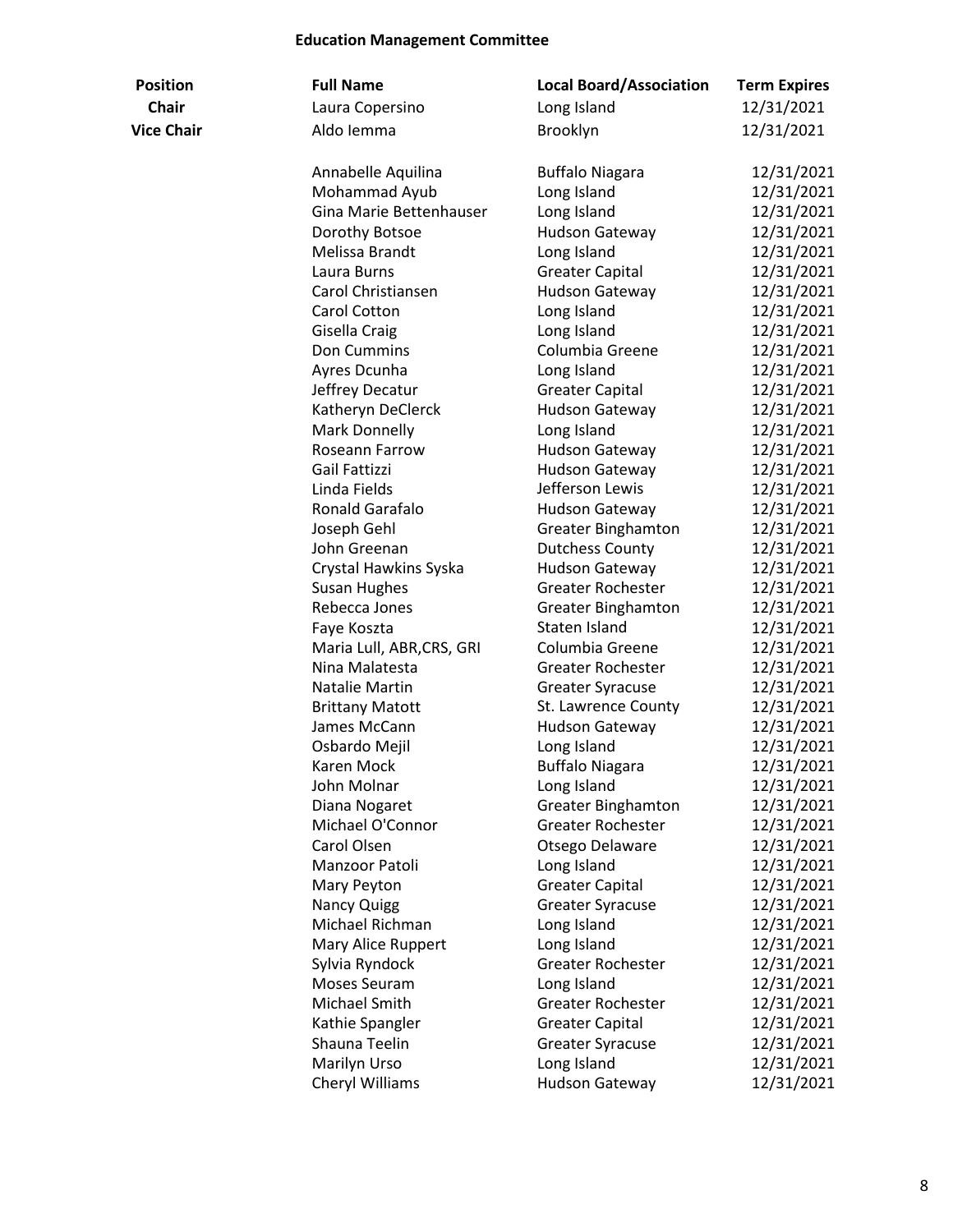#### **Executive Committee**

| <b>Position</b>                          | <b>Full Name</b>        | <b>Local Board/Association</b> | <b>Term Expires</b> |
|------------------------------------------|-------------------------|--------------------------------|---------------------|
| <b>Chair, NYSAR President</b>            | David Legaz             | Long Island                    | 12/31/2021          |
| <b>Vice Chair, NYSAR President-Elect</b> | Jennifer Vucetic        | <b>Greater Capital</b>         | 12/31/2021          |
| <b>NYSAR Secretary/Treasurer</b>         | John Vernazza           | <b>Staten Island</b>           | 12/31/2021          |
| <b>Immediate Past President</b>          | Jennifer Stevenson      | St. Lawrence                   | 12/31/2021          |
|                                          | Jay Christiana          | <b>Greater Capital</b>         | 12/31/2021          |
|                                          | Karissa Thompson        | Greater Rochester              | 12/31/2021          |
|                                          | <b>Steve Rose</b>       | Otsego Delaware                | 12/31/2021          |
|                                          | miriam treger           | <b>Buffalo Niagara</b>         | 12/31/2022          |
|                                          | Dawn Carpenter          | Staten Island                  | 12/31/2022          |
|                                          | Steve LaBombard         | <b>Clinton County</b>          | 12/31/2022          |
|                                          | Mary Alice Ruppert      | Long Island                    | 12/31/2023          |
|                                          | Don Radke               | <b>Greater Syracuse</b>        | 12/31/2023          |
|                                          | Mike Smith              | <b>Greater Rochester</b>       | 12/31/2023          |
| <b>Appraisal Chair</b>                   | Wayne Feinberg          | Northern Adirondack            | 12/31/2021          |
| <b>NYSCAR President</b>                  | James Walker            | <b>NYS Commercial</b>          | 12/31/2021          |
| <b>Organizational Planning Chair</b>     | Thomas McCarthy         | Long Island                    | 12/31/2021          |
| <b>Legal Action Comm Chair</b>           | John Gerace             | <b>Greater Rochester</b>       | 12/31/2021          |
| <b>Legislative Steering Comm Chair</b>   | Dan Davies              | Southern Adirondack            | 12/31/2021          |
| <b>Professional Standards Chair</b>      | Andy Burke              | Greater Rochester              | 12/31/2021          |
| <b>Region 2 RVP</b>                      | Margaret Hartman        | <b>Buffalo Niagara</b>         |                     |
| <b>Local Board/Assoc EO Rep</b>          | <b>Richard Haggerty</b> | <b>Hudson Gateway</b>          | 12/31/2021          |
| <b>Local Board/Assoc Rep</b>             | Crystal Hawkins Syska   | <b>Hudson Gateway</b>          | 12/31/2021          |
| <b>Local Board/Assoc Rep</b>             | Susan Helsinger         | Long Island                    | 12/31/2021          |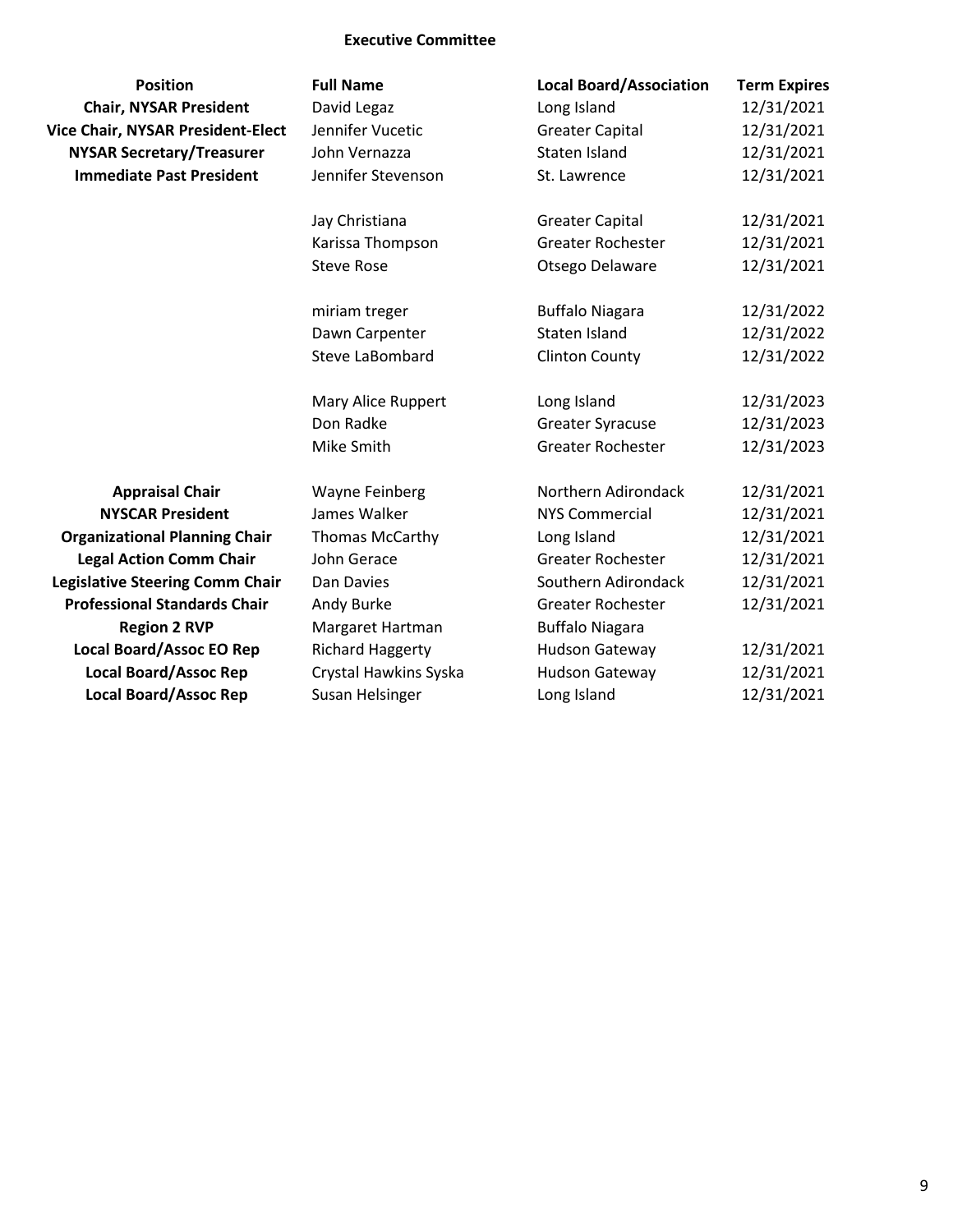### **Faculty Development Sub-committee**

| <b>Position</b> | <b>Full Name</b>       | <b>Local Board/Association</b> | <b>Term Expires</b> |
|-----------------|------------------------|--------------------------------|---------------------|
| <b>Chair</b>    | Jeremias Maneiro       | Greater Rochester              | 12/31/2021          |
| Vice Chair      | <b>Brittany Matott</b> | St. Lawrence County            | 12/31/2021          |

| Don Cummins         | Columbia Greene           | 12/31/2021 |
|---------------------|---------------------------|------------|
| Roseann Farrow      | <b>Hudson Gateway</b>     | 12/31/2021 |
| <b>Alfred Fazio</b> | Brooklyn                  | 12/31/2021 |
| Linda Fields        | Jefferson Lewis           | 12/31/2021 |
| Aldo Iemma          | Brooklyn                  | 12/31/2021 |
| Linda Lugo          | Long Island               | 12/31/2021 |
| Mary Ann Monteleone | Long Island               | 12/31/2021 |
| Nancy Mosca         | Long Island               | 12/31/2021 |
| Michael Smith       | <b>Greater Rochester</b>  | 12/31/2021 |
| Randy Templeman     | <b>Greater Binghamton</b> | 12/31/2021 |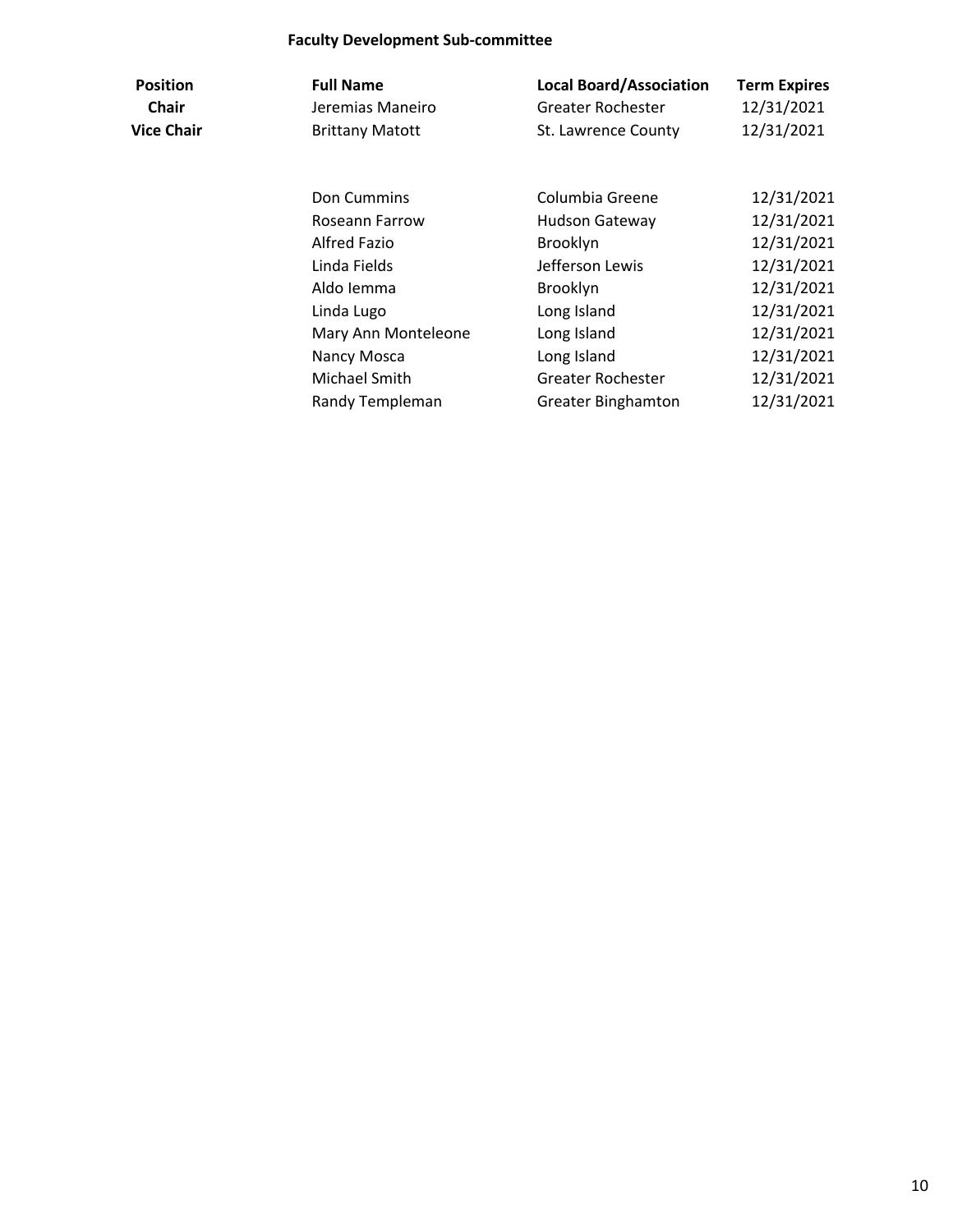#### **Fair Housing & Cultural Diversity Committee**

| <b>Position</b>   | <b>Full Name</b>         | <b>Local Board/Association</b> | <b>Term Expires</b> |    |
|-------------------|--------------------------|--------------------------------|---------------------|----|
| <b>Chair</b>      | <b>Susan Sommers</b>     | <b>Greater Capital</b>         | 12/31/2021          |    |
| <b>Vice Chair</b> | <b>Hind Hatoum</b>       | Long Island                    | 12/31/2021          |    |
|                   | Diana Alfaro             | Long Island                    | 12/31/2021          |    |
|                   | Annabelle Aquilina       | <b>Buffalo Niagara</b>         | 12/31/2021          |    |
|                   | Anthony Atkinson         | Long Island                    | 12/31/2021          |    |
|                   | <b>Alden Banks</b>       | Otsego Delaware                | 12/31/2021          |    |
|                   | Theodore Banta III       | Columbia Greene                | 12/31/2021          |    |
|                   | Carmen Bauman            | Hudson Gateway                 | 12/31/2021          |    |
|                   | Tammy Teresa Belmore     | Hudson Gateway                 | 12/31/2021          |    |
|                   | <b>Tracy Bernard</b>     | St. Lawrence County            | 12/31/2021          |    |
|                   | Gina Marie Bettenhauser  | Long Island                    | 12/31/2021          |    |
|                   | LaVonne Bost-Barksdale   | Hudson Gateway                 | 12/31/2021          |    |
|                   | Dorothy Botsoe           | Hudson Gateway                 | 12/31/2021          |    |
|                   | Kimberly Bullard         | Southern Adirondack            | 12/31/2021          |    |
|                   | <b>Andrew Burke</b>      | <b>Greater Rochester</b>       | 12/31/2021          |    |
|                   | Judy Cangemi             | Long Island                    | 12/31/2021          |    |
|                   | Carol Cotton             | Long Island                    | 12/31/2021          |    |
|                   | <b>Theresa Crozier</b>   | <b>Hudson Gateway</b>          | 12/31/2021          |    |
|                   | Carol DiSanto            | Ithaca                         | 12/31/2021          |    |
|                   | Anthony Domathoti        | <b>Hudson Gateway</b>          | 12/31/2021          |    |
|                   | Lisbeth English          | Long Island                    | 12/31/2021          |    |
|                   | Jennifer Flynn           | Jefferson Lewis                | 12/31/2021          |    |
|                   | Ronald Garafalo          | <b>Hudson Gateway</b>          | 12/31/2021          |    |
|                   | Chrisoula Georgakopoulos | Long Island                    | 12/31/2021          |    |
|                   | Lainie Greenberg         | Long Island                    | 12/31/2021          |    |
|                   | <b>Irene Guanill</b>     | Hudson Gateway                 | 12/31/2021          |    |
|                   | Vienna Haak              | <b>Buffalo Niagara</b>         | 12/31/2021          |    |
|                   | <b>Richard Halloran</b>  | Long Island                    | 12/31/2021          |    |
|                   | Crystal Hawkins Syska    | <b>Hudson Gateway</b>          | 12/31/2021          |    |
|                   | Susan Helsinger          | Long Island                    | 12/31/2021          |    |
|                   | Denise Hibbert           | Long Island                    | 12/31/2021          |    |
|                   | Susan Hughes             | <b>Greater Rochester</b>       | 12/31/2021          |    |
|                   | Jennifer Isaac           | <b>Greater Rochester</b>       | 12/31/2021          |    |
|                   | Michael Johnson          | <b>Buffalo Niagara</b>         | 12/31/2021          |    |
|                   | Jason Jurek              | <b>Buffalo Niagara</b>         | 12/31/2021          |    |
|                   | Kuo Hwa Kao              | Long Island                    | 12/31/2021          |    |
|                   | Rao A Shaan Khan         | Long Island                    | 12/31/2021          |    |
|                   | Carol Kope               | Hudson Gateway                 | 12/31/2021          |    |
|                   | John Kope                | Hudson Gateway                 | 12/31/2021          |    |
|                   | <b>Barry Kramer</b>      | <b>Hudson Gateway</b>          | 12/31/2021          |    |
|                   | Paul Llobell             | Long Island                    | 12/31/2021          |    |
|                   | Eliot Lonardo            | Long Island                    | 12/31/2021          |    |
|                   | Eydie Lopez              | Hudson Gateway                 | 12/31/2021          |    |
|                   | Stephan Mahabir          | Long Island                    | 12/31/2021          |    |
|                   | Nina Malatesta           | <b>Greater Rochester</b>       | 12/31/2021          |    |
|                   | Osbardo Mejil            | Long Island                    | 12/31/2021          |    |
|                   | Debbie Norman            | <b>Buffalo Niagara</b>         | 12/31/2021          |    |
|                   | David Paciello           | Mohawk Valley                  | 12/31/2021          | 11 |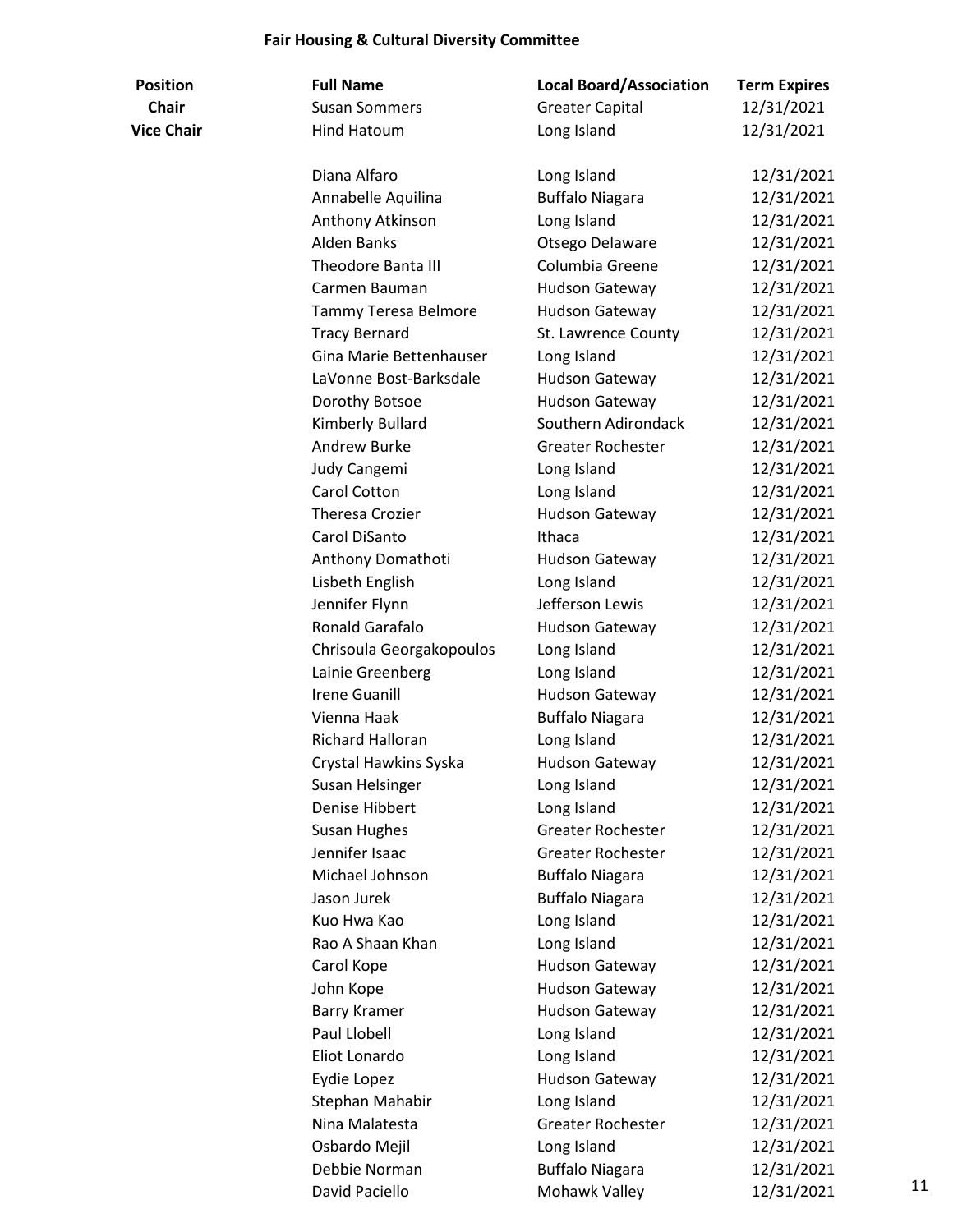### **Fair Housing & Cultural Diversity Committee con't**

| Manzoor Patoli       | Long Island              | 12/31/2021 |
|----------------------|--------------------------|------------|
| Mary Peyton          | <b>Greater Capital</b>   | 12/31/2021 |
| <b>Ruth Pfeffer</b>  | Long Island              | 12/31/2021 |
| Myriam Ramos         | <b>Hudson Gateway</b>    | 12/31/2021 |
| Michael Richman      | Long Island              | 12/31/2021 |
| Ann Rushlo           | Mohawk Valley            | 12/31/2021 |
| Sylvia Ryndock       | <b>Greater Rochester</b> | 12/31/2021 |
| Paul Schwartz        | Brooklyn                 | 12/31/2021 |
| Carolyn Stiffler     | <b>Greater Rochester</b> | 12/31/2021 |
| Yoshinori Takita     | Long Island              | 12/31/2021 |
| Shauna Teelin        | <b>Greater Syracuse</b>  | 12/31/2021 |
| Julie Thum           | Brooklyn                 | 12/31/2021 |
| Patricia Ann Tracey  | <b>Greater Syracuse</b>  | 12/31/2021 |
| miriam treger        | <b>Buffalo Niagara</b>   | 12/31/2021 |
| Raymond Urciuoli     | Staten Island            | 12/31/2021 |
| Charlotte Vanderwaag | Long Island              | 12/31/2021 |
| Jenna Wagner         | <b>Greater Rochester</b> | 12/31/2021 |
| Suzanne Wilbur       | <b>Greater Syracuse</b>  | 12/31/2021 |
| Cheryl Williams      | <b>Hudson Gateway</b>    | 12/31/2021 |
| Deresia Williams     | Long Island              | 12/31/2021 |
| Linda Williams       | <b>Hudson Gateway</b>    | 12/31/2021 |
| Amy Wood Gonzalez    | Ithaca                   | 12/31/2021 |
| Isabel Zenocratti    | Long Island              | 12/31/2021 |
|                      |                          |            |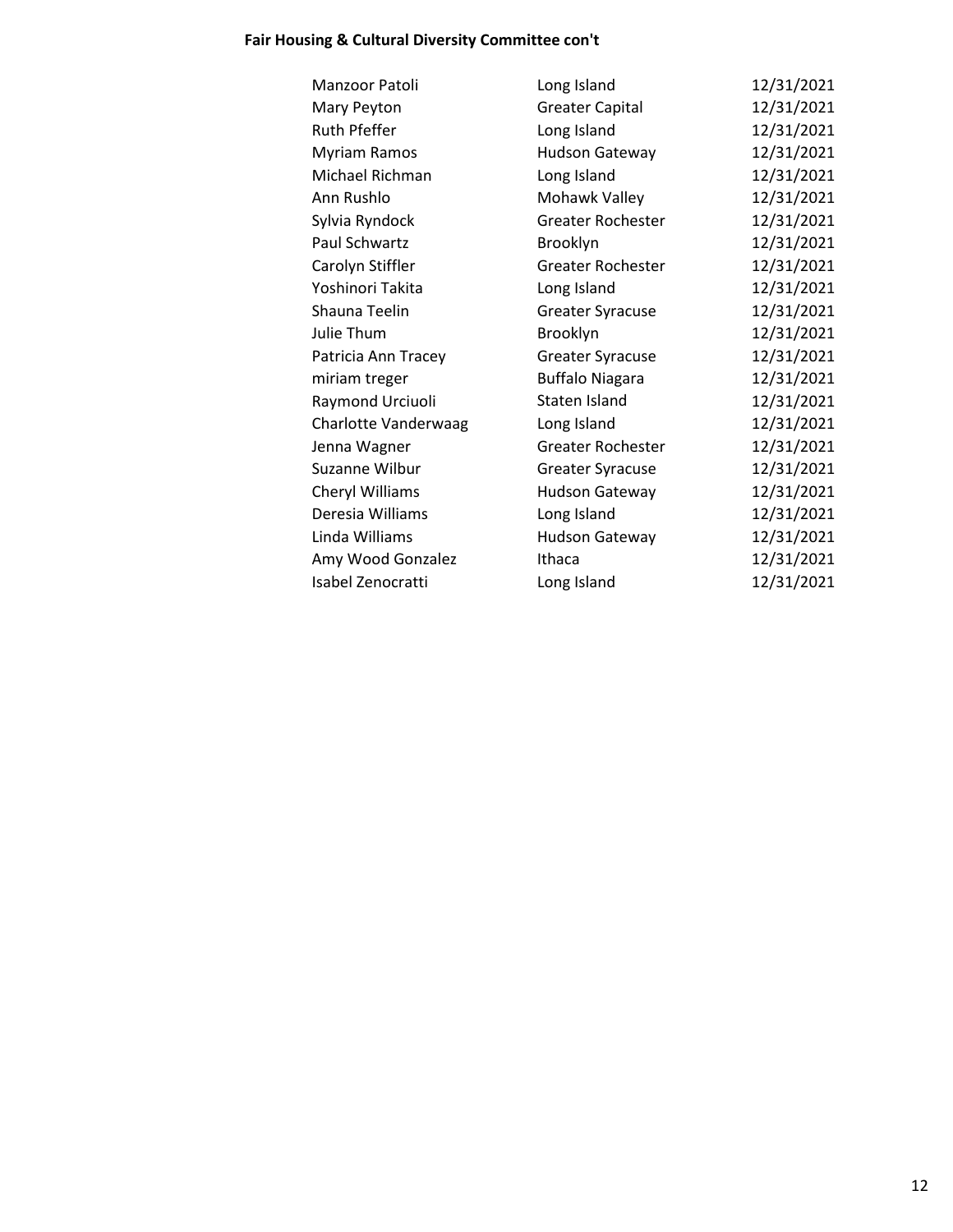### **Global, Resort & Second-home Markets Committee**

| <b>Position</b>   | <b>Full Name</b>       | <b>Local Board/Association</b> | <b>Term Expires</b> |    |
|-------------------|------------------------|--------------------------------|---------------------|----|
| <b>Chair</b>      | <b>Diane Cummins</b>   | <b>Hudson Gateway</b>          | 12/31/2021          |    |
| <b>Vice Chair</b> | Jonathan Lerche        | <b>Elmira Corning</b>          | 12/31/2021          |    |
|                   |                        |                                |                     |    |
|                   | Eileen Barrett         | <b>Hudson Gateway</b>          | 12/31/2021          |    |
|                   | Tammy Teresa Belmore   | <b>Hudson Gateway</b>          | 12/31/2021          |    |
|                   | Elayna Bittner         | <b>Greater Rochester</b>       | 12/31/2021          |    |
|                   | Dorothy Botsoe         | <b>Hudson Gateway</b>          | 12/31/2021          |    |
|                   | Kazuko Boylan          | <b>Hudson Gateway</b>          | 12/31/2021          |    |
|                   | Kimberly Bullard       | Southern Adirondack            | 12/31/2021          |    |
|                   | <b>Rosemary Camas</b>  | <b>Hudson Gateway</b>          | 12/31/2021          |    |
|                   | Anne Caprini           | <b>Greater Rochester</b>       | 12/31/2021          |    |
|                   | Dawn Carpenter         | Staten Island                  | 12/31/2021          |    |
|                   | Gisella Craig          | Long Island                    | 12/31/2021          |    |
|                   | Ayres Dcunha           | Long Island                    | 12/31/2021          |    |
|                   | Anthony Domathoti      | <b>Hudson Gateway</b>          | 12/31/2021          |    |
|                   | Lisbeth English        | Long Island                    | 12/31/2021          |    |
|                   | Patricia Erker         | Long Island                    | 12/31/2021          |    |
|                   | Roseann Farrow         | <b>Hudson Gateway</b>          | 12/31/2021          |    |
|                   | Ronald Garafalo        | <b>Hudson Gateway</b>          | 12/31/2021          |    |
|                   | Cheryl Grossman        | Long Island                    | 12/31/2021          |    |
|                   | <b>Irene Guanill</b>   | <b>Hudson Gateway</b>          | 12/31/2021          |    |
|                   | <b>Hind Hatoum</b>     | Long Island                    | 12/31/2021          |    |
|                   | Susan Helsinger        | Long Island                    | 12/31/2021          |    |
|                   | Aldo Iemma             | Brooklyn                       | 12/31/2021          |    |
|                   | Kuo Hwa Kao            | Long Island                    | 12/31/2021          |    |
|                   | Sari Kingsley          | Staten Island                  | 12/31/2021          |    |
|                   | Eydie Lopez            | <b>Hudson Gateway</b>          | 12/31/2021          |    |
|                   | Linda Lugo             | Long Island                    | 12/31/2021          |    |
|                   | <b>Thomas McGroder</b> | <b>Greater Capital</b>         | 12/31/2021          |    |
|                   | Karen Mock             | <b>Buffalo Niagara</b>         | 12/31/2021          |    |
|                   | John Molnar            | Long Island                    | 12/31/2021          |    |
|                   | Valon Nikci            | <b>Hudson Gateway</b>          | 12/31/2021          |    |
|                   | Diana Nogaret          | <b>Greater Binghamton</b>      | 12/31/2021          |    |
|                   | Valerie Port           | <b>Hudson Gateway</b>          | 12/31/2021          |    |
|                   | <b>Myriam Ramos</b>    | <b>Hudson Gateway</b>          | 12/31/2021          |    |
|                   | Jacqlene Rose          | Otsego Delaware                | 12/31/2021          |    |
|                   | <b>Robert Shandley</b> | <b>Hudson Gateway</b>          | 12/31/2021          |    |
|                   | Michael Smith          | Greater Rochester              | 12/31/2021          |    |
|                   | Kathie Spangler        | <b>Greater Capital</b>         | 12/31/2021          |    |
|                   | Yoshinori Takita       | Long Island                    | 12/31/2021          |    |
|                   | Maryann Tercasio       | <b>Hudson Gateway</b>          | 12/31/2021          |    |
|                   | miriam treger          | <b>Buffalo Niagara</b>         | 12/31/2021          |    |
|                   | Muhammad Vali          | Long Island                    | 12/31/2021          |    |
|                   | Richard Wilbur         | <b>Greater Syracuse</b>        | 12/31/2021          |    |
|                   | Cheryl Williams        | <b>Hudson Gateway</b>          | 12/31/2021          |    |
|                   | Linda Williams         |                                |                     |    |
|                   |                        | <b>Hudson Gateway</b>          | 12/31/2021          |    |
|                   | Amy Wood Gonzalez      | Ithaca                         | 12/31/2021          |    |
|                   | Felice Wyloge          | <b>Hudson Gateway</b>          | 12/31/2021          | 13 |
|                   | Isabel Zenocratti      | Long Island                    | 12/31/2021          |    |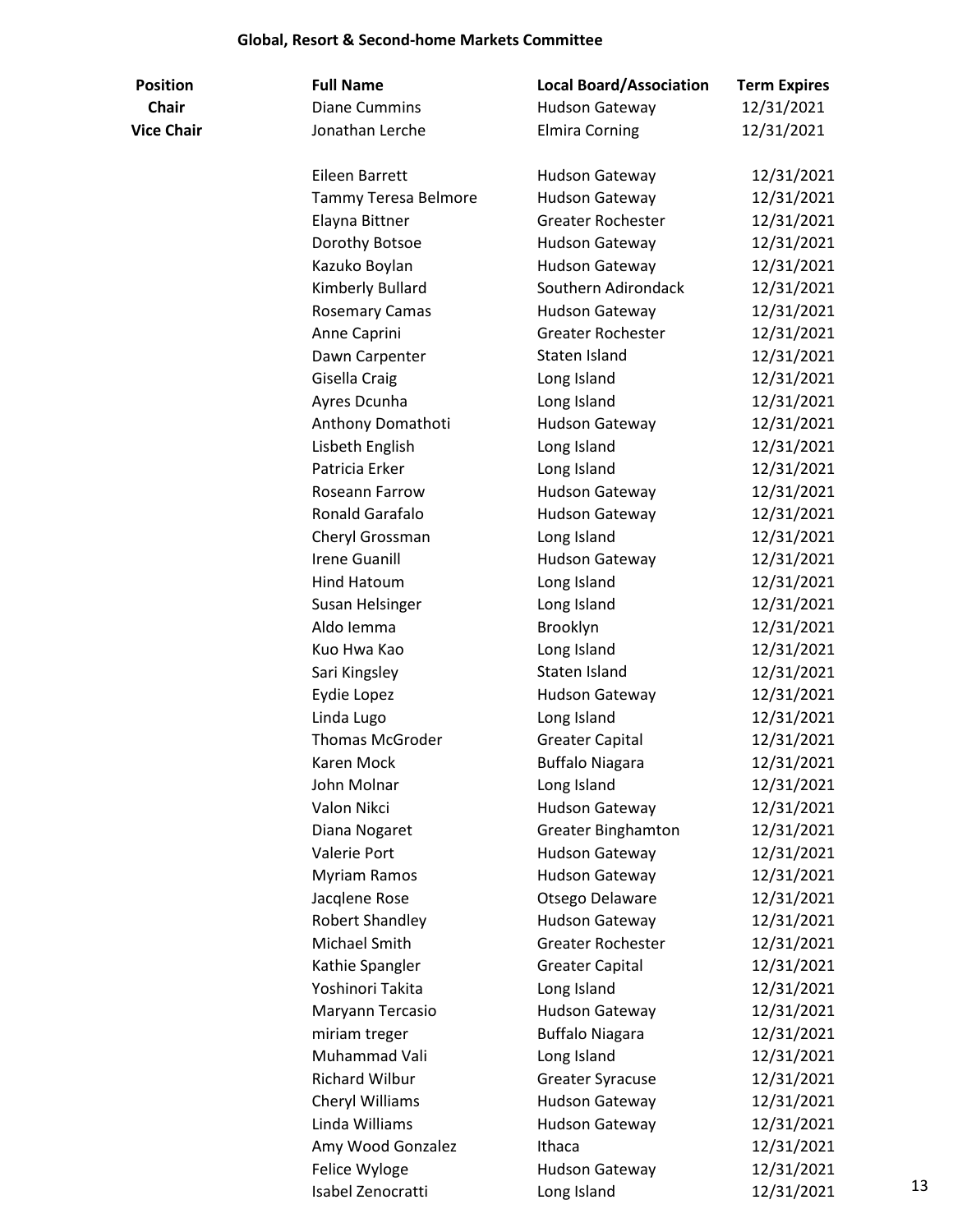#### **Grievance Committee**

| <b>Position</b> | <b>Full Name</b>                        | <b>Local Board/Association</b>        | <b>Term Expires</b>      |
|-----------------|-----------------------------------------|---------------------------------------|--------------------------|
| <b>Chair</b>    | <b>Rick Rielly</b>                      | Columbia Greene                       | 12/31/2021               |
| Vice Chair      | <b>Thomas McGroder</b>                  | <b>Greater Capital</b>                | 12/31/2021               |
|                 | Mary Alice Ruppert<br>Dennis Pezzimenti | Long Island<br>Chautauqua-Cattaraugus | 12/31/2021<br>12/31/2021 |
|                 | Nina Malatesta                          | Greater Rochester                     | 12/31/2022               |
|                 | Eden Rae Whitaker                       | Southern Adirondack                   | 12/31/2023               |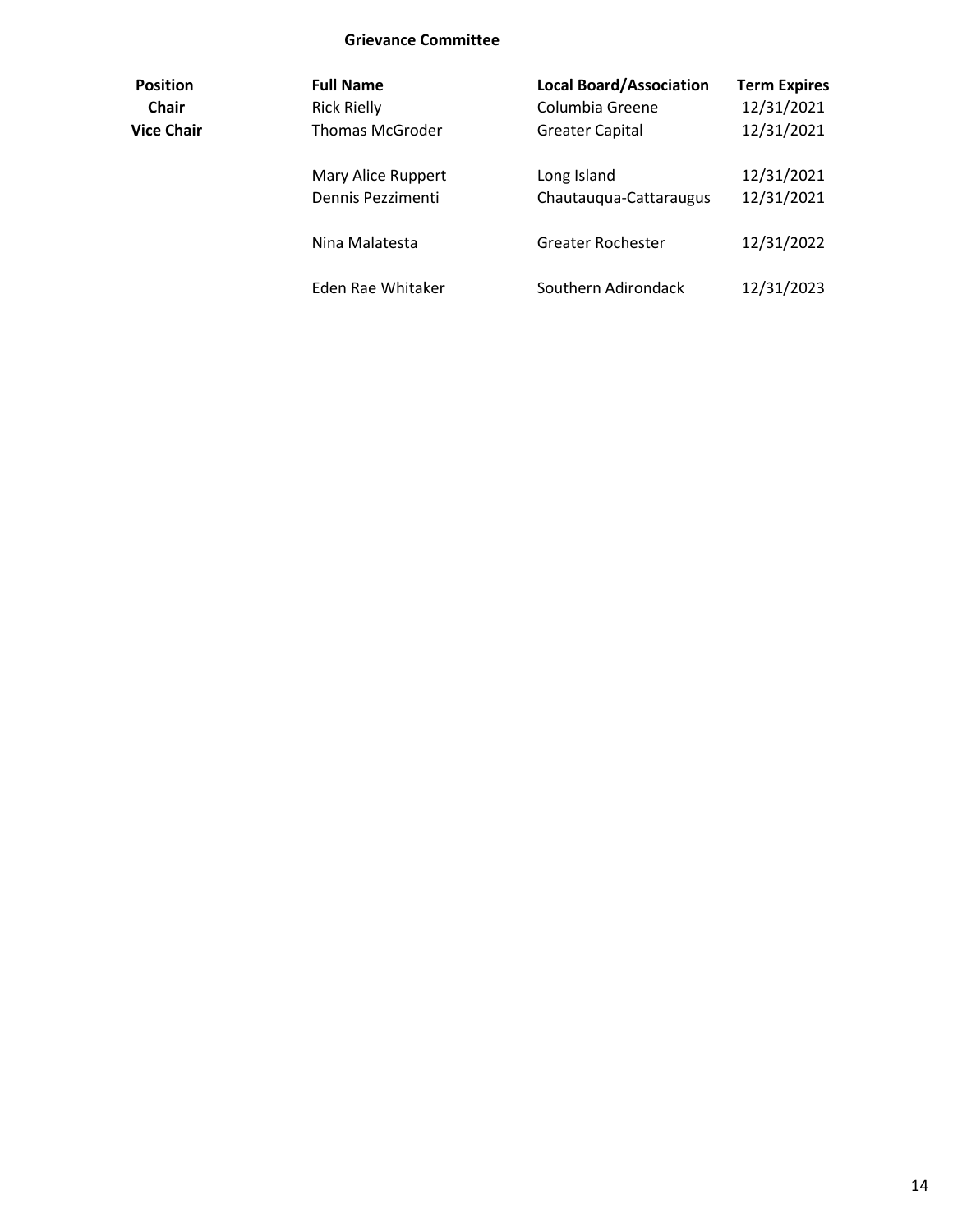### **Housing Opportunities Committee**

| <b>Position</b><br><b>Chair</b> | <b>Full Name</b><br>Kyle Kelly | <b>Local Board/Association</b><br>Long Island | <b>Term Expires</b><br>12/31/2021 |
|---------------------------------|--------------------------------|-----------------------------------------------|-----------------------------------|
|                                 |                                |                                               |                                   |
| <b>Vice Chair</b>               | Kimberly Bullard               | Southern Adirondack                           | 12/31/2021                        |
|                                 |                                |                                               |                                   |
|                                 | Annabelle Aquilina             | <b>Buffalo Niagara</b>                        | 12/31/2021                        |
|                                 | Dorothy Aschkar                | Long Island                                   | 12/31/2021                        |
|                                 | Leah Caro                      | <b>Hudson Gateway</b>                         | 12/31/2021                        |
|                                 | Jennifer Isaac                 | <b>Greater Rochester</b>                      | 12/31/2021                        |
|                                 | Norma Jayne                    | Ithaca                                        | 12/31/2021                        |
|                                 | Pamela Jones                   | <b>Hudson Gateway</b>                         | 12/31/2021                        |
|                                 | Nancy Quigg                    | <b>Greater Syracuse</b>                       | 12/31/2021                        |
|                                 | <b>Rick Rielly</b>             | Columbia Greene                               | 12/31/2021                        |
|                                 | Jacqlene Rose                  | Otsego Delaware                               | 12/31/2021                        |
|                                 | Mary Alice Ruppert             | Long Island                                   | 12/31/2021                        |
|                                 | Shiniqua Subran                | Long Island                                   | 12/31/2021                        |
|                                 | Elizabeth Trego                | St. Lawrence County                           | 12/31/2021                        |
|                                 |                                |                                               |                                   |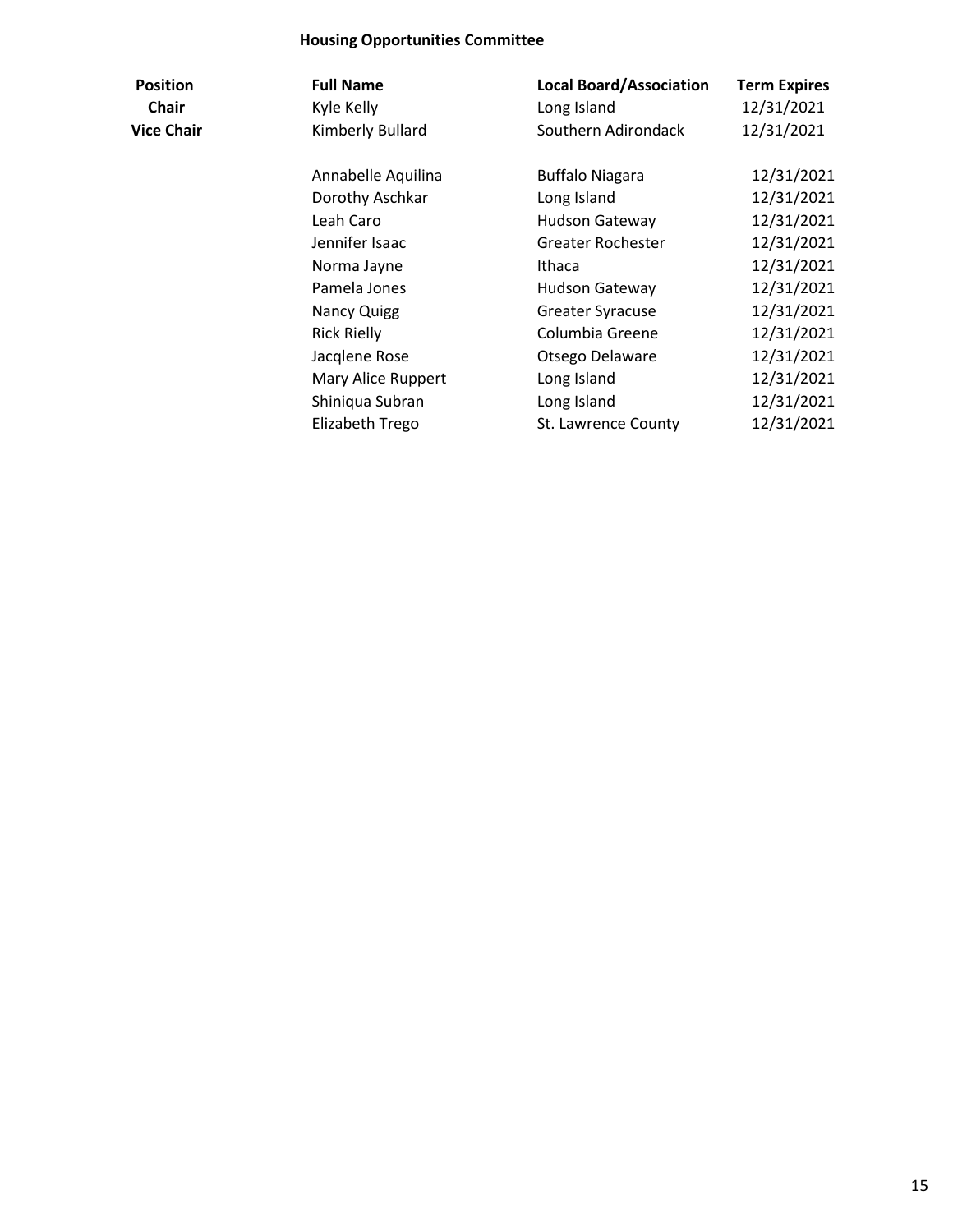### **Housing Opportunities Foundation**

| <b>Position</b>                 | <b>Full Name</b>        | <b>Local Board/Association</b> | <b>Term Expires</b> |
|---------------------------------|-------------------------|--------------------------------|---------------------|
| <b>President</b>                | Leah Caro               | <b>Hudson Gateway</b>          | 12/31/2021          |
| <b>Vice President</b>           | Mary Alice Ruppert      | Long Island                    | 12/31/2021          |
| Secretary                       | Sarah Stansbury         | <b>Clinton County</b>          | 12/31/2021          |
| <b>Treasurer</b>                | Lanie Bittner           | <b>Greater Rochester</b>       | 12/31/2021          |
|                                 |                         |                                |                     |
|                                 | Dan Gallagher           | Key Bank                       | 12/31/2021          |
|                                 | Leah Caro               | <b>Hudson Gateway</b>          | 12/31/2021          |
|                                 | Amanda Reinfelds        | Mohawk Valley                  | 12/31/2021          |
|                                 | Lanie Bittner           | <b>Greater Rochester</b>       | 12/31/2021          |
|                                 | Mary Alice Ruppert      | Long Island                    | 12/31/2021          |
|                                 | Sarah Stansbury         | <b>Clinton County</b>          | 12/31/2022          |
|                                 | Kimberly Bullard        | Southern Adirondack            | 12/31/2022          |
|                                 | Laurel Sweeney          | <b>Ulster County</b>           | 12/31/2022          |
|                                 | Laird Klein             | Staten Island                  | 12/31/2022          |
|                                 | Kalen Raynor            | Long Island                    | 12/31/2022          |
|                                 | <b>Richard Rielly</b>   | Columbia Greene                | 12/31/2023          |
|                                 | Dorothy Botsoe          | <b>Hudson Gateway</b>          | 12/31/2023          |
|                                 | <b>Susan Sommers</b>    | <b>Greater Capital</b>         | 12/31/2023          |
|                                 | Karissa Thompson        | <b>Greater Rochester</b>       | 12/31/2023          |
|                                 | Gina Marie Bettenhauser | Long Island                    | 12/31/2023          |
| <b>HOC Chair</b>                | Kyle Kelly              | Long Island                    | 12/31/2021          |
| <b>Immediate Past President</b> | Laird Klein             | Staten Island                  | 12/31/2021          |
|                                 |                         |                                |                     |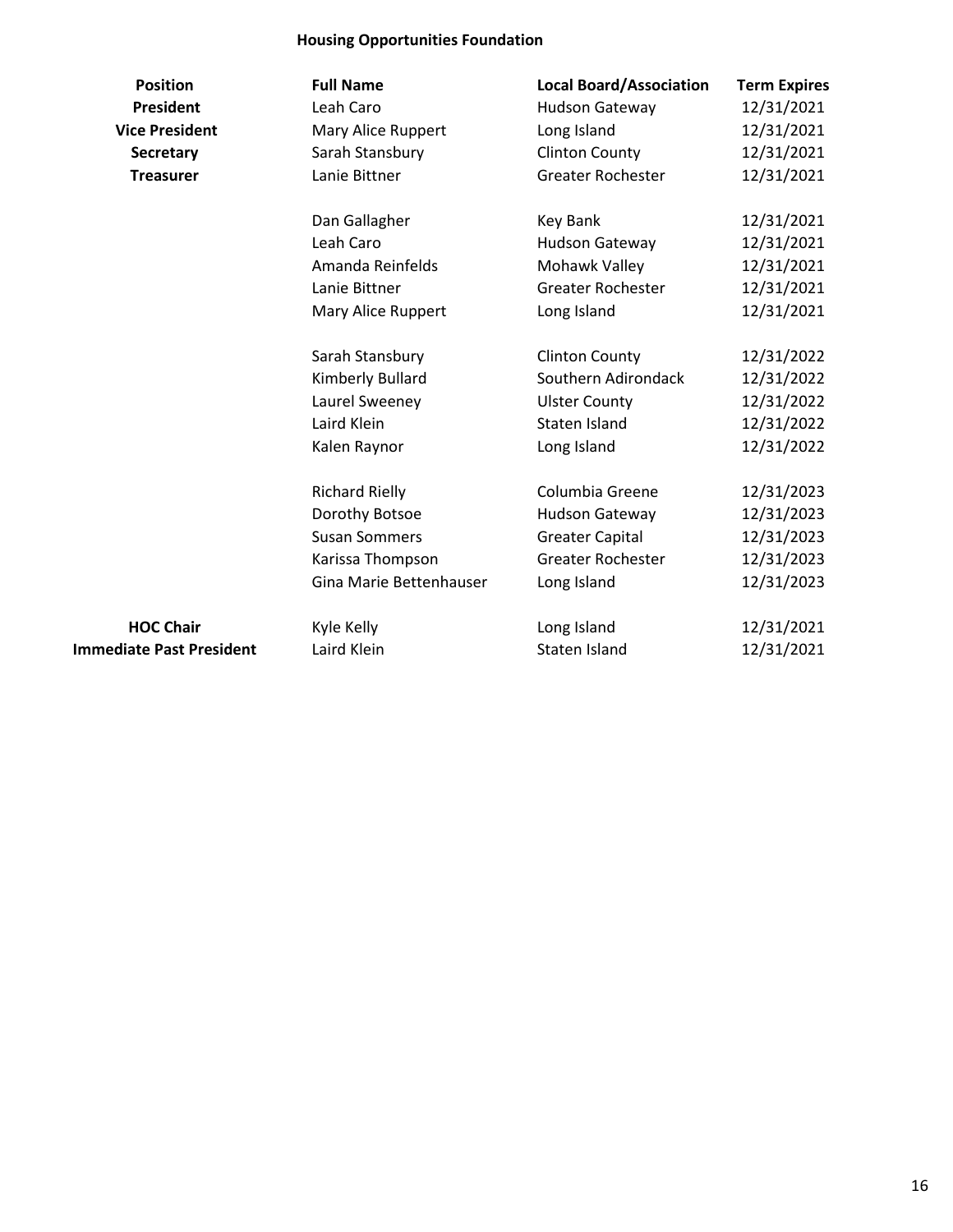#### **Investment Committee**

| <b>Position</b>                         | <b>Full Name</b> |
|-----------------------------------------|------------------|
| <b>Chair, NYSAR Secretary/Treasurer</b> | John Vernazza    |
| <b>NYSAR President</b>                  | David Legaz      |
| <b>NYSAR President-Elect</b>            | Jennifer Vucetic |
|                                         |                  |
|                                         | Kyle Steele      |

| <b>Position</b>                  | <b>Full Name</b>      | <b>Local Board/Association</b> | <b>Term Expires</b> |
|----------------------------------|-----------------------|--------------------------------|---------------------|
| <b>NYSAR Secretary/Treasurer</b> | John Vernazza         | Staten Island                  | 12/31/2021          |
| <b>NYSAR President</b>           | David Legaz           | Long Island                    | 12/31/2021          |
| <b>NYSAR President-Elect</b>     | Jennifer Vucetic      | <b>Greater Capital</b>         | 12/31/2021          |
|                                  | Kyle Steele           | Ithaca                         | 12/31/2021          |
|                                  | Dan Hartnett          | <b>Greater Syracuse</b>        | 12/31/2021          |
|                                  | Harding Mason         | <b>Hudson Gateway</b>          | 12/31/2022          |
|                                  | Linda Page            | Columbia Greene                | 12/31/2022          |
|                                  | Dawn Carpenter        | Staten Island                  | 12/31/2023          |
|                                  | <b>Wayne Feinberg</b> | Northern Adirondack            | 12/31/2023          |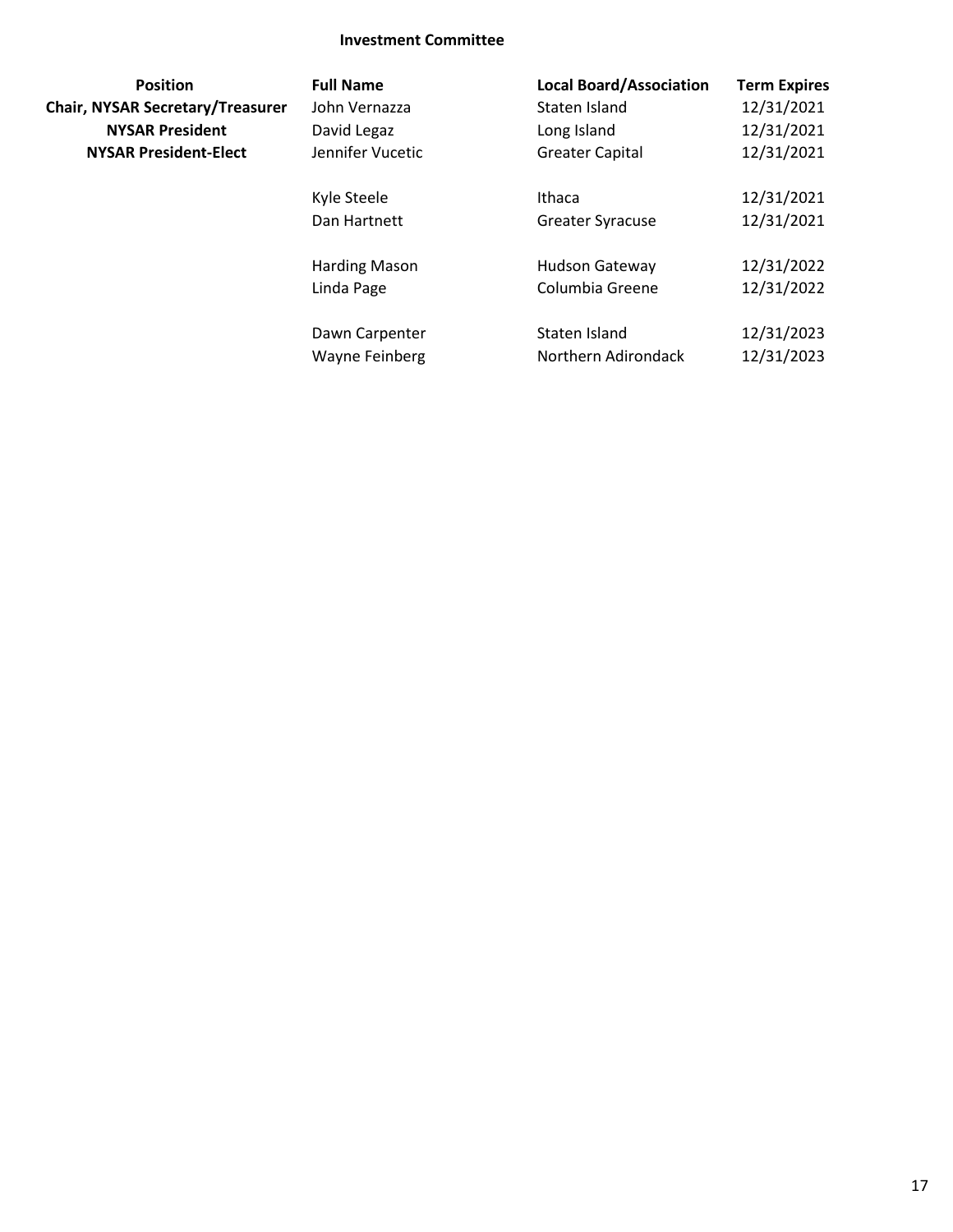#### **Issues Mobilization Committee**

| <b>Position</b><br><b>Chair</b><br><b>Vice Chair</b> | <b>Full Name</b><br>Steve LaBombard<br>Barbara Robinson | <b>Local Board/Association</b><br><b>Clinton County</b><br>Columbia Greene | <b>Term Expires</b><br>12/31/2021<br>12/31/2021 |
|------------------------------------------------------|---------------------------------------------------------|----------------------------------------------------------------------------|-------------------------------------------------|
| <b>At Large</b>                                      | Laura Finan                                             | Hamptons North Fork                                                        | 12/31/2021                                      |
| <b>Lower Hudson Region</b>                           | Barry Kramer                                            | <b>Hudson Gateway</b>                                                      | 12/31/2021                                      |
| <b>Metropolitan Region</b>                           | <b>Buddy Hoosein</b>                                    | Long Island                                                                | 12/31/2021                                      |
| <b>Southern Tier Region</b>                          | Ryan Mitchell                                           | Ithaca                                                                     | 12/31/2021                                      |
| Capital                                              | Cathy Griffin                                           | <b>Greater Capital</b>                                                     | 12/31/2022                                      |
| <b>At Large</b>                                      | Max Gurvitch                                            | Brooklyn                                                                   | 12/31/2022                                      |
| <b>At Large</b>                                      | Amanda Reinfelds                                        | Mohawk Valley                                                              | 12/31/2022                                      |
| <b>Adirondack Region</b>                             | Kim Bullard                                             | Southern Adirondack                                                        | 12/31/2022                                      |
| <b>Western Region</b>                                | Jim Knight                                              | <b>Buffalo Niagara</b>                                                     | 12/31/2023                                      |
| <b>At Large</b>                                      | Gina Marie Bettenhauser                                 | Long Island                                                                | 12/31/2023                                      |
| <b>Central Region</b>                                | David Paciello                                          | Mohawk Valley                                                              | 12/31/2023                                      |
| <b>Genesee Region</b>                                | Andy Kachaylo                                           | <b>Greater Rochester</b>                                                   | 12/31/2023                                      |
| <b>Legislative Policy Chair</b>                      | Andy Burke                                              | <b>Greater Rochester</b>                                                   | 12/31/2021                                      |
| <b>Local Board/Assoc EO Rep</b>                      | Laura Burns                                             | <b>Greater Capital</b>                                                     | 12/31/2021                                      |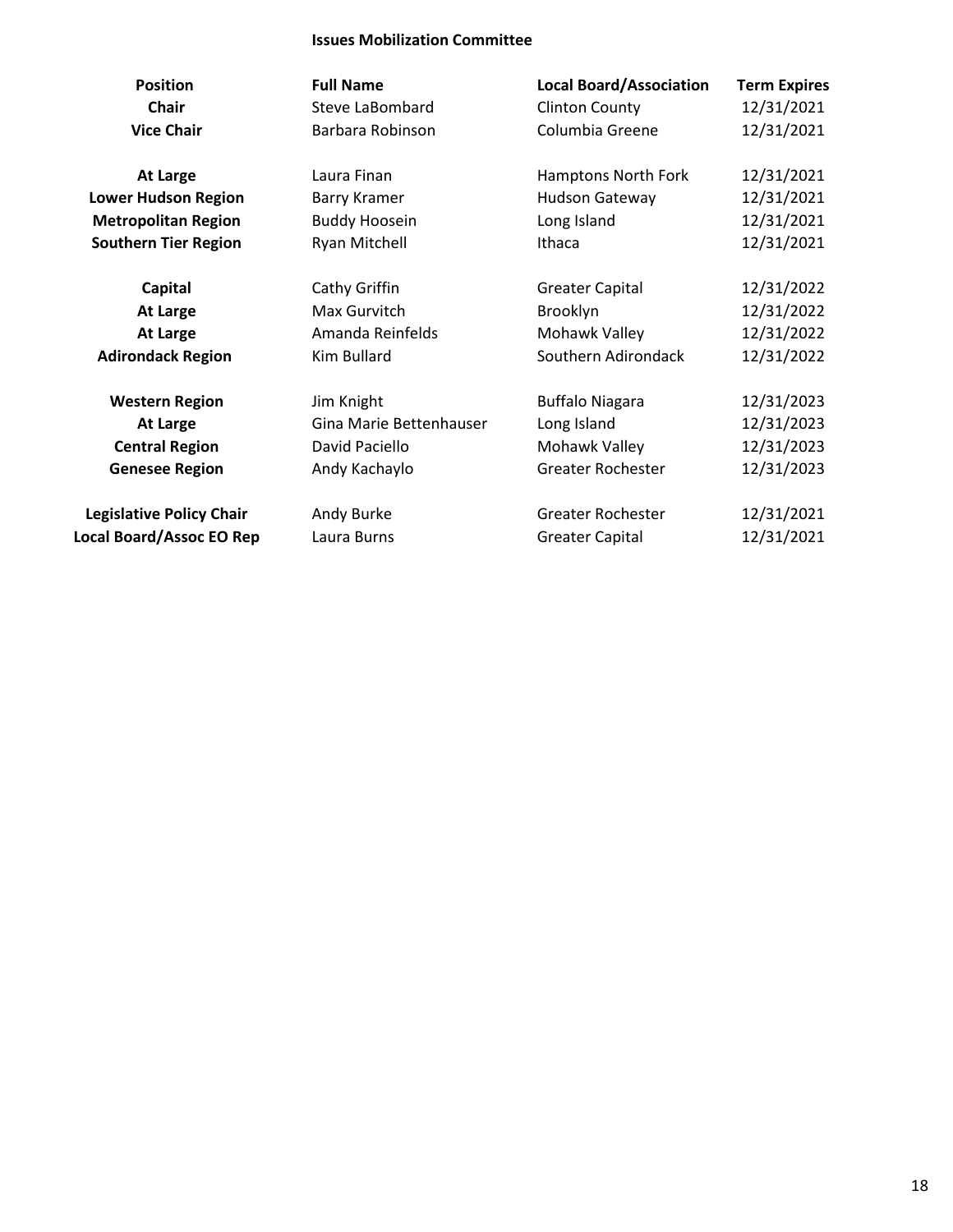### **Leadership Academy Advisory Board**

| <b>Position</b>                   | <b>Full Name</b>   | <b>Local Board/Association</b> | <b>Term Expires</b> |
|-----------------------------------|--------------------|--------------------------------|---------------------|
| <b>Chair</b>                      | Amy Wood Gonzalez  | Ithaca                         | 12/31/2021          |
| <b>Vice Chair</b>                 | Kira Witherwax     | <b>Clinton County</b>          | 12/31/2021          |
| <b>NYSAR PP</b>                   | Jennifer Stevenson | St. Lawrence County            | 12/31/2021          |
| <b>NYSAR PP</b>                   | Moses Seuram       | Long Island                    | 12/31/2021          |
| <b>Academy Graduate</b>           | Karen Peebles      | Jefferson Lewis                | 12/31/2021          |
| <b>Academy Graduate</b>           | Jeff Decatur       | <b>Greater Capital</b>         | 12/31/2021          |
| <b>Education Management Chair</b> | Laura Copersino    | Long Island                    | 12/31/2021          |
|                                   |                    |                                |                     |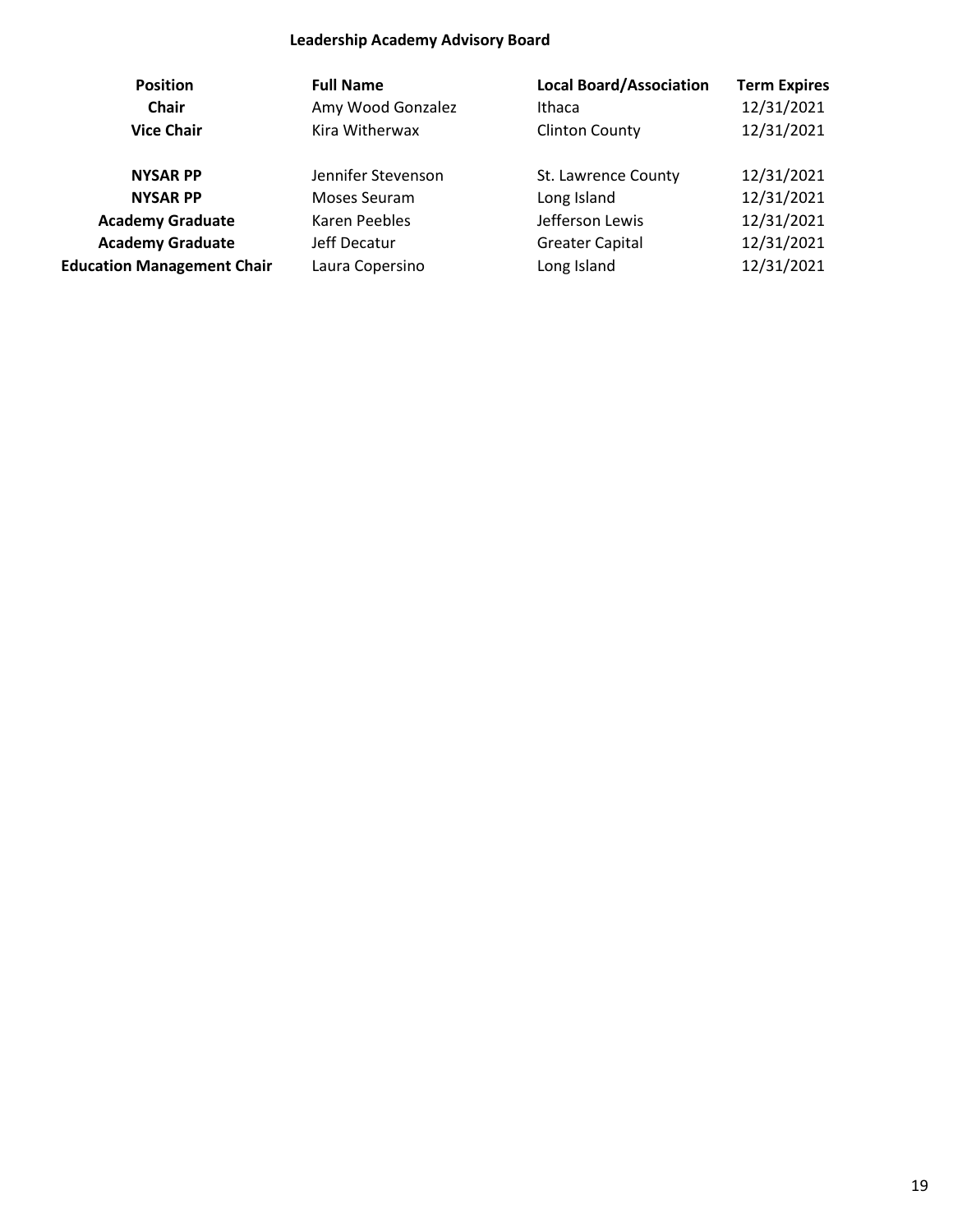### **Legal Action Committee**

| <b>Position</b>                  | <b>Full Name</b>       | <b>Local Board/Association</b> | <b>Term Expires</b> |
|----------------------------------|------------------------|--------------------------------|---------------------|
| <b>Chair</b>                     | John Gerace            | Greater Rochester              | 12/31/2021          |
| <b>Vice Chair</b>                | Kevin Loiacono         | Long Island                    | 12/31/2021          |
| <b>NYSAR Secretary/Treasurer</b> | John Vernazza          | Staten Island                  | 12/31/2021          |
|                                  | Don Cummins            | Columbia Greene                | 12/31/2021          |
|                                  | Nicole Wynn            | <b>Cortland County</b>         | 12/31/2021          |
|                                  | Jay Christiana         | <b>Greater Capital</b>         | 12/31/2021          |
|                                  | <b>Brittany Matott</b> | St. Lawrence                   | 12/31/2021          |
|                                  | <b>Andrew Castine</b>  | <b>Clinton County</b>          | 12/31/2022          |
|                                  | Scott Setero           | Staten Island                  | 12/31/2022          |
|                                  | Nick Gigante           | Long Island                    | 12/31/2022          |
|                                  | Nina Amadon            | <b>Greater Capital</b>         | 12/31/2022          |
|                                  | <b>Steve Rose</b>      | Otsego Delaware                | 12/31/2023          |
|                                  | Karen Davala           | Columbia Greene                | 12/31/2023          |
|                                  | Paul Schwartz          | Brooklyn                       | 12/31/2023          |
|                                  | Robert Shandley        | <b>Hudson Gateway</b>          | 12/31/2023          |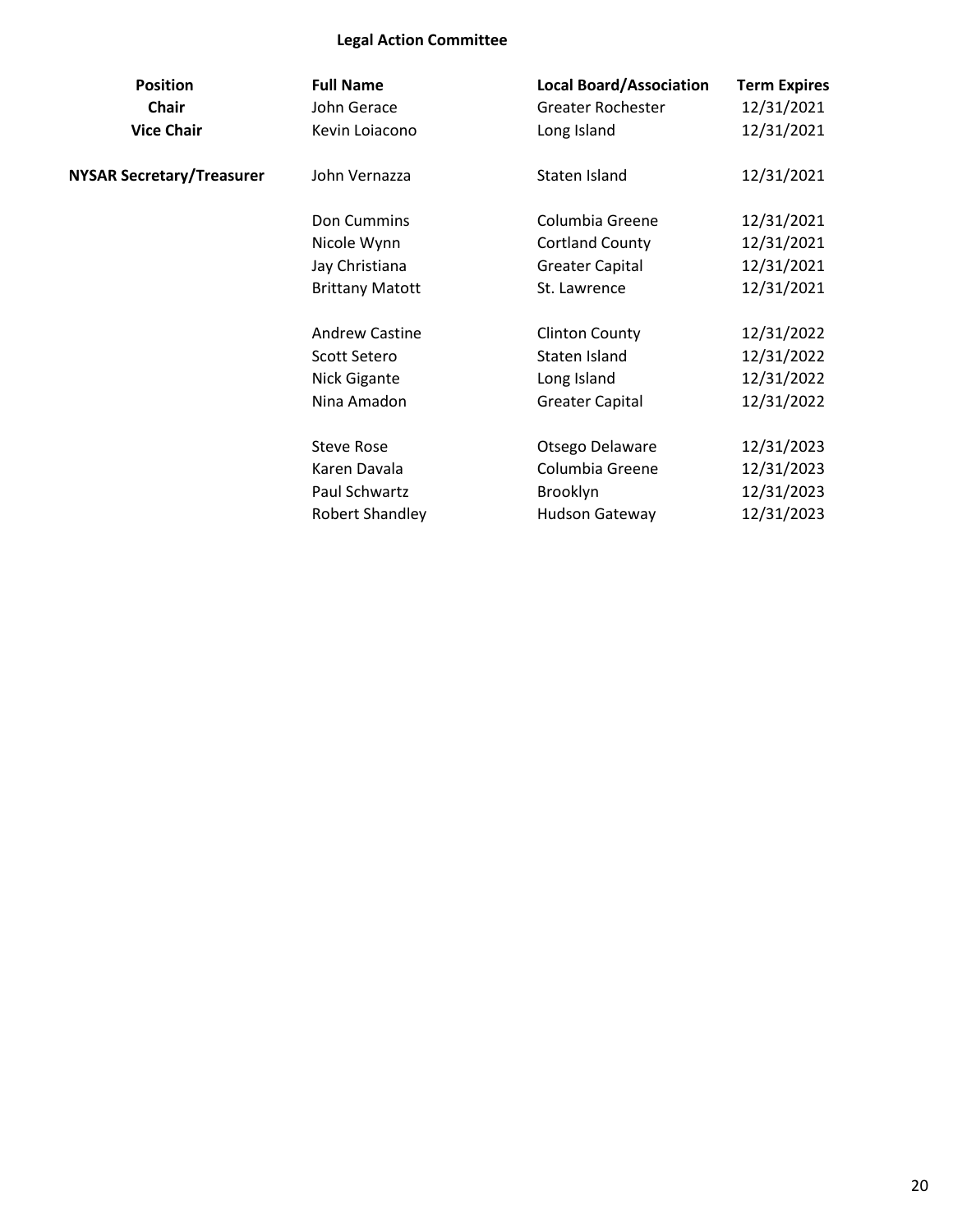### **Legislative Policy Forum**

| <b>Position</b>   | <b>Full Name</b>        | <b>Local Board/Association</b> | <b>Term Expires</b> |    |
|-------------------|-------------------------|--------------------------------|---------------------|----|
| <b>Chair</b>      | Dan Davies              | Southern Adirondack            | 12/31/2021          |    |
| <b>Vice Chair</b> | Angelo Pappalardo       | Staten Island                  | 12/31/2021          |    |
|                   | Thomas Aquilina         | <b>Buffalo Niagara</b>         | 12/31/2021          |    |
|                   | Roberta Bangs           | <b>Hudson Gateway</b>          | 12/31/2021          |    |
|                   | Theodore Banta III      | Columbia Greene                | 12/31/2021          |    |
|                   | <b>Eileen Barrett</b>   | Hudson Gateway                 | 12/31/2021          |    |
|                   | Gina Marie Bettenhauser | Long Island                    | 12/31/2021          |    |
|                   | Elayna Bittner          | <b>Greater Rochester</b>       | 12/31/2021          |    |
|                   | Cristina Bozza          | Long Island                    | 12/31/2021          |    |
|                   | Melissa Brandt          | Long Island                    | 12/31/2021          |    |
|                   | Kimberly Bullard        | Southern Adirondack            | 12/31/2021          |    |
|                   | <b>Andrew Burke</b>     | <b>Greater Rochester</b>       | 12/31/2021          |    |
|                   | Kelly Campbell          | <b>Dutchess County</b>         | 12/31/2021          |    |
|                   | Judy Cangemi            | Long Island                    | 12/31/2021          |    |
|                   | <b>Frederic Cantor</b>  | <b>Dutchess County</b>         | 12/31/2021          |    |
|                   | Leah Caro               | Hudson Gateway                 | 12/31/2021          |    |
|                   | Dawn Carpenter          | Staten Island                  | 12/31/2021          |    |
|                   | <b>Martin Carpenter</b> | <b>Greater Syracuse</b>        | 12/31/2021          |    |
|                   | Peter Caruso            | Long Island                    | 12/31/2021          |    |
|                   | Walter Christensen      | Jefferson Lewis                | 12/31/2021          |    |
|                   | Karen Davala            | Columbia Greene                | 12/31/2021          |    |
|                   | <b>Terri Dillon</b>     | <b>Greater Syracuse</b>        | 12/31/2021          |    |
|                   | Carol DiSanto           | Ithaca                         | 12/31/2021          |    |
|                   | Lisbeth English         | Long Island                    | 12/31/2021          |    |
|                   | Patricia Erker          | Long Island                    | 12/31/2021          |    |
|                   | Barbara Ford            | Long Island                    | 12/31/2021          |    |
|                   | Ann Garti               | Hudson Gateway                 | 12/31/2021          |    |
|                   | Susan Goldy             | Hudson Gateway                 | 12/31/2021          |    |
|                   | Melissa Gomez           | Long Island                    | 12/31/2021          |    |
|                   | Cheryl Grossman         | Long Island                    | 12/31/2021          |    |
|                   | <b>Irene Guanill</b>    | Hudson Gateway                 | 12/31/2021          |    |
|                   | Max Gurvitch            | Brooklyn                       | 12/31/2021          |    |
|                   | <b>Richard Haggerty</b> | Hudson Gateway                 | 12/31/2021          |    |
|                   | <b>Richard Halloran</b> | Long Island                    | 12/31/2021          |    |
|                   | Crystal Hawkins Syska   | Hudson Gateway                 | 12/31/2021          |    |
|                   | Susan Helsinger         | Long Island                    | 12/31/2021          |    |
|                   | Qiu Hang Jiang          | Long Island                    | 12/31/2021          |    |
|                   | Michael Johnson         | <b>Buffalo Niagara</b>         | 12/31/2021          |    |
|                   | Pamela Jones            | Hudson Gateway                 | 12/31/2021          |    |
|                   | <b>Barry Kramer</b>     | <b>Hudson Gateway</b>          | 12/31/2021          |    |
|                   | <b>Brian Levine</b>     | Hudson Gateway                 | 12/31/2021          |    |
|                   | Donna Littlefield       | <b>Buffalo Niagara</b>         | 12/31/2021          |    |
|                   | Clayton Livingston      | Hudson Gateway                 | 12/31/2021          |    |
|                   | Paul Llobell            | Long Island                    | 12/31/2021          |    |
|                   | Kevin Loiacono          | Long Island                    | 12/31/2021          |    |
|                   | Eliot Lonardo           | Long Island                    | 12/31/2021          |    |
|                   | Robert Long             | <b>Greater Capital</b>         | 12/31/2021          |    |
|                   | Eydie Lopez             | Hudson Gateway                 | 12/31/2021          | 21 |
|                   |                         |                                |                     |    |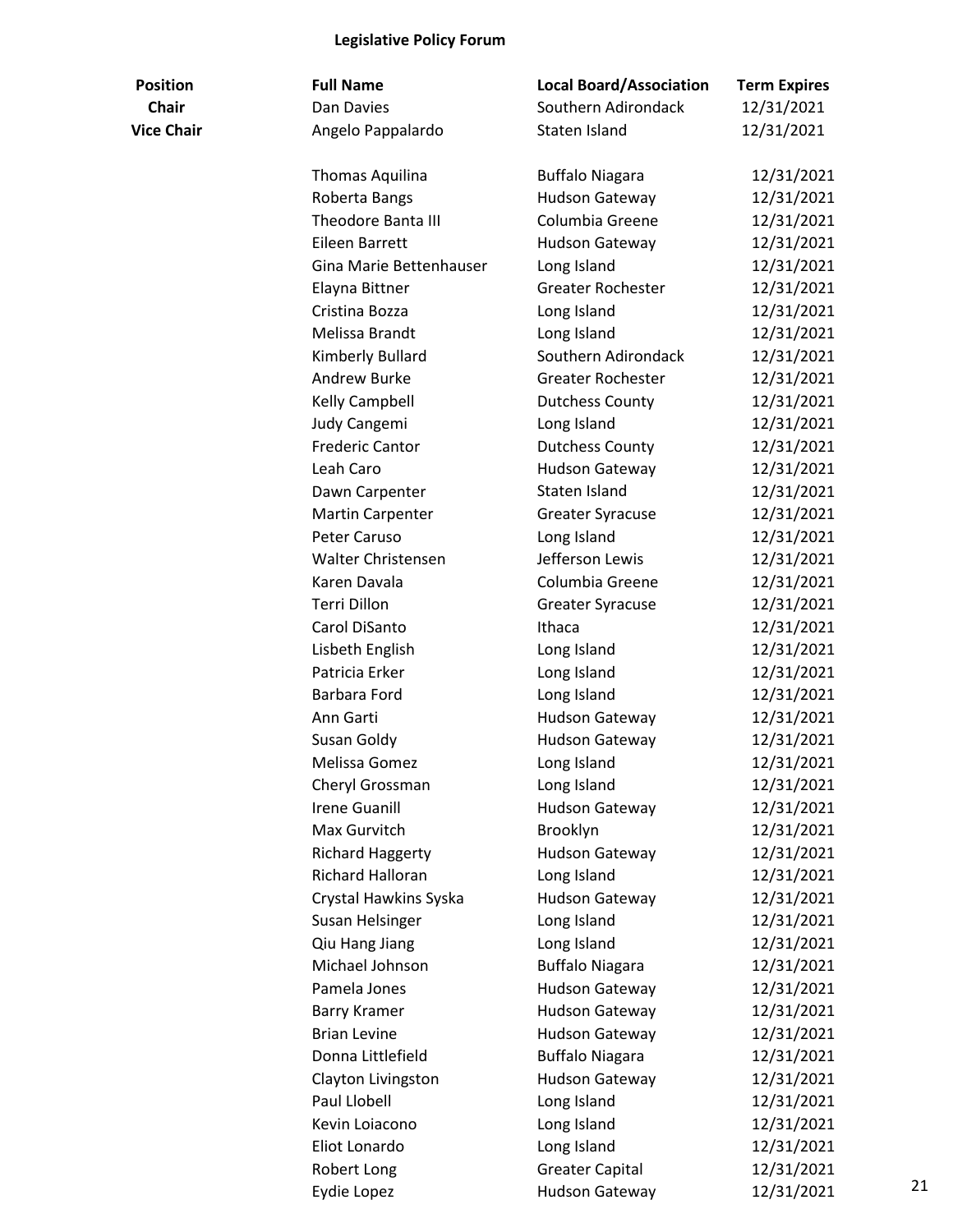### **Legislative Policy Forum con't**

| <b>Harding Mason</b>   | <b>Hudson Gateway</b>     | 12/31/2021 |
|------------------------|---------------------------|------------|
| Thomas McCarthy        | Long Island               | 12/31/2021 |
| Diana Nogaret          | <b>Greater Binghamton</b> | 12/31/2021 |
| Manzoor Patoli         | Long Island               | 12/31/2021 |
| Karen Peebles          | Jefferson Lewis           | 12/31/2021 |
| Dennis Pezzimenti      | Chautauqua Cattaraugus    | 12/31/2021 |
| <b>Nancy Quigg</b>     | <b>Greater Syracuse</b>   | 12/31/2021 |
| Sean Rogge             | Southern Adirondack       | 12/31/2021 |
| Jacqlene Rose          | Otsego Delaware           | 12/31/2021 |
| Mary Alice Ruppert     | Long Island               | 12/31/2021 |
| Patricia Shaffer       | Long Island               | 12/31/2021 |
| <b>Robert Shandley</b> | Hudson Gateway            | 12/31/2021 |
| Maryann Tercasio       | Hudson Gateway            | 12/31/2021 |
| Patricia Ann Tracey    | <b>Greater Syracuse</b>   | 12/31/2021 |
| miriam treger          | <b>Buffalo Niagara</b>    | 12/31/2021 |
| Elizabeth Trego        | St. Lawrence County       | 12/31/2021 |
| Muhammad Vali          | Long Island               | 12/31/2021 |
| Charlotte Vanderwaag   | Long Island               | 12/31/2021 |
| Jenna Wagner           | <b>Greater Rochester</b>  | 12/31/2021 |
| Jason Walch            | Columbia Greene           | 12/31/2021 |
| Karen Wentz            | <b>Greater Capital</b>    | 12/31/2021 |
| Eden Rae Whitaker      | Southern Adirondack       | 12/31/2021 |
| Linda Williams         | Hudson Gateway            | 12/31/2021 |
|                        |                           |            |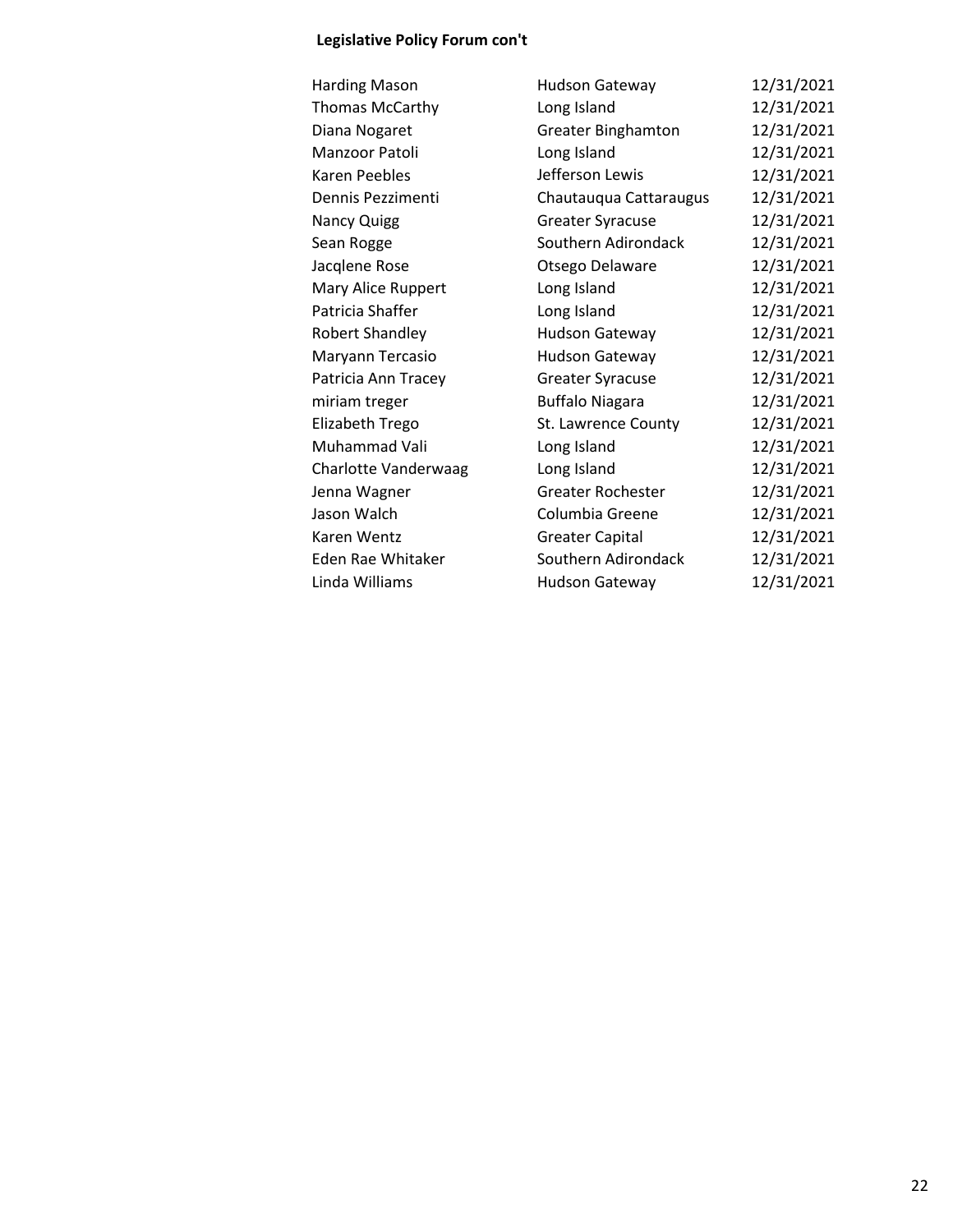#### **Legislative Steering Committee**

**Position Full Name Local Board/Association Term Expires Chair Chair** Dan Davies **Chair** Southern Adirondack 12/31/2021 **Vice Chair Angelo Pappalardo** Staten Island 12/31/2021 **Adirondack Region** Sean Rogge Southern Adirondack 12/31/2021 **Capital Region Capital Region Joel Koval <b>Greater Capital** 12/31/2021 **Central Region** Martin Carpenter Greater Syracuse 12/31/2021 **Genesee Region** Andy Burke **Greater Rochester** 12/31/2021 **Lower Hudson Region** Jason Walch Columbia Greene 12/31/2021 **Metropolitan Region** Eliot Lonardo Long Island 12/31/2021 **Southern Tier Region Norma Jayne Ithaca I2/31/2021** Western Region **miriam treger** Buffalo Niagara 12/31/2021 **At Large Con Radke Conserver Conserver Conserver Conserver Syracuse** 12/31/2021 **At Large** Alden Banks Ulster County 12/31/2021 At Large HGAR Ron Garafalo **Hudson Gateway** 12/31/2021 At Large LIBOR **Paul Llobell** Long Island 12/31/2021 **Article 12A WG Chair Katheryn DeClerck** Hudson Gateway 12/31/2021 **Commercial Issues WG Chair** Felton McLaughlin Greater Capital 12/31/2021 **Co-op Issues WG Chair** Paul Schwartz **Brooklyn** Brooklyn 12/31/2021 **NYC Issues WG Chair Debbie Iemma** Brooklyn **Brooklyn** 12/31/2021 **Appraisal Chair Mayne Feinberg Northern Adirondack** 12/31/2021 **RPAC Trustees Chair** Jacqie Rose **Otsego Delaware** 12/31/2021 **Local Board/Assoc Gov't Affairs Rep** Marlo Paventi Dilts Long Island 12/31/2021 **Local Board/Assoc EO Rep** Sandy Krueger Staten Island 12/31/2021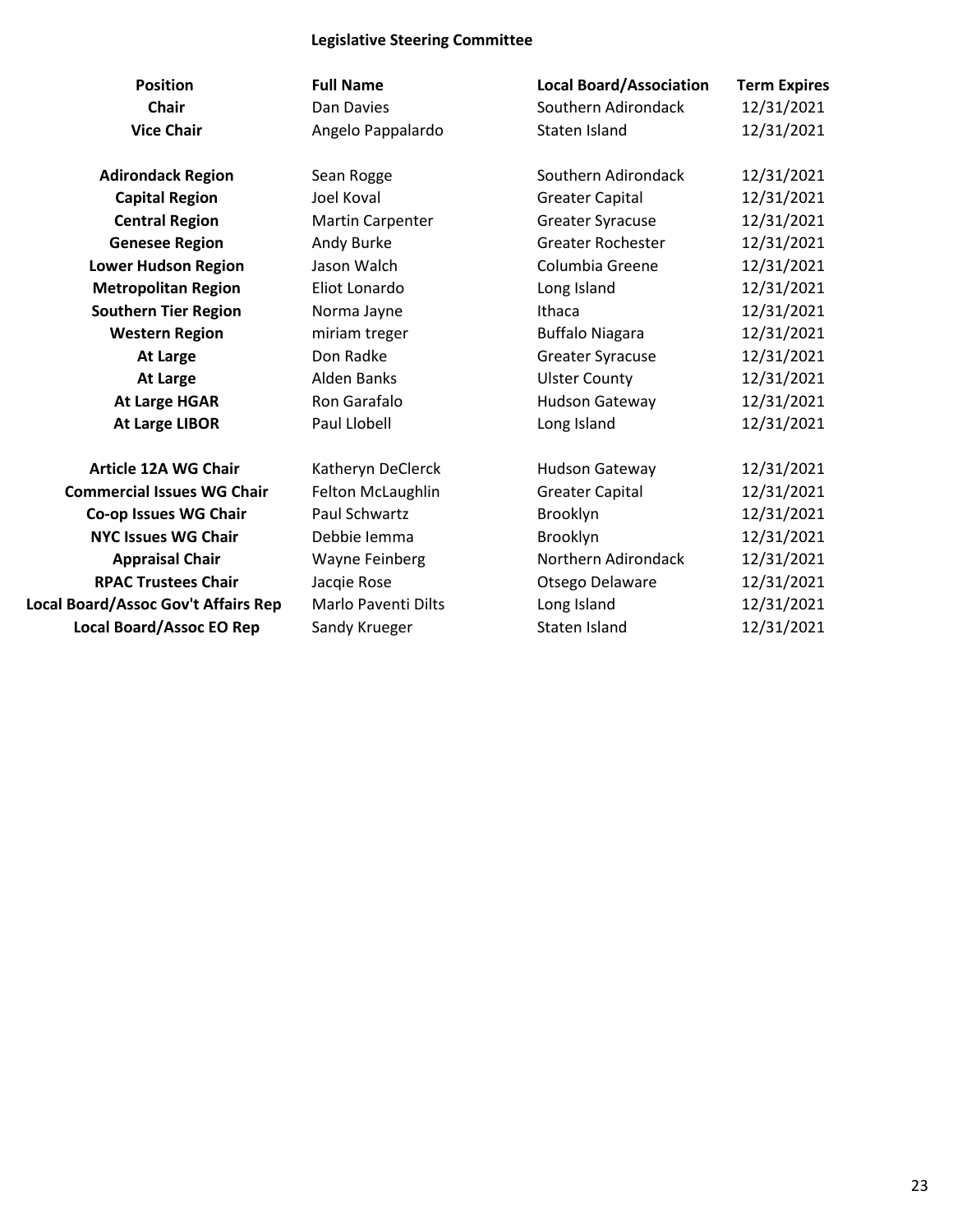### **Article 12A Working Group**

| <b>Position</b>   | <b>Full Name</b>        | <b>Local Board/Association</b> | <b>Term Expires</b> |    |
|-------------------|-------------------------|--------------------------------|---------------------|----|
| <b>Chair</b>      | Katheryn DeClerck       | <b>Hudson Gateway</b>          | 12/31/2021          |    |
| <b>Vice Chair</b> | Karen Peebles           | Jefferson Lewis                | 12/31/2021          |    |
|                   | Diana Alfaro            | Long Island                    | 12/31/2021          |    |
|                   |                         |                                |                     |    |
|                   | Dorothy Aschkar         | Long Island                    | 12/31/2021          |    |
|                   | Anthony Atkinson        | Long Island                    | 12/31/2021          |    |
|                   | Roberta Bangs           | <b>Hudson Gateway</b>          | 12/31/2021          |    |
|                   | Eileen Barrett          | <b>Hudson Gateway</b>          | 12/31/2021          |    |
|                   | Tammy Teresa Belmore    | <b>Hudson Gateway</b>          | 12/31/2021          |    |
|                   | Gina Marie Bettenhauser | Long Island                    | 12/31/2021          |    |
|                   | Glenn Boggia            | Long Island                    | 12/31/2021          |    |
|                   | Kazuko Boylan           | <b>Hudson Gateway</b>          | 12/31/2021          |    |
|                   | Melissa Brandt          | Long Island                    | 12/31/2021          |    |
|                   | Kelly Campbell          | <b>Dutchess County</b>         | 12/31/2021          |    |
|                   | Judy Cangemi            | Long Island                    | 12/31/2021          |    |
|                   | <b>Frederic Cantor</b>  | <b>Dutchess County</b>         | 12/31/2021          |    |
|                   | <b>Martin Carpenter</b> | <b>Greater Syracuse</b>        | 12/31/2021          |    |
|                   | Peter Caruso            | Long Island                    | 12/31/2021          |    |
|                   | Rob Choudhury           | Long Island                    | 12/31/2021          |    |
|                   | Carol Christiansen      | <b>Hudson Gateway</b>          | 12/31/2021          |    |
|                   | Laura Copersino         | Long Island                    | 12/31/2021          |    |
|                   | <b>Theresa Crozier</b>  | <b>Hudson Gateway</b>          | 12/31/2021          |    |
|                   | Don Cummins             | Columbia Greene                | 12/31/2021          |    |
|                   | Karen Davala            | Columbia Greene                | 12/31/2021          |    |
|                   | Jeffrey Decatur         | <b>Greater Capital</b>         | 12/31/2021          |    |
|                   | Mark Donnelly           | Long Island                    | 12/31/2021          |    |
|                   | Annette Fachko          | <b>Buffalo Niagara</b>         | 12/31/2021          |    |
|                   | Linda Fields            | Jefferson Lewis                | 12/31/2021          |    |
|                   | Jennifer Flynn          | Jefferson Lewis                | 12/31/2021          |    |
|                   | <b>Barbara Ford</b>     | Long Island                    | 12/31/2021          |    |
|                   | Ann Garti               | <b>Hudson Gateway</b>          | 12/31/2021          |    |
|                   | Joseph Gehl             | <b>Greater Binghamton</b>      | 12/31/2021          |    |
|                   | Susan Goldy             | <b>Hudson Gateway</b>          | 12/31/2021          |    |
|                   | Melissa Gomez           | Long Island                    | 12/31/2021          |    |
|                   | John Greenan            | <b>Dutchess County</b>         | 12/31/2021          |    |
|                   | <b>Frederic Greene</b>  | Long Island                    | 12/31/2021          |    |
|                   | Cheryl Grossman         | Long Island                    | 12/31/2021          |    |
|                   | <b>Irene Guanill</b>    | <b>Hudson Gateway</b>          | 12/31/2021          |    |
|                   | Vienna Haak             | <b>Buffalo Niagara</b>         | 12/31/2021          |    |
|                   | <b>Richard Haggerty</b> | <b>Hudson Gateway</b>          | 12/31/2021          |    |
|                   | <b>Hind Hatoum</b>      | Long Island                    | 12/31/2021          |    |
|                   | Sarah Hughes            | <b>Hudson Gateway</b>          | 12/31/2021          |    |
|                   | Pamela Jones            | <b>Hudson Gateway</b>          | 12/31/2021          |    |
|                   | Rebecca Jones           | <b>Greater Binghamton</b>      | 12/31/2021          |    |
|                   | Kuo Hwa Kao             | Long Island                    | 12/31/2021          |    |
|                   | Sari Kingsley           | Staten Island                  | 12/31/2021          |    |
|                   | Carol Kope              | Hudson Gateway                 | 12/31/2021          |    |
|                   |                         |                                |                     |    |
|                   | John Kope               | <b>Hudson Gateway</b>          | 12/31/2021          | 24 |
|                   | Sandy Krueger           | Staten Island                  | 12/31/2021          |    |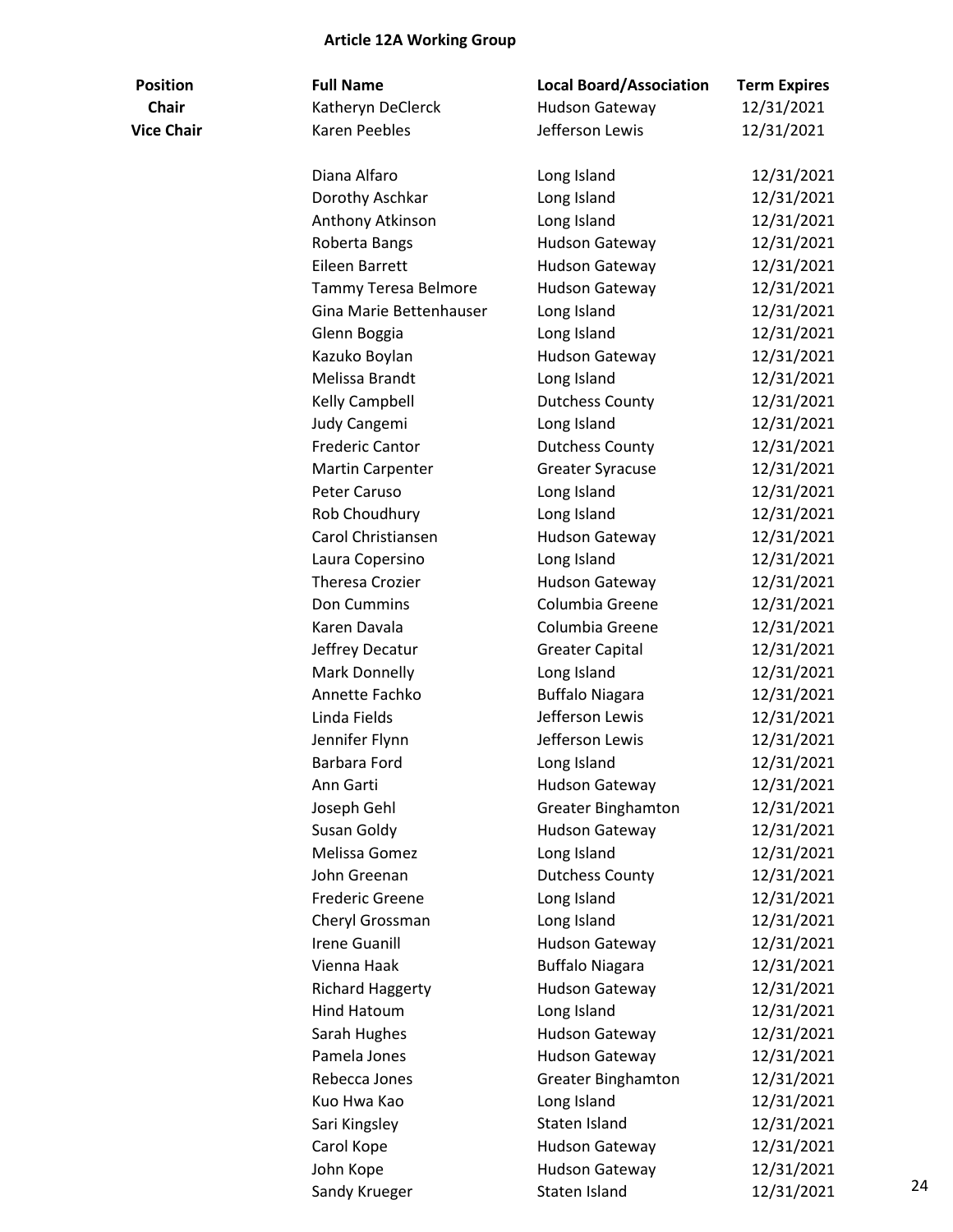### **Article 12A Working Group**

| Kevin Leatherman        | Long Island              | 12/31/2021 |
|-------------------------|--------------------------|------------|
| <b>Brian Levine</b>     | <b>Hudson Gateway</b>    | 12/31/2021 |
| Donna Littlefield       | <b>Buffalo Niagara</b>   | 12/31/2021 |
| Clayton Livingston      | <b>Hudson Gateway</b>    | 12/31/2021 |
| Kevin Loiacono          | Long Island              | 12/31/2021 |
| Eliot Lonardo           | Long Island              | 12/31/2021 |
| <b>Harding Mason</b>    | <b>Hudson Gateway</b>    | 12/31/2021 |
| <b>Brittany Matott</b>  | St. Lawrence County      | 12/31/2021 |
| Thomas McCarthy         | Long Island              | 12/31/2021 |
| Osbardo Mejil           | Long Island              | 12/31/2021 |
| Danielle Melchiorre     | <b>Buffalo Niagara</b>   | 12/31/2021 |
| Michael Mendicino       | Long Island              | 12/31/2021 |
| Susan Miller            | <b>Buffalo Niagara</b>   | 12/31/2021 |
| Christine Nappa         | Long Island              | 12/31/2021 |
| Michael O'Connor        | <b>Greater Rochester</b> | 12/31/2021 |
| David Paciello          | Mohawk Valley            | 12/31/2021 |
| Roseann Paggiotta       | <b>Hudson Gateway</b>    | 12/31/2021 |
| <b>Ruth Pfeffer</b>     | Long Island              | 12/31/2021 |
| <b>Nancy Quigg</b>      | <b>Greater Syracuse</b>  | 12/31/2021 |
| Myriam Ramos            | <b>Hudson Gateway</b>    | 12/31/2021 |
| Paul Schwartz           | Brooklyn                 | 12/31/2021 |
| Moses Seuram            | Long Island              | 12/31/2021 |
| Patricia Shaffer        | Long Island              | 12/31/2021 |
| <b>Robert Shandley</b>  | <b>Hudson Gateway</b>    | 12/31/2021 |
| Carolyn Stiffler        | <b>Greater Rochester</b> | 12/31/2021 |
| Yoshinori Takita        | Long Island              | 12/31/2021 |
| Shauna Teelin           | <b>Greater Syracuse</b>  | 12/31/2021 |
| Elizabeth Trego         | St. Lawrence County      | 12/31/2021 |
| <b>Elizabeth Tucker</b> | Long Island              | 12/31/2021 |
| Raymond Urciuoli        | Staten Island            | 12/31/2021 |
| Frank S Urso            | Long Island              | 12/31/2021 |
| Charlotte Vanderwaag    | Long Island              | 12/31/2021 |
| Jenna Wagner            | <b>Greater Rochester</b> | 12/31/2021 |
|                         |                          |            |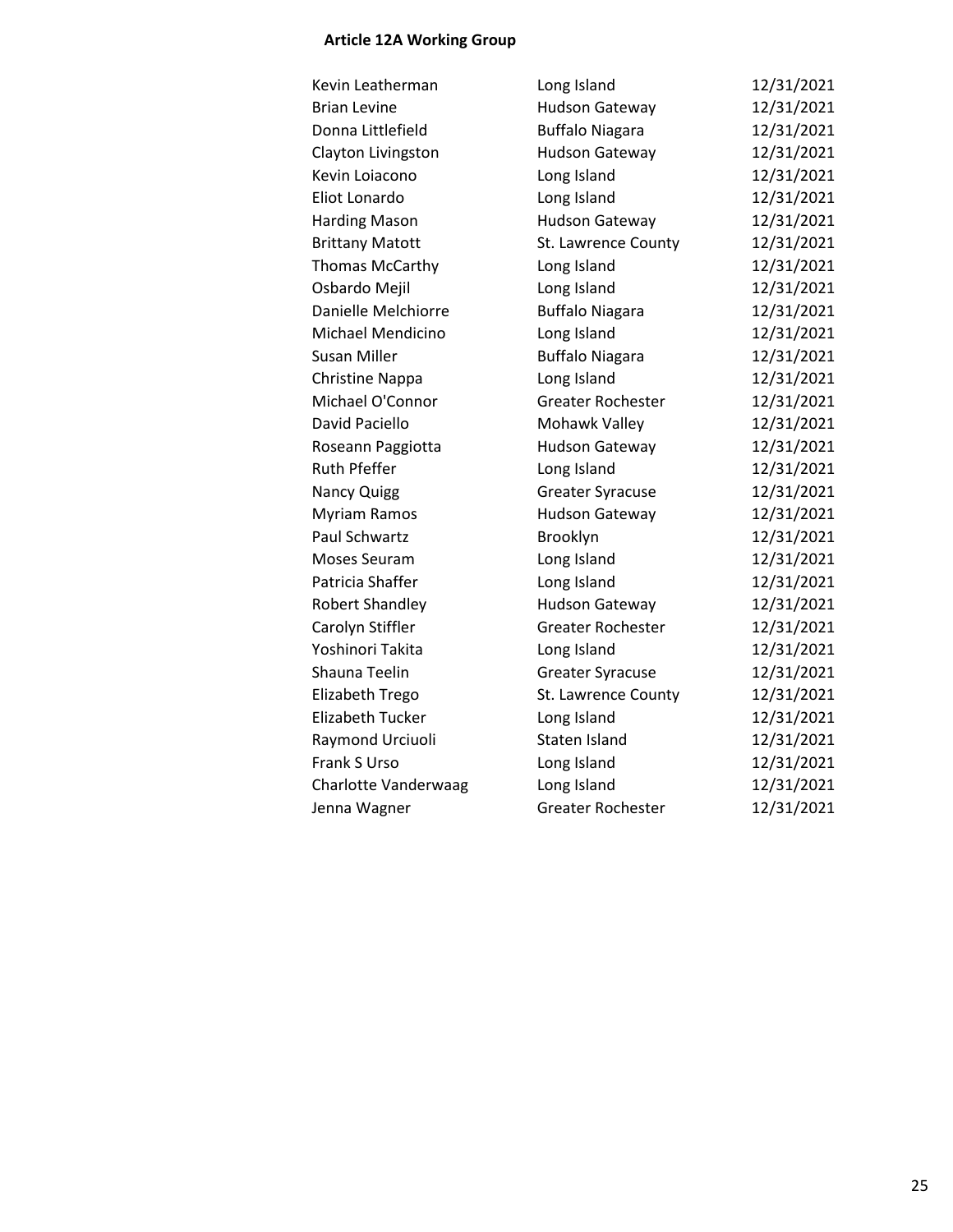### **Commercial Issues Working Group**

| <b>Position</b>   | <b>Full Name</b>      | <b>Local Board/Association</b> | <b>Term Expires</b> |
|-------------------|-----------------------|--------------------------------|---------------------|
| <b>Chair</b>      | Felton McLaughlin     | <b>Greater Capital</b>         | 12/31/2021          |
| <b>Vice Chair</b> | Teresa Belmore        | <b>Hudson Gateway</b>          | 12/31/2021          |
|                   | Kazuko Boylan         | <b>Hudson Gateway</b>          | 12/31/2021          |
|                   | Dawn Carpenter        | Staten Island                  | 12/31/2021          |
|                   | <b>Howard Denison</b> | Southern Adirondack            | 12/31/2021          |

| Chair             | Felton McLaughlin           | Greater Capital        | 12/31/2021 |
|-------------------|-----------------------------|------------------------|------------|
| <b>Vice Chair</b> | Teresa Belmore              | <b>Hudson Gateway</b>  | 12/31/2021 |
|                   | Kazuko Boylan               | <b>Hudson Gateway</b>  | 12/31/2021 |
|                   | Dawn Carpenter              | Staten Island          | 12/31/2021 |
|                   | <b>Howard Denison</b>       | Southern Adirondack    | 12/31/2021 |
|                   | Max Gurvitch                | Brooklyn               | 12/31/2021 |
|                   | Michael Johnson             | <b>Buffalo Niagara</b> | 12/31/2021 |
|                   | Pamela Jones                | <b>Hudson Gateway</b>  | 12/31/2021 |
|                   | Kevin Leatherman            | Long Island            | 12/31/2021 |
|                   | Clayton Livingston          | <b>Hudson Gateway</b>  | 12/31/2021 |
|                   | Paul Llobell                | Long Island            | 12/31/2021 |
|                   | <b>Christopher McCarthy</b> | Greater Rochester      | 12/31/2021 |
|                   | <b>Thomas McCarthy</b>      | Long Island            | 12/31/2021 |
|                   | Jessica Richer              | <b>Greater Capital</b> | 12/31/2021 |
|                   | Sean Rogge                  | Southern Adirondack    | 12/31/2021 |
|                   | Moses Seuram                | Long Island            | 12/31/2021 |
|                   | Muhammad Vali               | Long Island            | 12/31/2021 |
|                   | Linda Williams              | <b>Hudson Gateway</b>  | 12/31/2021 |
|                   |                             |                        |            |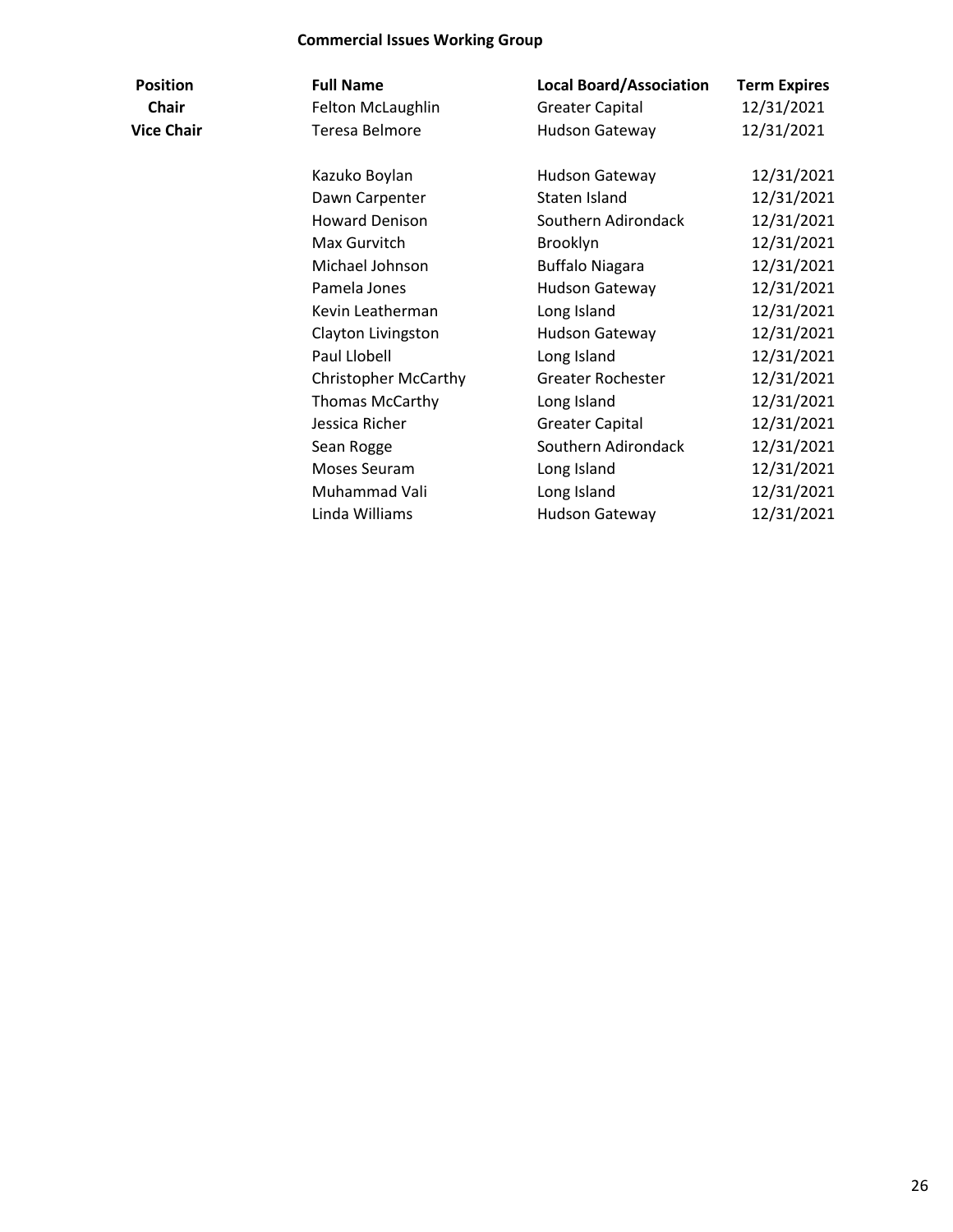### **Co-Op Issues Working Group**

| <b>Position</b>   | <b>Full Name</b>        | <b>Local Board/Association</b> | <b>Term Expires</b> |
|-------------------|-------------------------|--------------------------------|---------------------|
| <b>Chair</b>      | Paul Schwartz           | Brooklyn                       | 12/31/2021          |
| <b>Vice Chair</b> | Marcia Clarke           | Brooklyn                       | 12/31/2021          |
|                   | <b>Theresa Crozier</b>  | <b>Hudson Gateway</b>          | 12/31/2021          |
|                   | Lisbeth English         | Long Island                    | 12/31/2021          |
|                   | Patricia Erker          | Long Island                    | 12/31/2021          |
|                   | Gail Fattizzi           | <b>Hudson Gateway</b>          | 12/31/2021          |
|                   | Barbara Ford            | Long Island                    | 12/31/2021          |
|                   | Susan Goldy             | <b>Hudson Gateway</b>          | 12/31/2021          |
|                   | <b>Frederic Greene</b>  | Long Island                    | 12/31/2021          |
|                   | <b>Peter Harris</b>     | <b>Hudson Gateway</b>          | 12/31/2021          |
|                   | <b>Hind Hatoum</b>      | Long Island                    | 12/31/2021          |
|                   | Crystal Hawkins Syska   | <b>Hudson Gateway</b>          | 12/31/2021          |
|                   | Sarah Hughes            | <b>Hudson Gateway</b>          | 12/31/2021          |
|                   | Carol Kope              | <b>Hudson Gateway</b>          | 12/31/2021          |
|                   | John Kope               | <b>Hudson Gateway</b>          | 12/31/2021          |
|                   | <b>Barry Kramer</b>     | <b>Hudson Gateway</b>          | 12/31/2021          |
|                   | Kevin Leatherman        | Long Island                    | 12/31/2021          |
|                   | Christine Nappa         | Long Island                    | 12/31/2021          |
|                   | James Prendamano        | Staten Island                  | 12/31/2021          |
|                   | Michael Richman         | Long Island                    | 12/31/2021          |
|                   | Robert Shandley         | <b>Hudson Gateway</b>          | 12/31/2021          |
|                   | Julie Thum              | Brooklyn                       | 12/31/2021          |
|                   | <b>Elizabeth Tucker</b> | Long Island                    | 12/31/2021          |
|                   | Deresia Williams        | Long Island                    | 12/31/2021          |
|                   |                         |                                |                     |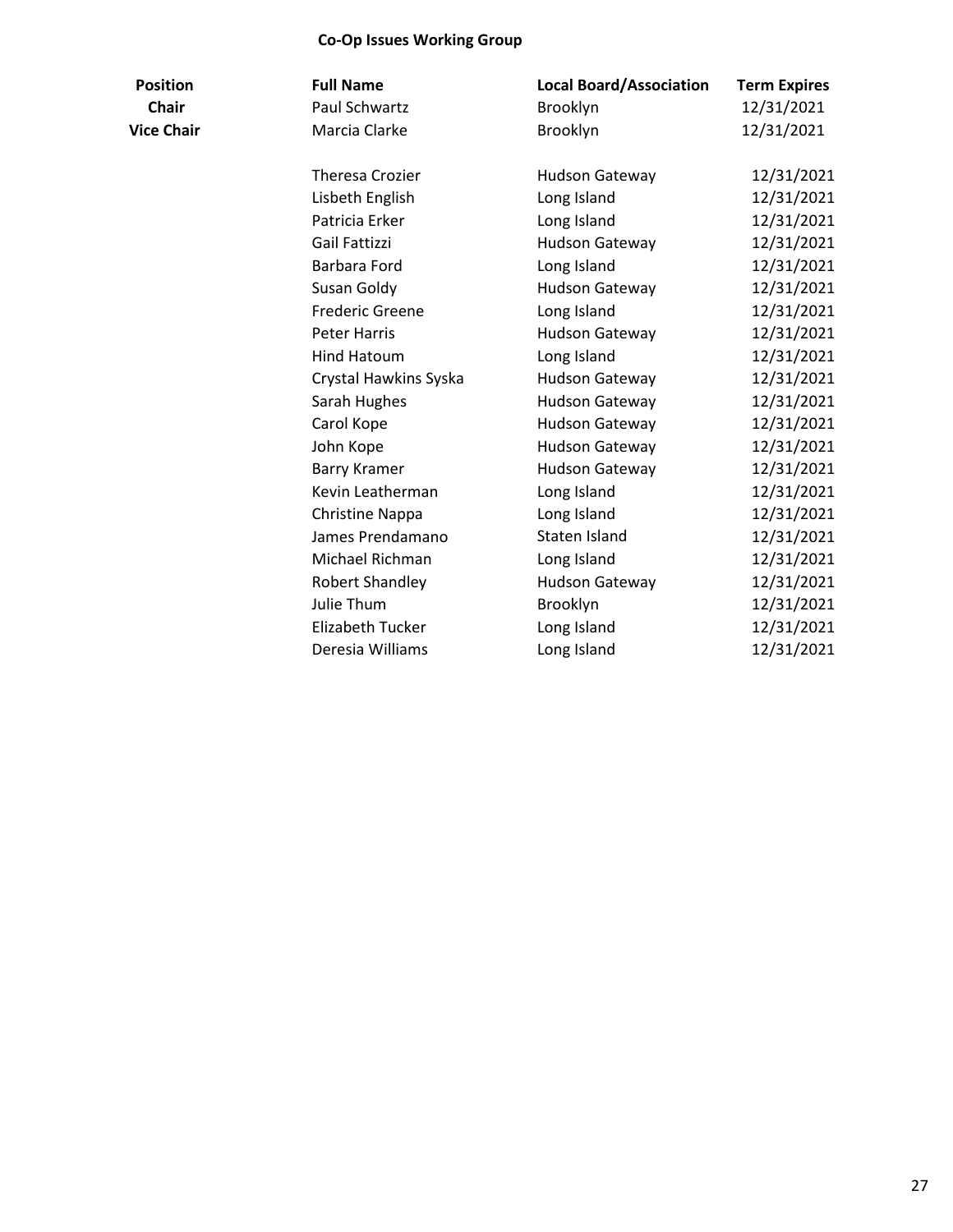#### **NYC Issues Working Group**

| Full Name     |  |
|---------------|--|
| Debbie lemma  |  |
| Melissa Gomez |  |

| <b>Position</b>   | <b>Full Name</b>        | <b>Local Board/Association</b> | <b>Term Expires</b> |
|-------------------|-------------------------|--------------------------------|---------------------|
| <b>Chair</b>      | Debbie Iemma            | Brooklyn                       | 12/31/2021          |
| <b>Vice Chair</b> | Melissa Gomez           | Long Island                    | 12/31/2021          |
|                   | Dorothy Aschkar         | Long Island                    | 12/31/2021          |
|                   | LaVonne Bost-Barksdale  | <b>Hudson Gateway</b>          | 12/31/2021          |
|                   | Kazuko Boylan           | <b>Hudson Gateway</b>          | 12/31/2021          |
|                   | Cristina Bozza          | Long Island                    | 12/31/2021          |
|                   | Dawn Carpenter          | Staten Island                  | 12/31/2021          |
|                   | Peter Caruso            | Long Island                    | 12/31/2021          |
|                   | Rob Choudhury           | Long Island                    | 12/31/2021          |
|                   | <b>Gary Connolly</b>    | <b>Hudson Gateway</b>          | 12/31/2021          |
|                   | Anthony Domathoti       | <b>Hudson Gateway</b>          | 12/31/2021          |
|                   | Susan Goldy             | <b>Hudson Gateway</b>          | 12/31/2021          |
|                   | <b>Frederic Greene</b>  | Long Island                    | 12/31/2021          |
|                   | Max Gurvitch            | Brooklyn                       | 12/31/2021          |
|                   | <b>Richard Haggerty</b> | <b>Hudson Gateway</b>          | 12/31/2021          |
|                   | Crystal Hawkins Syska   | <b>Hudson Gateway</b>          | 12/31/2021          |
|                   | Aldo Iemma              | Brooklyn                       | 12/31/2021          |
|                   | Qiu Hang Jiang          | Long Island                    | 12/31/2021          |
|                   | Rao A Shaan Khan        | Long Island                    | 12/31/2021          |
|                   | Sari Kingsley           | Staten Island                  | 12/31/2021          |
|                   | Sandy Krueger           | Staten Island                  | 12/31/2021          |
|                   | James Prendamano        | Staten Island                  | 12/31/2021          |
|                   | Michael Richman         | Long Island                    | 12/31/2021          |
|                   | Paul Schwartz           | Brooklyn                       | 12/31/2021          |
|                   | Julie Thum              | Brooklyn                       | 12/31/2021          |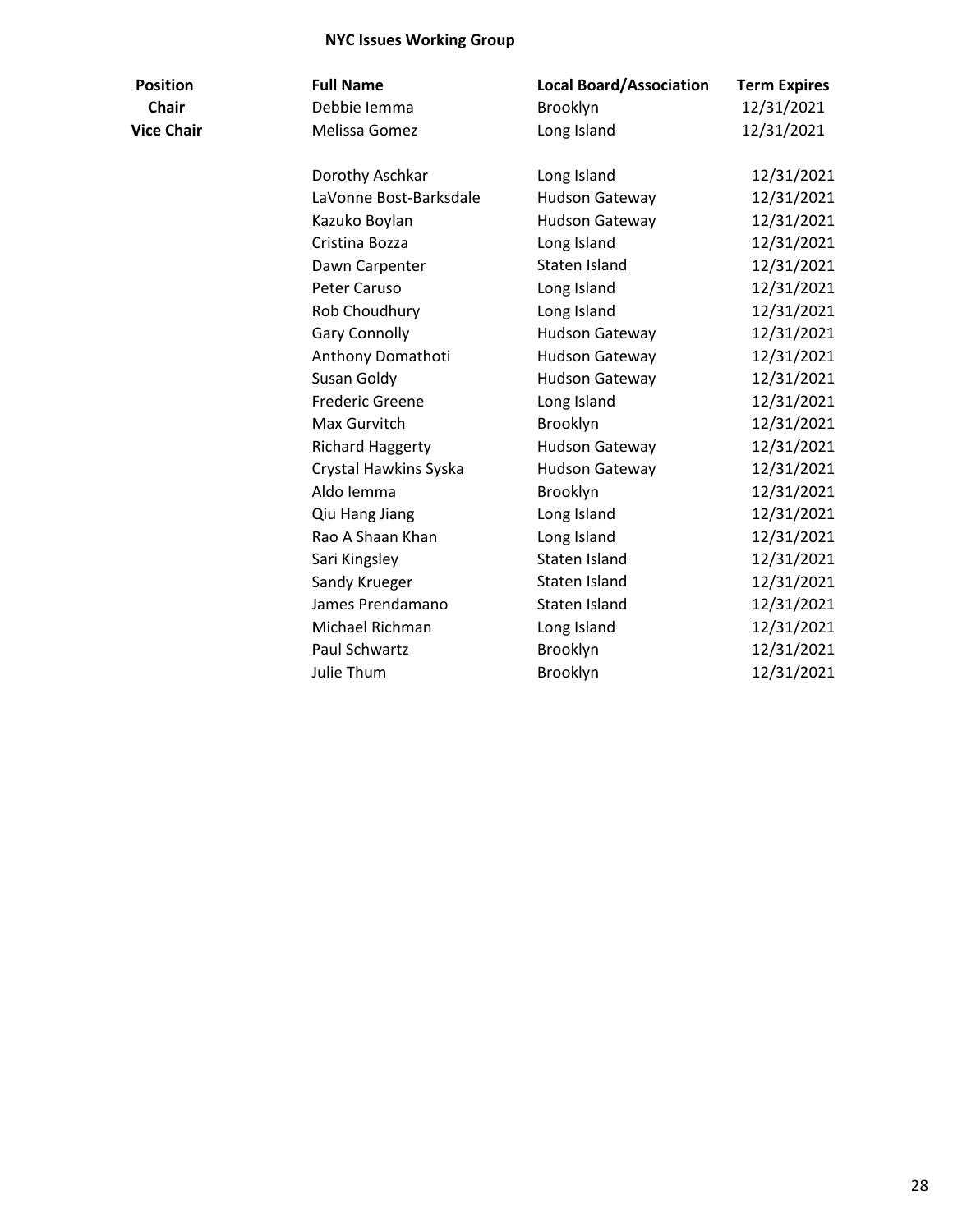#### **Local Board Education Forum**

| <b>Position</b>   | <b>Full Name</b>          | <b>Local Board/Association</b> | <b>Term Expires</b> |
|-------------------|---------------------------|--------------------------------|---------------------|
| <b>Chair</b>      | Jeffrey Decatur           | <b>Greater Capital</b>         | 12/31/2021          |
| <b>Vice Chair</b> | Barry Kramer              | <b>Hudson Gateway</b>          | 12/31/2021          |
|                   | Roberta Bangs             | Hudson Gateway                 | 12/31/2021          |
|                   | Glenn Boggia              | Long Island                    | 12/31/2021          |
|                   | Dorothy Botsoe            | <b>Hudson Gateway</b>          | 12/31/2021          |
|                   | Cristina Bozza            | Long Island                    | 12/31/2021          |
|                   | Judy Cangemi              | Long Island                    | 12/31/2021          |
|                   | Laura Copersino           | Long Island                    | 12/31/2021          |
|                   | Ayres Dcunha              | Long Island                    | 12/31/2021          |
|                   | Lance Evans               | Jefferson Lewis                | 12/31/2021          |
|                   | Roseann Farrow            | <b>Hudson Gateway</b>          | 12/31/2021          |
|                   | Gail Fattizzi             | <b>Hudson Gateway</b>          | 12/31/2021          |
|                   | Joseph Gehl               | <b>Greater Binghamton</b>      | 12/31/2021          |
|                   | John Greenan              | <b>Dutchess County</b>         | 12/31/2021          |
|                   | Aldo Iemma                | Brooklyn                       | 12/31/2021          |
|                   | Rebecca Jones             | <b>Greater Binghamton</b>      | 12/31/2021          |
|                   | Faye Koszta               | Staten Island                  | 12/31/2021          |
|                   | Kevin Loiacono            | Long Island                    | 12/31/2021          |
|                   | Maria Lull, ABR, CRS, GRI | Columbia Greene                | 12/31/2021          |
|                   | Natalie Martin            | <b>Greater Syracuse</b>        | 12/31/2021          |
|                   | <b>Brittany Matott</b>    | St. Lawrence County            | 12/31/2021          |
|                   | Osbardo Mejil             | Long Island                    | 12/31/2021          |
|                   | Diana Nogaret             | <b>Greater Binghamton</b>      | 12/31/2021          |
|                   | Carol Olsen               | Otsego Delaware                | 12/31/2021          |
|                   | Roseann Paggiotta         | <b>Hudson Gateway</b>          | 12/31/2021          |
|                   | Mary Peyton               | <b>Greater Capital</b>         | 12/31/2021          |
|                   | Dennis Pezzimenti         | Chautauqua Cattaraugus         | 12/31/2021          |
|                   | Sean Rogge                | Southern Adirondack            | 12/31/2021          |
|                   | Sylvia Ryndock            | <b>Greater Rochester</b>       | 12/31/2021          |
|                   | Michael Smith             | Greater Rochester              | 12/31/2021          |
|                   | <b>Richard Stauffer</b>   | Hamptons North Fork            | 12/31/2021          |
|                   | Laurel Sweeney            | <b>Ulster County</b>           | 12/31/2021          |
|                   | Yoshinori Takita          | Long Island                    | 12/31/2021          |
|                   | Karissa Thompson          | <b>Greater Rochester</b>       | 12/31/2021          |
|                   | Elizabeth Trego           | St. Lawrence County            | 12/31/2021          |
|                   | Marilyn Urso              | Long Island                    | 12/31/2021          |
|                   | Karen Wentz               | <b>Greater Capital</b>         | 12/31/2021          |
|                   | Eden Rae Whitaker         | Southern Adirondack            | 12/31/2021          |
|                   |                           |                                |                     |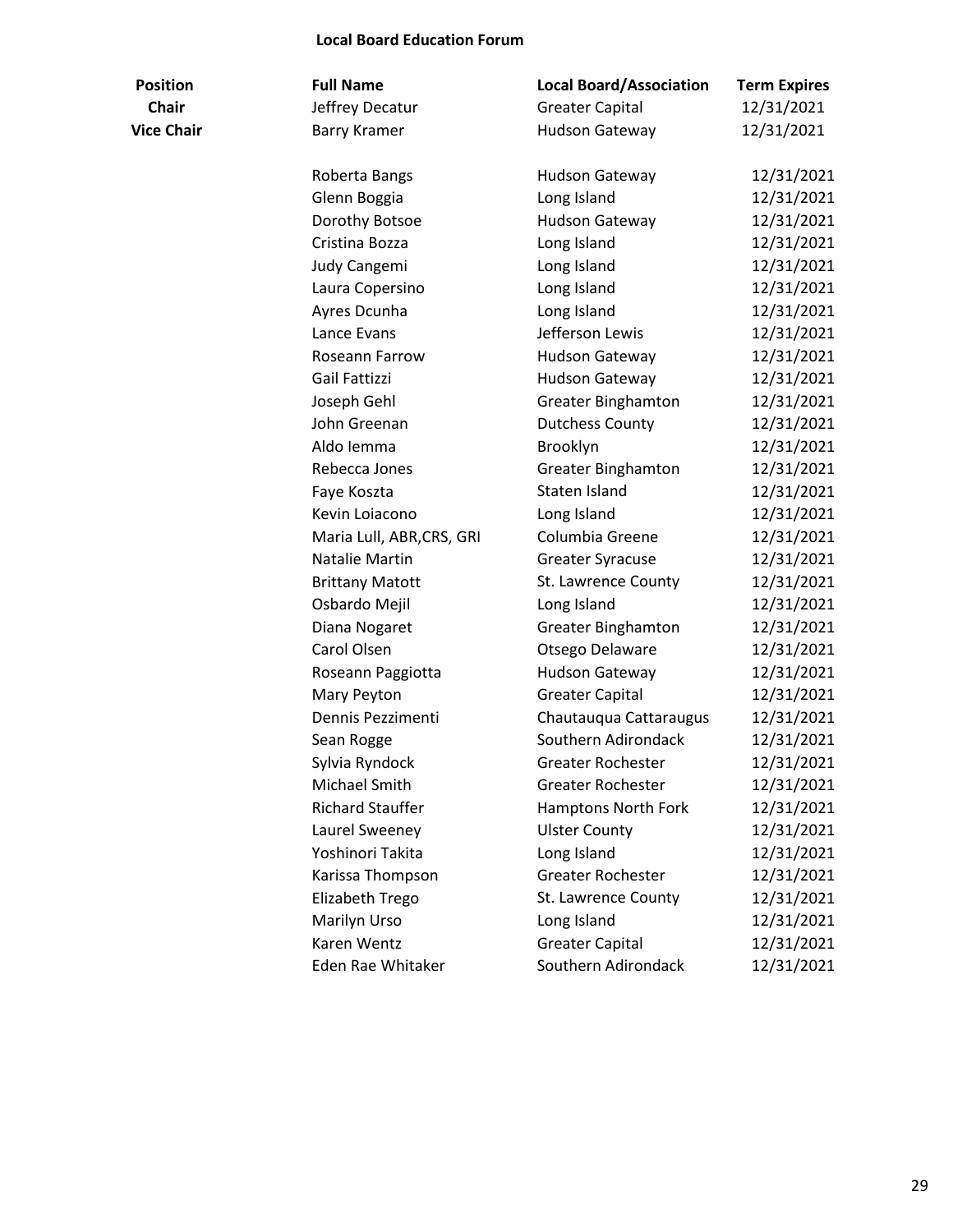#### **Multiple Listing Issues & Policies Committee**

| <b>Full Name</b> |
|------------------|
| Don Radke        |
| Angela Lanuto    |

| <b>Position</b>   | <b>Full Name</b>          | <b>Local Board/Association</b> | <b>Term Expires</b> |    |
|-------------------|---------------------------|--------------------------------|---------------------|----|
| <b>Chair</b>      | Don Radke                 | <b>Greater Syracuse</b>        | 12/31/2021          |    |
| <b>Vice Chair</b> | Angela Lanuto             | Columbia Greene                | 12/31/2021          |    |
|                   | Dorothy Aschkar           | Long Island                    | 12/31/2021          |    |
|                   | Anthony Atkinson          | Long Island                    | 12/31/2021          |    |
|                   | Mohammad Ayub             | Long Island                    | 12/31/2021          |    |
|                   | Theodore Banta III        | Columbia Greene                | 12/31/2021          |    |
|                   | Carmen Bauman             | <b>Hudson Gateway</b>          | 12/31/2021          |    |
|                   | <b>Tracy Bernard</b>      | St. Lawrence County            | 12/31/2021          |    |
|                   | Elayna Bittner            | <b>Greater Rochester</b>       | 12/31/2021          |    |
|                   | Glenn Boggia              | Long Island                    | 12/31/2021          |    |
|                   | Mark Boscaino             | Staten Island                  | 12/31/2021          |    |
|                   | Melissa Brandt            | Long Island                    | 12/31/2021          |    |
|                   | Andrew Burke              | <b>Greater Rochester</b>       | 12/31/2021          |    |
|                   | Laura Burns               | <b>Greater Capital</b>         | 12/31/2021          |    |
|                   | <b>Martin Carpenter</b>   | <b>Greater Syracuse</b>        | 12/31/2021          |    |
|                   | Peter Caruso              | Long Island                    | 12/31/2021          |    |
|                   | Carol Christiansen        | <b>Hudson Gateway</b>          | 12/31/2021          |    |
|                   | <b>Suzanne Close</b>      | <b>Greater Capital</b>         | 12/31/2021          |    |
|                   | <b>Gary Connolly</b>      | <b>Hudson Gateway</b>          | 12/31/2021          |    |
|                   | Deborah Conti             | <b>Greater Capital</b>         | 12/31/2021          |    |
|                   | Carol Cotton              | Long Island                    | 12/31/2021          |    |
|                   | Michael Coughlin          | <b>Clinton County</b>          | 12/31/2021          |    |
|                   | Don Cummins               | Columbia Greene                | 12/31/2021          |    |
|                   | <b>Howard Denison</b>     | Southern Adirondack            | 12/31/2021          |    |
|                   | Terri Dillon              | <b>Greater Syracuse</b>        | 12/31/2021          |    |
|                   | Lance Evans               | Jefferson Lewis                | 12/31/2021          |    |
|                   | Annette Fachko            | <b>Buffalo Niagara</b>         | 12/31/2021          |    |
|                   | <b>Barbara Ford</b>       | Long Island                    | 12/31/2021          |    |
|                   | Ann Garti                 | Hudson Gateway                 | 12/31/2021          |    |
|                   | Lainie Greenberg          | Long Island                    | 12/31/2021          |    |
|                   | Vienna Haak               | <b>Buffalo Niagara</b>         | 12/31/2021          |    |
|                   | Sarah Hughes              | <b>Hudson Gateway</b>          | 12/31/2021          |    |
|                   | Qiu Hang Jiang            | Long Island                    | 12/31/2021          |    |
|                   | Sandy Krueger             | Staten Island                  | 12/31/2021          |    |
|                   | Kevin Leatherman          | Long Island                    | 12/31/2021          |    |
|                   | Kevin Loiacono            | Long Island                    | 12/31/2021          |    |
|                   | Robert Long               | <b>Greater Capital</b>         | 12/31/2021          |    |
|                   | Maria Lull, ABR, CRS, GRI | Columbia Greene                | 12/31/2021          |    |
|                   | <b>Harding Mason</b>      | Hudson Gateway                 | 12/31/2021          |    |
|                   | Thomas McCarthy           | Long Island                    | 12/31/2021          |    |
|                   | Danielle Melchiorre       | <b>Buffalo Niagara</b>         | 12/31/2021          |    |
|                   | Michael Mendicino         | Long Island                    | 12/31/2021          |    |
|                   | Susan Miller              | <b>Buffalo Niagara</b>         | 12/31/2021          |    |
|                   | Karen Mock                | <b>Buffalo Niagara</b>         | 12/31/2021          |    |
|                   | Christine Nappa           | Long Island                    | 12/31/2021          |    |
|                   | Michael O'Connor          | <b>Greater Rochester</b>       | 12/31/2021          |    |
|                   | Roseann Paggiotta         | Hudson Gateway                 | 12/31/2021          |    |
|                   | Dennis Pezzimenti         | Chautauqua Cattaraugus         | 12/31/2021          | 30 |
|                   |                           |                                |                     |    |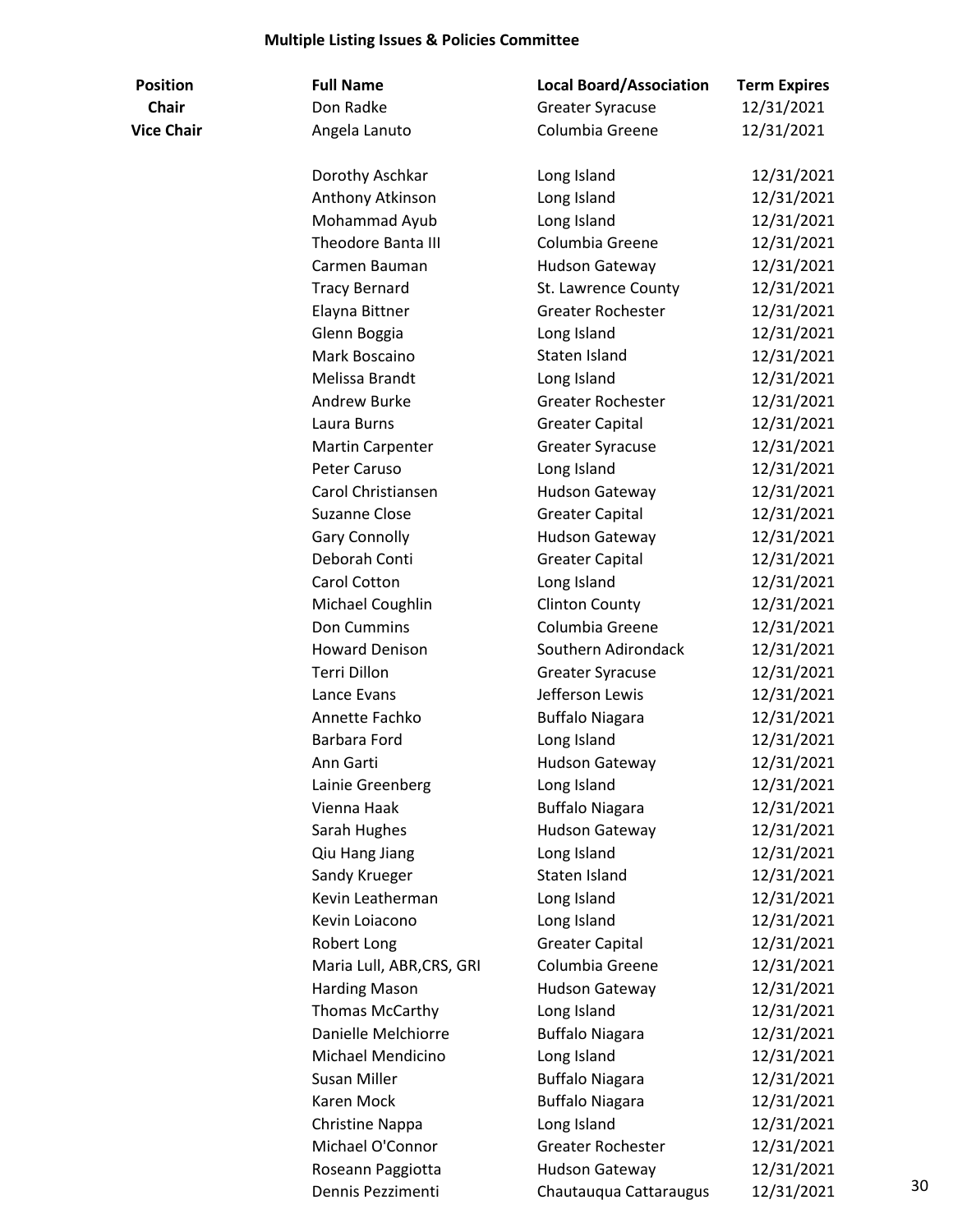### **Multiple Listing Issues & Policies Committee con't**

| David Phaff             | <b>Greater Capital</b>   | 12/31/2021 |
|-------------------------|--------------------------|------------|
| Janette Pulice          | Long Island              | 12/31/2021 |
| Royal Ricci             | <b>Dutchess County</b>   | 12/31/2021 |
| <b>Rick Rielly</b>      | Columbia Greene          | 12/31/2021 |
| Barbara Robinson        | Columbia Greene          | 12/31/2021 |
| Jacqlene Rose           | Otsego Delaware          | 12/31/2021 |
| Steven Rose             | Otsego Delaware          | 12/31/2021 |
| Patricia Shaffer        | Long Island              | 12/31/2021 |
| Kathie Spangler         | <b>Greater Capital</b>   | 12/31/2021 |
| <b>Richard Stauffer</b> | Hamptons North Fork      | 12/31/2021 |
| Laurel Sweeney          | <b>Ulster County</b>     | 12/31/2021 |
| Maryann Tercasio        | <b>Hudson Gateway</b>    | 12/31/2021 |
| Karissa Thompson        | <b>Greater Rochester</b> | 12/31/2021 |
| Patricia Ann Tracey     | <b>Greater Syracuse</b>  | 12/31/2021 |
| <b>Elizabeth Tucker</b> | Long Island              | 12/31/2021 |
| Frank S Urso            | Long Island              | 12/31/2021 |
| <b>Steve Vaisey</b>     | <b>Greater Rochester</b> | 12/31/2021 |
| Jenna Wagner            | Greater Rochester        | 12/31/2021 |
| Jason Walch             | Columbia Greene          | 12/31/2021 |
| <b>Richard Wilbur</b>   | <b>Greater Syracuse</b>  | 12/31/2021 |
| Isabel Zenocratti       | Long Island              | 12/31/2021 |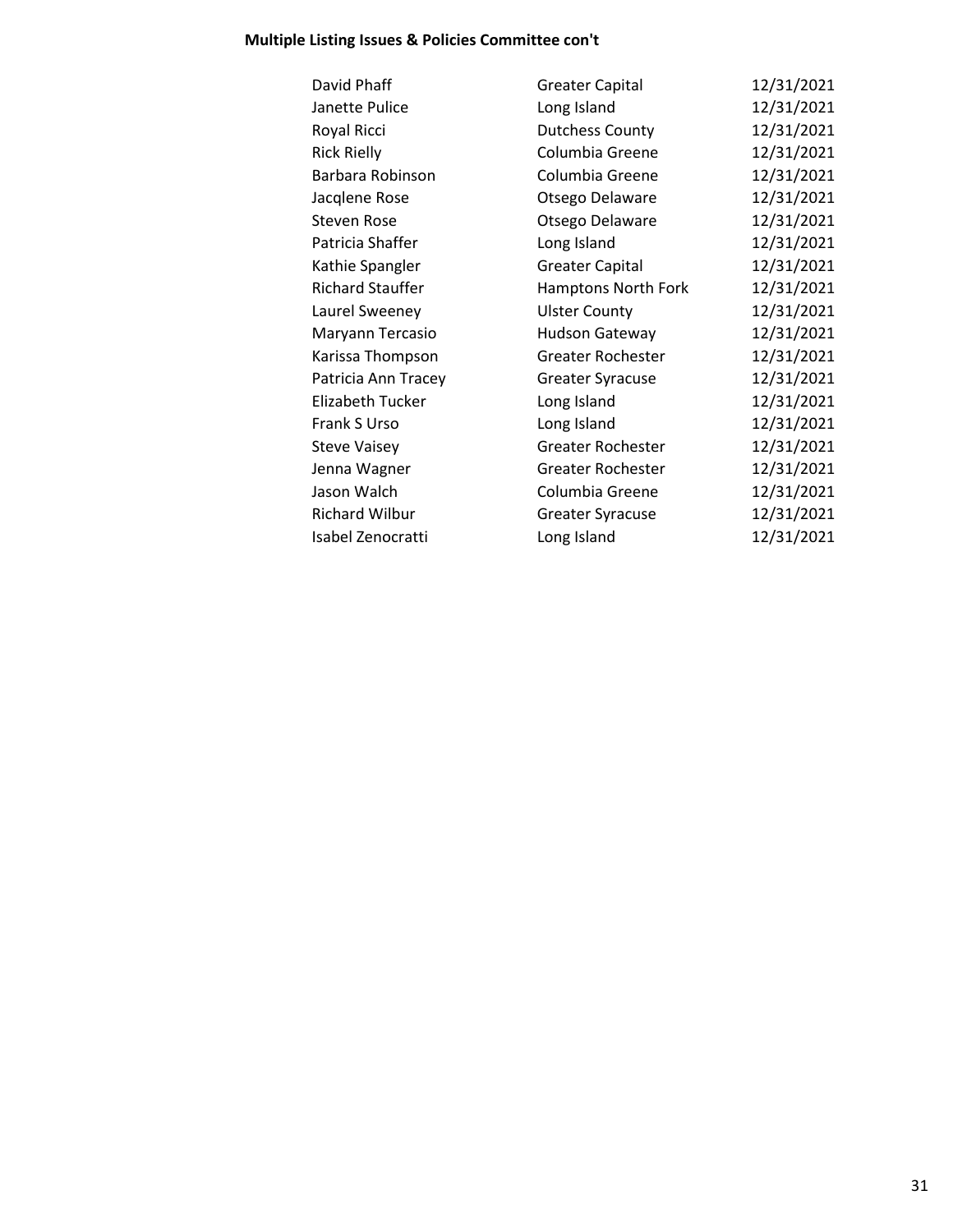### **Nominating Committee**

| <b>Position</b>                 | <b>Full Name</b>      | <b>Local Board/Association</b> | <b>Term Expires</b> |
|---------------------------------|-----------------------|--------------------------------|---------------------|
| <b>Primary Members</b>          |                       |                                |                     |
| <b>Chair</b>                    | Jennifer Stevenson    | St. Lawrence County            | 12/31/2021          |
| <b>NYSAR Past President</b>     | Linda Page            | Columbia Greene                | 12/31/2021          |
| <b>NYSAR Past President</b>     | Dan Hartnett          | <b>Greater Syracuse</b>        | 12/31/2021          |
| <b>Adirondack Region Rep</b>    | Kathie Spangler       | Southern Adirondack            | 12/31/2021          |
| <b>Capital Region Rep</b>       | Nina Amadon           | <b>Greater Capital</b>         | 12/31/2021          |
| <b>Central Region Rep</b>       | <b>Alfred Netto</b>   | Jefferson Lewis                | 12/31/2021          |
| <b>Genesee Region Rep</b>       | Val Morgan Angela     | Greater Rochester              | 12/31/2021          |
| <b>Lower Hudson Region Rep</b>  | Lanuto Ayres          | Columbia Greene                | 12/31/2021          |
| <b>Metropolitan Region Rep</b>  | Dcunha                | Long Island                    | 12/31/2021          |
| <b>Southern Tier Region Rep</b> | Lindsay Hart          | Ithaca                         | 12/31/2021          |
| <b>Western Region Rep</b>       | Lou Vinci             | <b>Buffalo Niagara</b>         | 12/31/2021          |
| <b>Local Board Rep</b>          | Ron Garafalo          | <b>Hudson Gateway</b>          | 12/31/2021          |
| <b>Local Board Rep</b>          | Matt Arnold           | Long Island                    | 12/31/2021          |
| <b>Alternate Members</b>        |                       |                                |                     |
| <b>NYSAR Past President</b>     | Susan Goldy           | <b>Bronx Manhattan North</b>   | 12/31/2021          |
| <b>NYSAR Past President</b>     | Moses Seuram          | Long Island                    | 12/31/2021          |
| <b>Adirondack Region Rep</b>    | Liz Trego             | St. Lawrence County            | 12/31/2021          |
| <b>Capital Region Rep</b>       | Victoria Romeo        | <b>Greater Capital</b>         | 12/31/2021          |
| <b>Central Region Rep</b>       | Jeff Roney            | <b>Greater Syracuse</b>        | 12/31/2021          |
| <b>Genesee Region Rep</b>       | <b>Susan Hughes</b>   | <b>Greater Rochester</b>       | 12/31/2021          |
| <b>Lower Hudson Region Rep</b>  | Sarah Hughes          | <b>Hudson Gateway</b>          | 12/31/2021          |
| <b>Metropolitan Region Rep</b>  | Kevin Leatherman      | Long Island                    | 12/31/2021          |
| <b>Southern Tier Region Rep</b> | <b>Robert Farrell</b> | <b>Greater Binghamton</b>      | 12/31/2021          |
| <b>Western Region Rep</b>       | Charlene Zoratti      | <b>Buffalo Niagara</b>         | 12/31/2021          |
| <b>Local Board Rep</b>          | <b>Diane Cummins</b>  | <b>Hudson Gateway</b>          | 12/31/2021          |
| <b>Local Board Rep</b>          | Dianne Scalza         | Long Island                    | 12/31/2021          |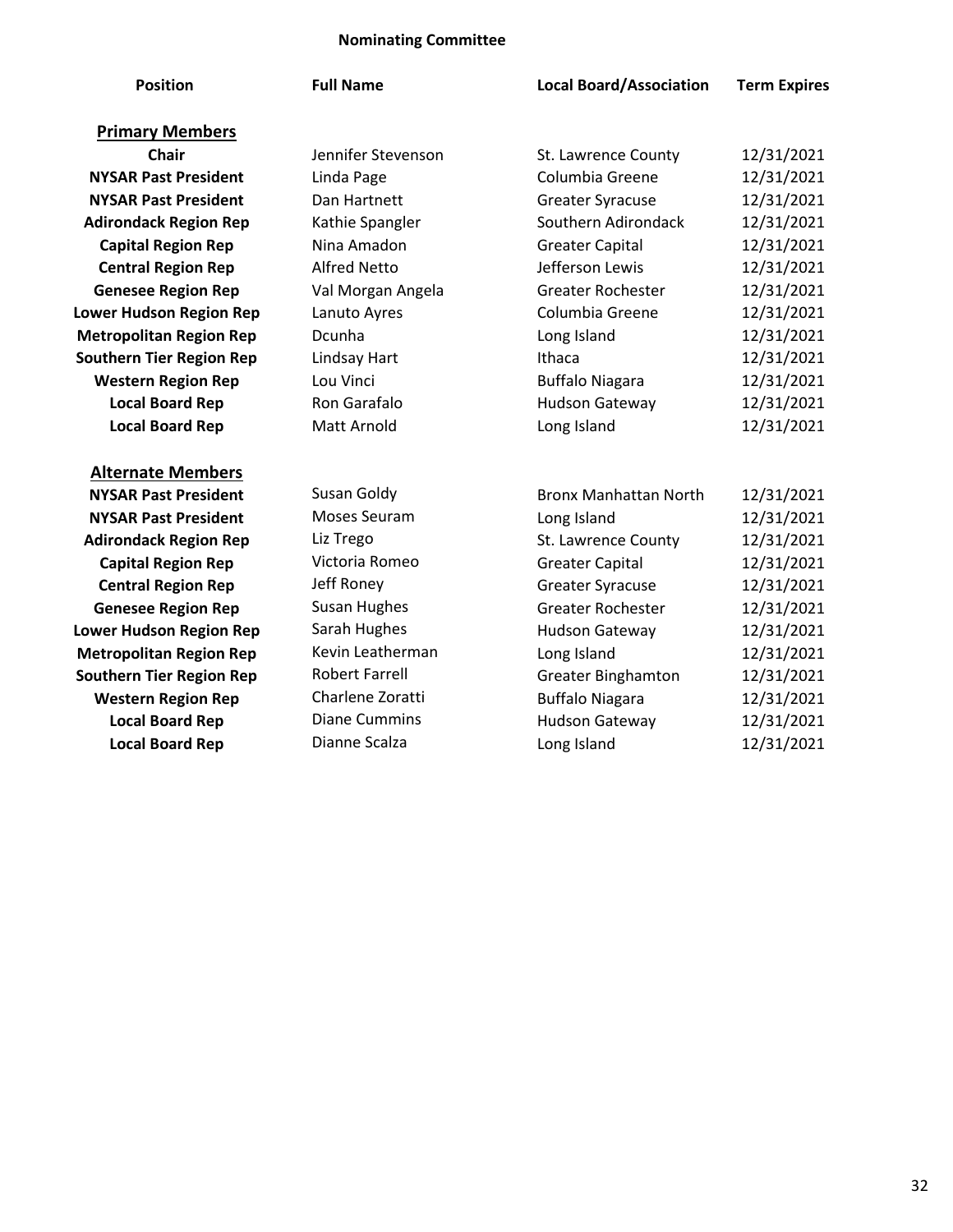#### **NYSAR Real Estate Services**

| <b>Position</b>                  | <b>Full Name</b>   | <b>Local Board/Association</b> | <b>Term Expires</b> |
|----------------------------------|--------------------|--------------------------------|---------------------|
| <b>NYSAR President</b>           | David Legaz        | Long Island                    | 12/31/2021          |
| <b>NYSAR President-Elect</b>     | Jennifer Vucetic   | <b>Greater Capital</b>         | 12/31/2021          |
| <b>NYSAR Secretary/Treasurer</b> | John Vernazza      | Staten Island                  | 12/31/2021          |
| <b>Immediate Past President</b>  | Jennifer Stevenson | St. Lawrence County            | 12/31/2021          |
| <b>Vice Chair</b>                | Marie Bettini      | <b>Greater Capital</b>         | 12/31/2021          |
|                                  | Susan Goldy        | <b>Bronx Manhattan North</b>   | 12/31/2021          |
|                                  | Leah Caro          | <b>Hudson Gateway</b>          | 12/31/2022          |
|                                  | Joe Rivellino      | Greater Rochester              | 12/31/2022          |
| <b>Chair</b>                     | Linda Lugo         | Long Island                    | 12/31/2023          |
| <b>RES Sec/Treas</b>             | Dan Hartnett       | <b>Greater Syracuse</b>        | 12/31/2023          |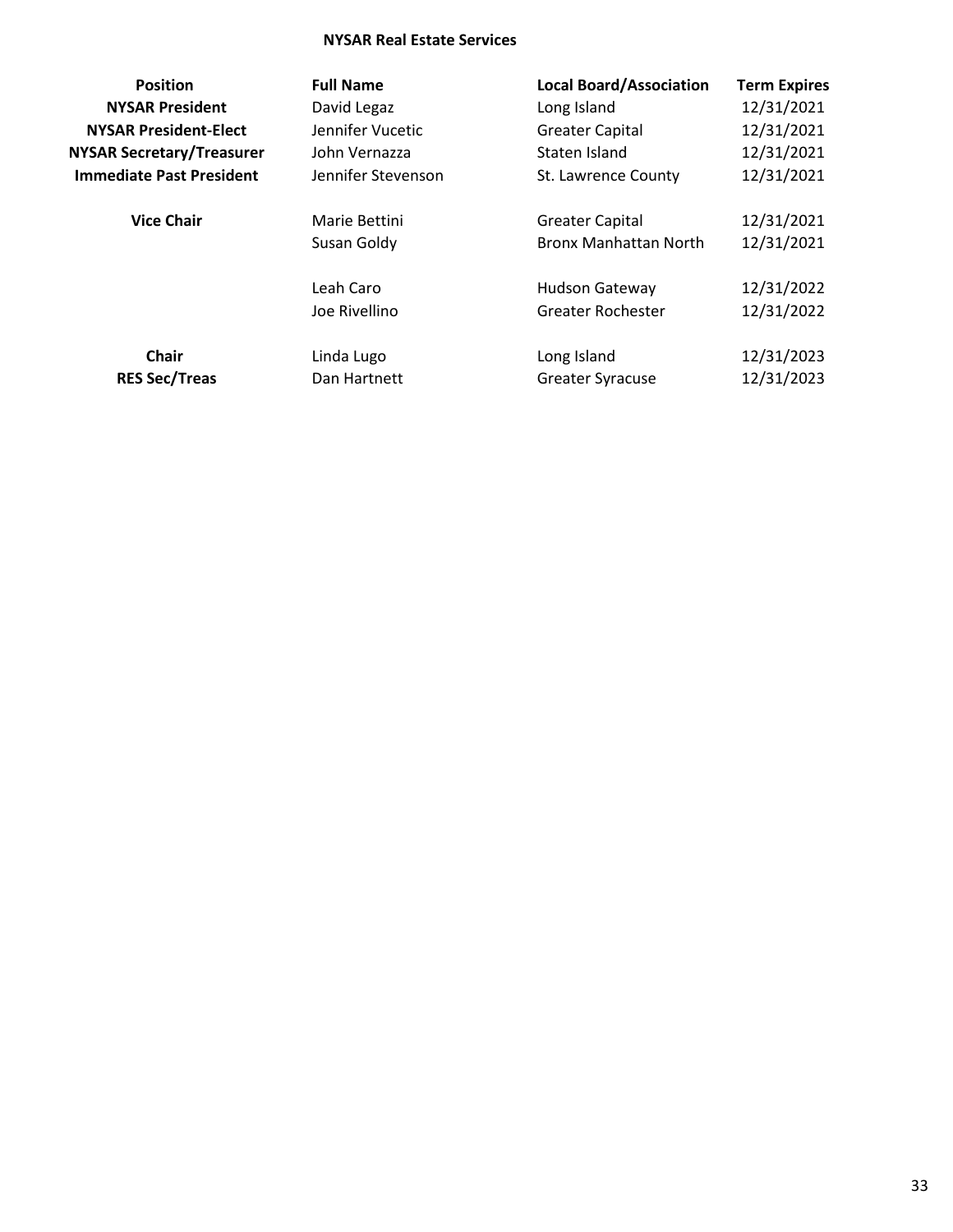### **Organizational Planning Committee**

| <b>Position</b>                  | <b>Full Name</b>    | <b>Local Board/Association</b> | <b>Term Expires</b> |
|----------------------------------|---------------------|--------------------------------|---------------------|
| <b>Chair</b>                     | Tom McCarthy        | Long Island                    | 12/31/2021          |
| <b>Vice Chair</b>                | <b>Chris Teelin</b> | <b>Greater Syracuse</b>        | 12/31/2021          |
| <b>NYSAR President</b>           | David Legaz         | Long Island                    | 12/31/2021          |
| <b>NYSAR President-Elect</b>     | Jennifer Vucetic    | <b>Greater Capital</b>         | 12/31/2021          |
| <b>NYSAR Secretary/Treasurer</b> | John Vernazza       | Staten Island                  | 12/31/2021          |
| <b>Local Board/Assoc EO Rep</b>  | Jim Yockel          | Greater Rochester              | 12/31/2021          |
|                                  | Dawn Carpenter      | Staten Island                  | 12/31/2021          |
|                                  | Lisa Lilley         | <b>Elmira Corning</b>          | 12/31/2021          |
|                                  | Laura Finan         | Hamptons North Fork            | 12/31/2021          |
|                                  | Dan Staley          | <b>Dutchess County</b>         | 12/31/2021          |
|                                  | Barbara Robinson    | Columbia Greene                | 12/31/2021          |
|                                  | Dominick Martorana  | <b>Ulster County</b>           | 12/31/2021          |
|                                  | Linda Lugo          | Long Island                    | 12/31/2021          |
|                                  | Ian Blumenthal      | <b>Sullivan County</b>         | 12/31/2021          |
|                                  | Charlene Zoratti    | <b>Buffalo Niagara</b>         | 12/31/2022          |
|                                  | Marie Bettini       | <b>Greater Capital</b>         | 12/31/2022          |
|                                  | Laird Klein         | Staten Island                  | 12/31/2022          |
|                                  | Mike Smith          | <b>Greater Rochester</b>       | 12/31/2023          |
|                                  | Jennifer Stevenson  | St. Lawrence County            | 12/31/2023          |
|                                  | Kevin Loiacono      | Long Island                    | 12/31/2023          |
|                                  |                     |                                |                     |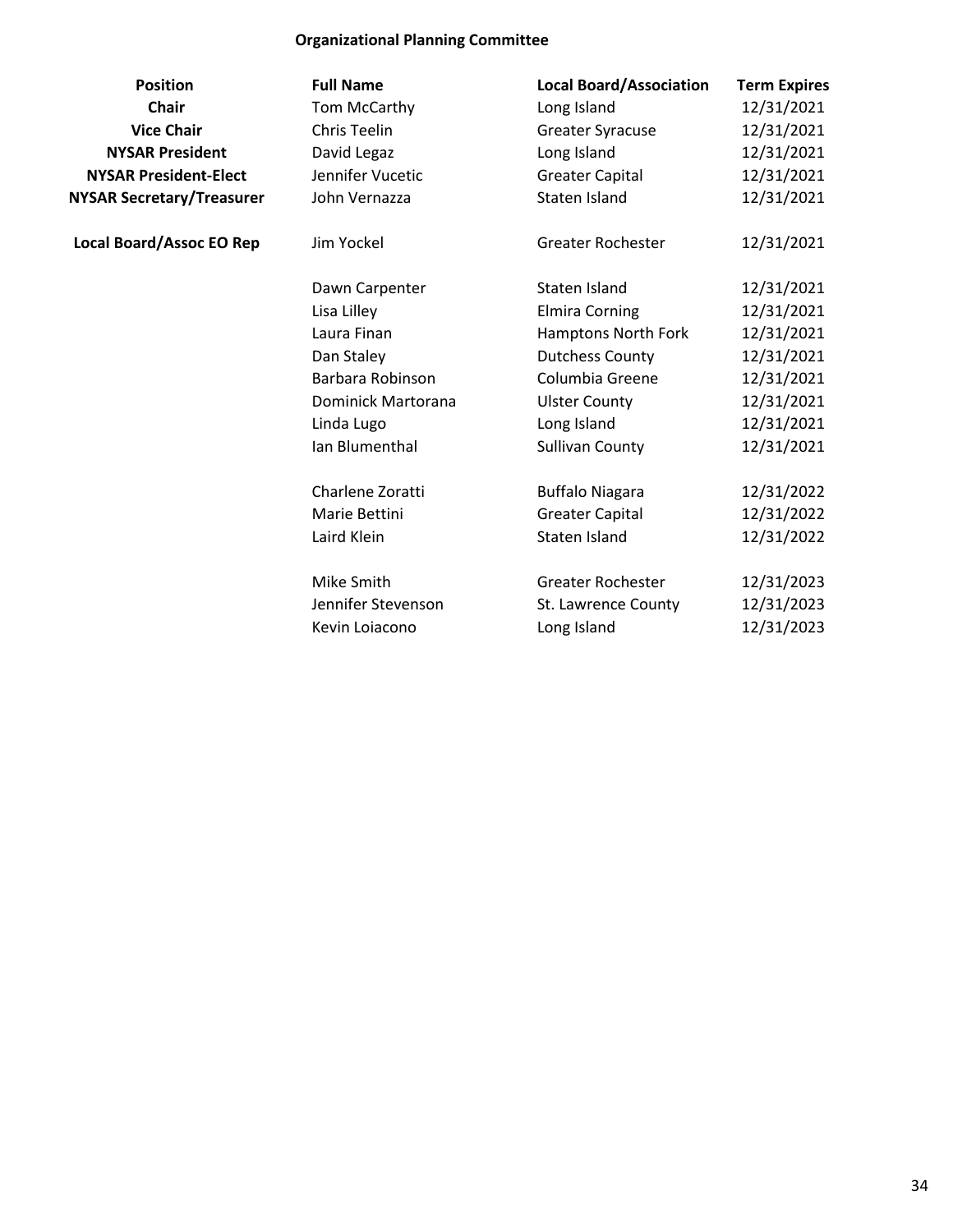### **Past Presidents' Advisory Board**

| Position     | <b>Full Name</b>       | <b>Local Board/Association</b> | <b>Term Expires</b> |
|--------------|------------------------|--------------------------------|---------------------|
| <b>Chair</b> | Moses Seuram           | Long Island                    | 12/31/2021          |
|              | Joseph Canfora         | Long Island                    | 12/31/2021          |
|              | Dawn Carpenter         | Staten Island                  | 12/31/2021          |
|              | J. Gregory Connors     | <b>Greater Capital</b>         | 12/31/2021          |
|              | <b>Eugene Currier</b>  | <b>NYSAR</b>                   | 12/31/2021          |
|              | Christine Delvecchio   | Ithaca                         | 12/31/2021          |
|              | John Dwyer             | <b>NYSAR</b>                   | 12/31/2021          |
|              | J.P. Endres            | <b>Hudson Gateway</b>          | 12/31/2021          |
|              | Savo Fries             | <b>Hudson Gateway</b>          | 12/31/2021          |
|              | <b>Robert Galliher</b> | Mohawk Valley                  | 12/31/2021          |
|              | Nicholas Gigante       | Long Island                    | 12/31/2021          |
|              | Susan Goldy            | <b>Hudson Gateway</b>          | 12/31/2021          |
|              | Max Gurvitch           | Brooklyn                       | 12/31/2021          |
|              | Margaret Hartman       | <b>Buffalo Niagara</b>         | 12/31/2021          |
|              | <b>Daniel Hartnett</b> | <b>Greater Syracuse</b>        | 12/31/2021          |
|              | Gary Kenline           | <b>Buffalo Niagara</b>         | 12/31/2021          |
|              | Linda Lugo             | Long Island                    | 12/31/2021          |
|              | Donald Milton          | <b>Greater Rochester</b>       | 12/31/2021          |
|              | Linda Page             | Columbia Greene                | 12/31/2021          |
|              | Michael Schmelzer      | <b>Hudson Gateway</b>          | 12/31/2021          |
|              | Michael Smith          | Greater Rochester              | 12/31/2021          |
|              | <b>Ronald Steed</b>    | <b>Dutchess County</b>         | 12/31/2021          |
|              | Jennifer Stevenson     | St. Lawrence County            | 12/31/2021          |
|              | George Wonica          | Staten Island                  | 12/31/2021          |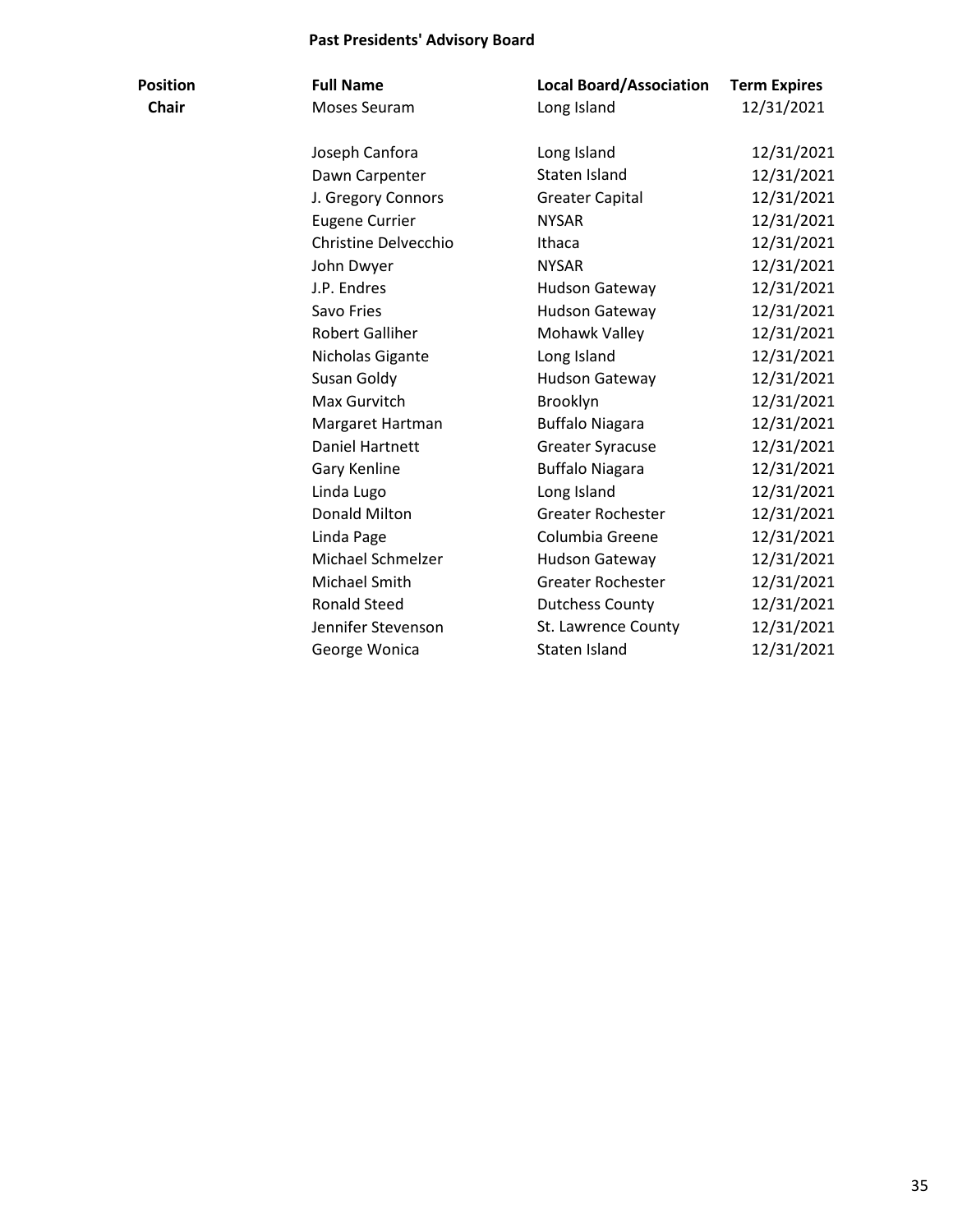#### **Professional Standards Committee**

| <b>Position</b>   | <b>Full Name</b>          | <b>Local Board/Association</b> | <b>Term Expires</b> |    |
|-------------------|---------------------------|--------------------------------|---------------------|----|
| <b>Chair</b>      | Andy Burke                | <b>Greater Rochester</b>       | 12/31/2021          |    |
| <b>Vice Chair</b> | Marie Bettini             | <b>Greater Capital</b>         | 12/31/2021          |    |
|                   | Anthony Atkinson          | Long Island                    | 12/31/2021          |    |
|                   | Roberta Bangs             | <b>Hudson Gateway</b>          | 12/31/2021          |    |
|                   | Alden Banks               | Otsego Delaware                | 12/31/2021          |    |
|                   | <b>Theodore Banta III</b> | Columbia Greene                | 12/31/2021          |    |
|                   | Eileen Barrett            | <b>Hudson Gateway</b>          | 12/31/2021          |    |
|                   | Carmen Bauman             | <b>Hudson Gateway</b>          | 12/31/2021          |    |
|                   | Elayna Bittner            | <b>Greater Rochester</b>       | 12/31/2021          |    |
|                   | Glenn Boggia              | Long Island                    | 12/31/2021          |    |
|                   | Mark Boscaino             | Staten Island                  | 12/31/2021          |    |
|                   | Cristina Bozza            | Long Island                    | 12/31/2021          |    |
|                   | Laura Burns               | <b>Greater Capital</b>         | 12/31/2021          |    |
|                   | <b>Frederic Cantor</b>    | <b>Dutchess County</b>         | 12/31/2021          |    |
|                   | <b>Martin Carpenter</b>   | <b>Greater Syracuse</b>        | 12/31/2021          |    |
|                   | Deborah Conti             | <b>Greater Capital</b>         | 12/31/2021          |    |
|                   | Laura Copersino           | Long Island                    | 12/31/2021          |    |
|                   | Carol Cotton              | Long Island                    | 12/31/2021          |    |
|                   | Michael Coughlin          | <b>Clinton County</b>          | 12/31/2021          |    |
|                   | <b>Theresa Crozier</b>    | <b>Hudson Gateway</b>          | 12/31/2021          |    |
|                   | Jeffrey Decatur           | <b>Greater Capital</b>         | 12/31/2021          |    |
|                   | Katheryn DeClerck         | <b>Hudson Gateway</b>          | 12/31/2021          |    |
|                   | <b>Terri Dillon</b>       | <b>Greater Syracuse</b>        | 12/31/2021          |    |
|                   | Carol DiSanto             | Ithaca                         | 12/31/2021          |    |
|                   | Anthony Domathoti         | <b>Hudson Gateway</b>          | 12/31/2021          |    |
|                   | Mark Donnelly             | Long Island                    | 12/31/2021          |    |
|                   | Lance Evans               | Jefferson Lewis                | 12/31/2021          |    |
|                   | Annette Fachko            | <b>Buffalo Niagara</b>         | 12/31/2021          |    |
|                   | Roseann Farrow            | <b>Hudson Gateway</b>          | 12/31/2021          |    |
|                   | Gail Fattizzi             | <b>Hudson Gateway</b>          | 12/31/2021          |    |
|                   | Linda Fields              | Jefferson Lewis                | 12/31/2021          |    |
|                   | Jennifer Flynn            | Jefferson Lewis                | 12/31/2021          |    |
|                   | Chrisoula Georgakopoulos  | Long Island                    | 12/31/2021          |    |
|                   | Lainie Greenberg          | Long Island                    | 12/31/2021          |    |
|                   | Cheryl Grossman           | Long Island                    | 12/31/2021          |    |
|                   | Vienna Haak               | <b>Buffalo Niagara</b>         | 12/31/2021          |    |
|                   | <b>Richard Halloran</b>   | Long Island                    | 12/31/2021          |    |
|                   | <b>Peter Harris</b>       | <b>Hudson Gateway</b>          | 12/31/2021          |    |
|                   | Crystal Hawkins Syska     | <b>Hudson Gateway</b>          | 12/31/2021          |    |
|                   | Susan Helsinger           | Long Island                    | 12/31/2021          |    |
|                   | <b>Susan Hughes</b>       | <b>Greater Rochester</b>       | 12/31/2021          |    |
|                   | Jennifer Isaac            | Greater Rochester              | 12/31/2021          |    |
|                   | Kathy Johnson             | <b>Greater Binghamton</b>      | 12/31/2021          |    |
|                   | Jason Jurek               | <b>Buffalo Niagara</b>         | 12/31/2021          |    |
|                   | Kuo Hwa Kao               | Long Island                    | 12/31/2021          |    |
|                   | Carol Kope                | <b>Hudson Gateway</b>          | 12/31/2021          |    |
|                   | John Kope                 | <b>Hudson Gateway</b>          | 12/31/2021          |    |
|                   | <b>Barry Kramer</b>       | <b>Hudson Gateway</b>          | 12/31/2021          | 36 |
|                   |                           |                                |                     |    |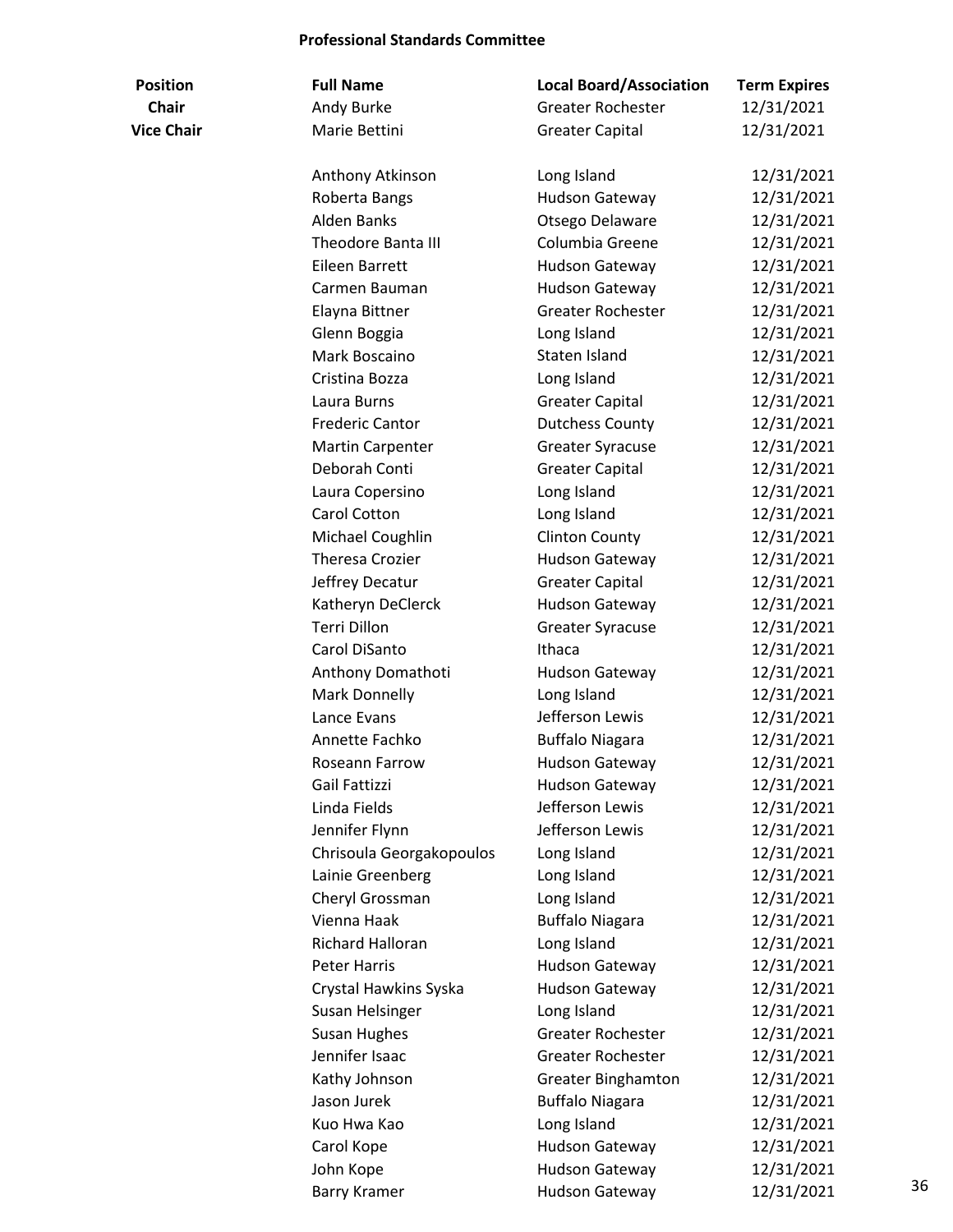#### **Professional Standards Committee con't**

| Jonathan Lerche           | <b>Elmira Corning</b>      | 12/31/2021 |
|---------------------------|----------------------------|------------|
| <b>Brian Levine</b>       | <b>Hudson Gateway</b>      | 12/31/2021 |
| Clayton Livingston        | <b>Hudson Gateway</b>      | 12/31/2021 |
| Linda Lugo                | Long Island                | 12/31/2021 |
| Maria Lull, ABR, CRS, GRI | Columbia Greene            | 12/31/2021 |
| Nina Malatesta            | Greater Rochester          | 12/31/2021 |
| James McCann              | <b>Hudson Gateway</b>      | 12/31/2021 |
| Thomas McCarthy           | Long Island                | 12/31/2021 |
| Danielle Melchiorre       | <b>Buffalo Niagara</b>     | 12/31/2021 |
| Michael Mendicino         | Long Island                | 12/31/2021 |
| Christine Nappa           | Long Island                | 12/31/2021 |
| Carol Olsen               | Otsego Delaware            | 12/31/2021 |
| David Paciello            | Mohawk Valley              | 12/31/2021 |
| Roseann Paggiotta         | <b>Hudson Gateway</b>      | 12/31/2021 |
| Manzoor Patoli            | Long Island                | 12/31/2021 |
| Dennis Pezzimenti         | Chautauqua Cattaraugus     | 12/31/2021 |
| David Phaff               | <b>Greater Capital</b>     | 12/31/2021 |
| Janette Pulice            | Long Island                | 12/31/2021 |
| Myriam Ramos              | <b>Hudson Gateway</b>      | 12/31/2021 |
| Royal Ricci               | <b>Dutchess County</b>     | 12/31/2021 |
| <b>Rick Rielly</b>        | Columbia Greene            | 12/31/2021 |
| Barbara Robinson          | Columbia Greene            | 12/31/2021 |
| Mary Alice Ruppert        | Long Island                | 12/31/2021 |
| Patricia Shaffer          | Long Island                | 12/31/2021 |
| <b>Richard Stauffer</b>   | <b>Hamptons North Fork</b> | 12/31/2021 |
| Carolyn Stiffler          | Greater Rochester          | 12/31/2021 |
| Laurel Sweeney            | <b>Ulster County</b>       | 12/31/2021 |
| Maryann Tercasio          | <b>Hudson Gateway</b>      | 12/31/2021 |
| Karissa Thompson          | Greater Rochester          | 12/31/2021 |
| Julie Thum                | Brooklyn                   | 12/31/2021 |
| Patricia Ann Tracey       | <b>Greater Syracuse</b>    | 12/31/2021 |
| Elizabeth Tucker          | Long Island                | 12/31/2021 |
| Raymond Urciuoli          | Staten Island              | 12/31/2021 |
| Charlotte Vanderwaag      | Long Island                | 12/31/2021 |
| Jason Walch               | Columbia Greene            | 12/31/2021 |
| Karen Wentz               | <b>Greater Capital</b>     | 12/31/2021 |
| <b>Eden Rae Whitaker</b>  | Southern Adirondack        | 12/31/2021 |
| <b>Richard Wilbur</b>     | <b>Greater Syracuse</b>    | 12/31/2021 |
| <b>Cheryl Williams</b>    | <b>Hudson Gateway</b>      | 12/31/2021 |
| Amy Wood Gonzalez         | Ithaca                     | 12/31/2021 |
| Isabel Zenocratti         | Long Island                | 12/31/2021 |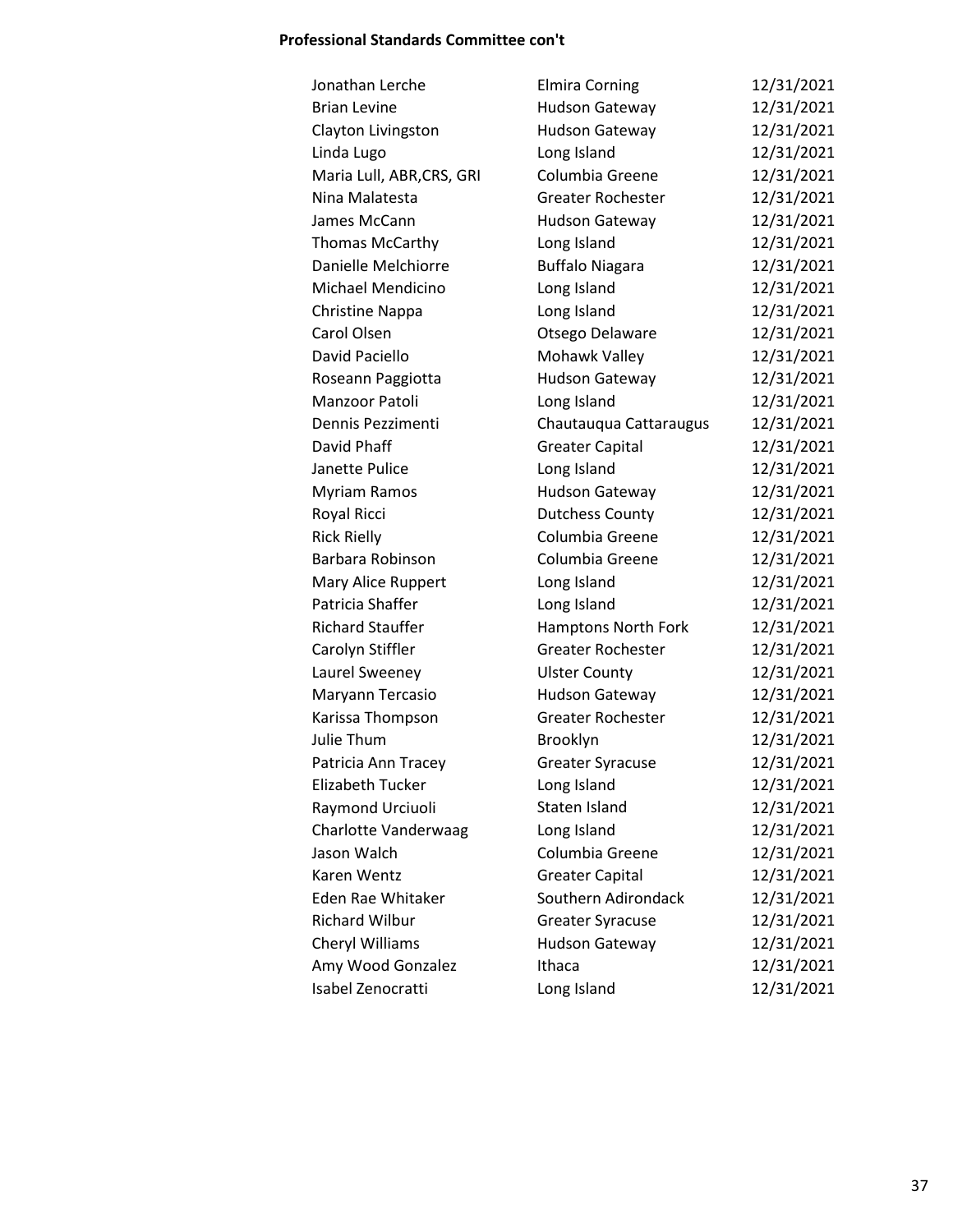### **Professional Standards Steering Committee**

| Position          |
|-------------------|
| Chair             |
| <b>Vice Chair</b> |

| <b>Full Name</b>        | <b>Local Board/Association</b> | <b>Term Expires</b> |
|-------------------------|--------------------------------|---------------------|
| Andy Burke              | <b>Greater Rochester</b>       | 12/31/2021          |
| Marie Bettini           | <b>Greater Capital</b>         | 12/31/2021          |
| Michael Mendicino       | Long Island                    | 12/31/2021          |
| <b>Martin Carpenter</b> | <b>Greater Syracuse</b>        | 12/31/2021          |
| Katheryn DeClerck       | <b>Hudson Gateway</b>          | 12/31/2021          |
| Charlotte Van der Waag  | Long Island                    | 12/31/2021          |
| Melissa Woodcock        | <b>Greater Capital</b>         | 12/31/2021          |
| Amy Wood Gonzalez       | Ithaca                         | 12/31/2021          |
| Dan Staley              | <b>Dutchess County</b>         | 12/31/2022          |
| Peter Whitbeck          | Northern Adirondack            | 12/31/2022          |
| Eydie Lopez             | <b>Hudson Gateway</b>          | 12/31/2022          |
| Lindsay Hart            | Ithaca                         | 12/31/2022          |
| Linda Page              | Columbia Greene                | 12/31/2022          |
| Laura Burns             | <b>Greater Capital</b>         | 12/31/2022          |
| Kathy Johnson           | <b>Greater Binghamton</b>      | 12/31/2023          |
| Marcia Clarke           | Brooklyn                       | 12/31/2023          |
| Sarah Stansbury         | <b>Clinton County</b>          | 12/31/2023          |
| Gail Fattizzi           | Husdon Gateway                 | 12/31/2023          |
| Rebecca Smith           | Mohawk Valley                  | 12/31/2023          |
| Jim Yockel              | <b>Greater Rochester</b>       | 12/31/2023          |
|                         |                                |                     |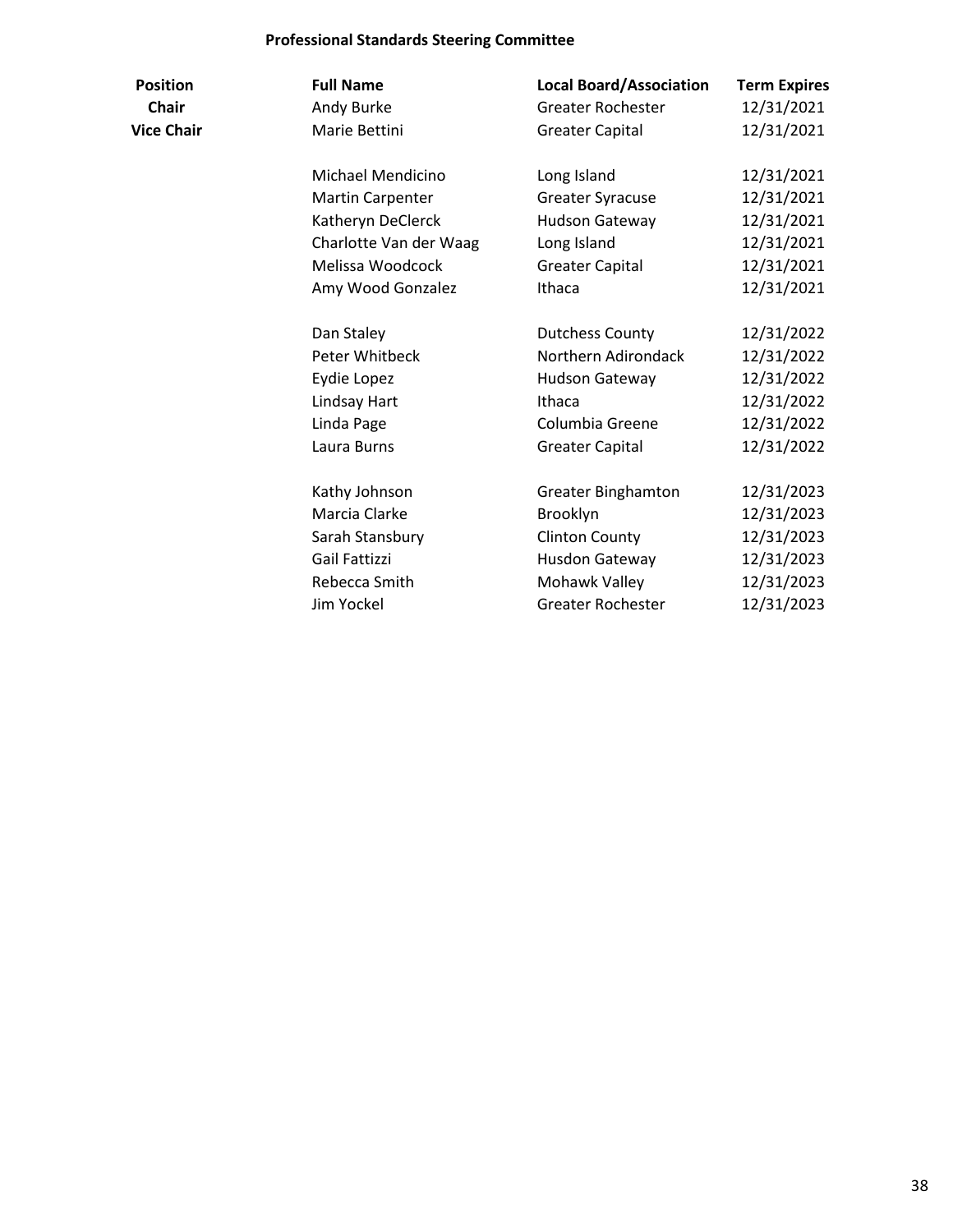#### **RPAC Trustees**

| <b>Position</b>                 | <b>Full Name</b>       | <b>Local Board/Association</b> | <b>Term Expires</b> |
|---------------------------------|------------------------|--------------------------------|---------------------|
| <b>Chair</b>                    | Jacqie Rose            | Otsego Delaware                | 12/31/2021          |
| <b>Vice Chair</b>               | Dorothy Botsoe         | <b>Hudson Gateway</b>          | 12/31/2021          |
| <b>Central Region</b>           | Jennie Chapin          | <b>Greater Syracuse</b>        | 12/31/2021          |
| <b>Capital Region</b>           | Jeffrey Decatur        | <b>Greater Capital</b>         | 12/31/2021          |
| <b>Western Region</b>           | Donna Littlefield      | <b>Buffalo Niagara</b>         | 12/31/2021          |
| <b>Lower Hudson Region</b>      | Leah Caro              | <b>Hudson Gateway</b>          | 12/31/2021          |
| <b>At Large</b>                 | Susan Goldy            | <b>Bronx Manhattan North</b>   | 12/31/2022          |
| <b>Genesee Region</b>           | Lanie Bittner          | <b>Greater Rochester</b>       | 12/31/2022          |
| <b>Adirondack Region</b>        | Kira Witherwax         | <b>Clinton County</b>          | 12/31/2022          |
| <b>Metropolitan Region</b>      | Liz English            | Long Island                    | 12/31/2022          |
| At Large                        | <b>Nancy Quigg</b>     | <b>Greater Syracuse</b>        | 12/31/2023          |
| <b>At Large</b>                 | Margaret Hartman       | <b>Buffalo Niagara</b>         | 12/31/2023          |
| <b>At Large</b>                 | Tom McCarthy           | Long Island                    | 12/31/2023          |
| <b>Southern Tier Region</b>     | CJ DelVecchio          | Ithaca                         | 12/31/2023          |
| <b>Legislative Policy Chair</b> | Andy Burke             | <b>Greater Rochester</b>       | 12/31/2021          |
| Legislative Policy Vice Chair   | Angelo Pappalardo      | Staten Island                  | 12/31/2021          |
| <b>IMF Committee Chair</b>      | <b>Steve LaBombard</b> | <b>Clinton County</b>          | 12/31/2021          |
| <b>NAR RPAC Trustee</b>         | Jennifer Vucetic       | <b>Greater Capital</b>         | 12/31/2021          |
| <b>Local Board/Assoc EO Rep</b> | Michael Coughlin       | <b>Clinton County</b>          | 12/31/2021          |
|                                 |                        |                                |                     |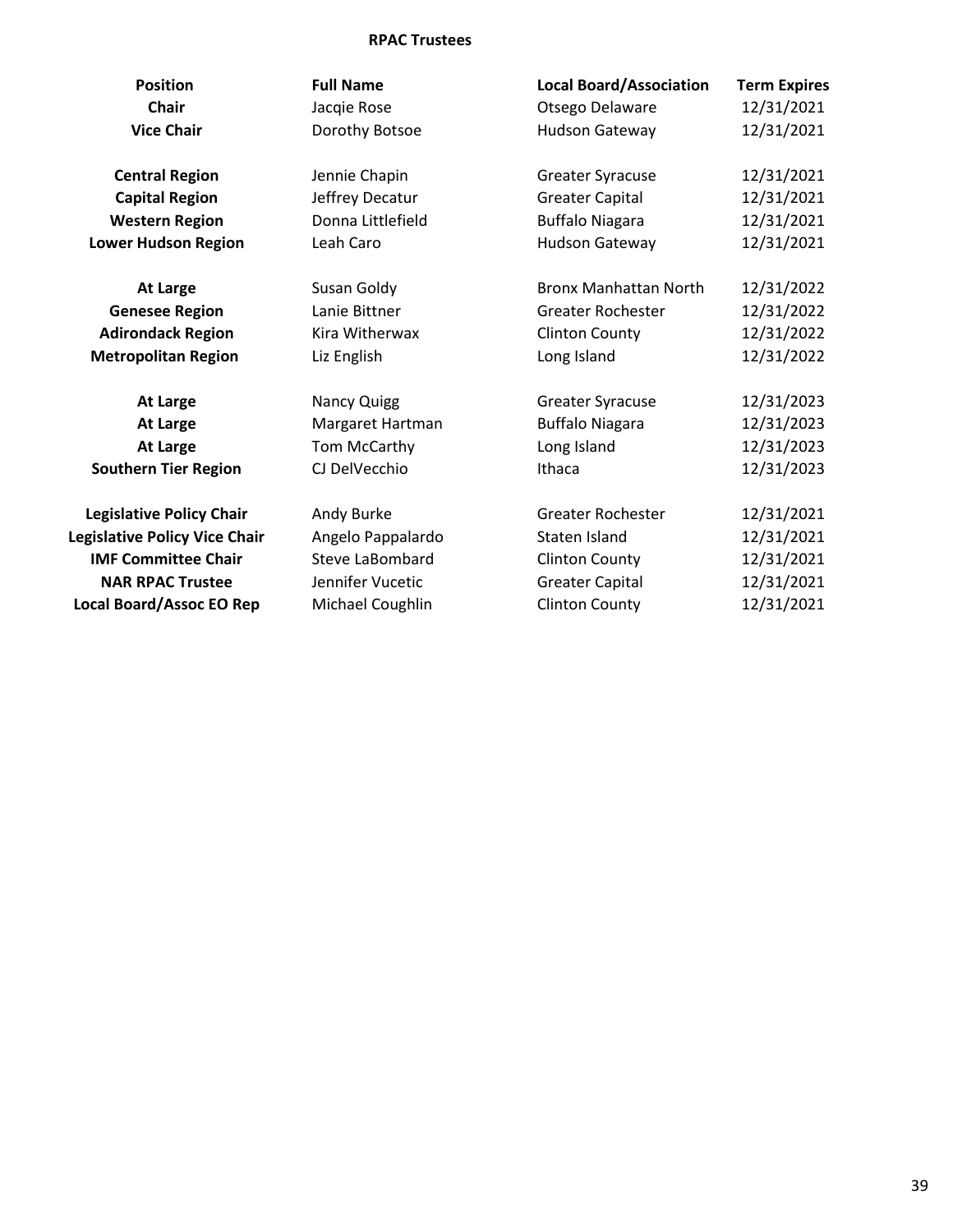#### **Statewide Forms Committee**

| <b>Position</b>   | <b>Full Name</b>        | <b>Local Board/Association</b> | <b>Term Expires</b> |
|-------------------|-------------------------|--------------------------------|---------------------|
| <b>Chair</b>      | Jennifer Vucetic        | <b>Greater Capital</b>         | 12/31/2021          |
| <b>Vice Chair</b> | John Vernazza           | Staten Island                  | 12/31/2021          |
|                   | Marie Bettini           | <b>Greater Capital</b>         | 12/31/2021          |
|                   | Elayna Bittner          | <b>Greater Rochester</b>       | 12/31/2021          |
|                   | James Braman            | <b>Greater Capital</b>         | 12/31/2021          |
|                   | Michael Coughlin        | <b>Clinton County</b>          | 12/31/2021          |
|                   | Christine Delvecchio    | Ithaca                         | 12/31/2021          |
|                   | Anthony Gatto           | <b>NYSAR</b>                   | 12/31/2021          |
|                   | <b>Richard Haggerty</b> | <b>Hudson Gateway</b>          | 12/31/2021          |
|                   | Dorothy Herman          | Long Island                    | 12/31/2021          |
|                   | John Leonardi           | <b>Buffalo Niagara</b>         | 12/31/2021          |
|                   | Duncan MacKenzie        | <b>NYSAR</b>                   | 12/31/2021          |
|                   | Michael Mendicino       | Long Island                    | 12/31/2021          |
|                   | Laurie Omans            | <b>Greater Syracuse</b>        | 12/31/2021          |
|                   | Patrick Reilly          | <b>NYSAR</b>                   | 12/31/2021          |
|                   | <b>Steven Rose</b>      | Otsego Delaware                | 12/31/2021          |
|                   | Moses Seuram            | Long Island                    | 12/31/2021          |
|                   | Linda Simons            | Chautauqua Cattaraugus         | 12/31/2021          |
|                   | Kathie Spangler         | <b>Greater Capital</b>         | 12/31/2021          |
|                   | Jim Speer               | Long Island                    | 12/31/2021          |
|                   | Jennifer Stevenson      | St. Lawrence County            | 12/31/2021          |
|                   | John Vernazza           | Staten Island                  | 12/31/2021          |
|                   | Jim Yockel              | <b>Greater Rochester</b>       | 12/31/2021          |